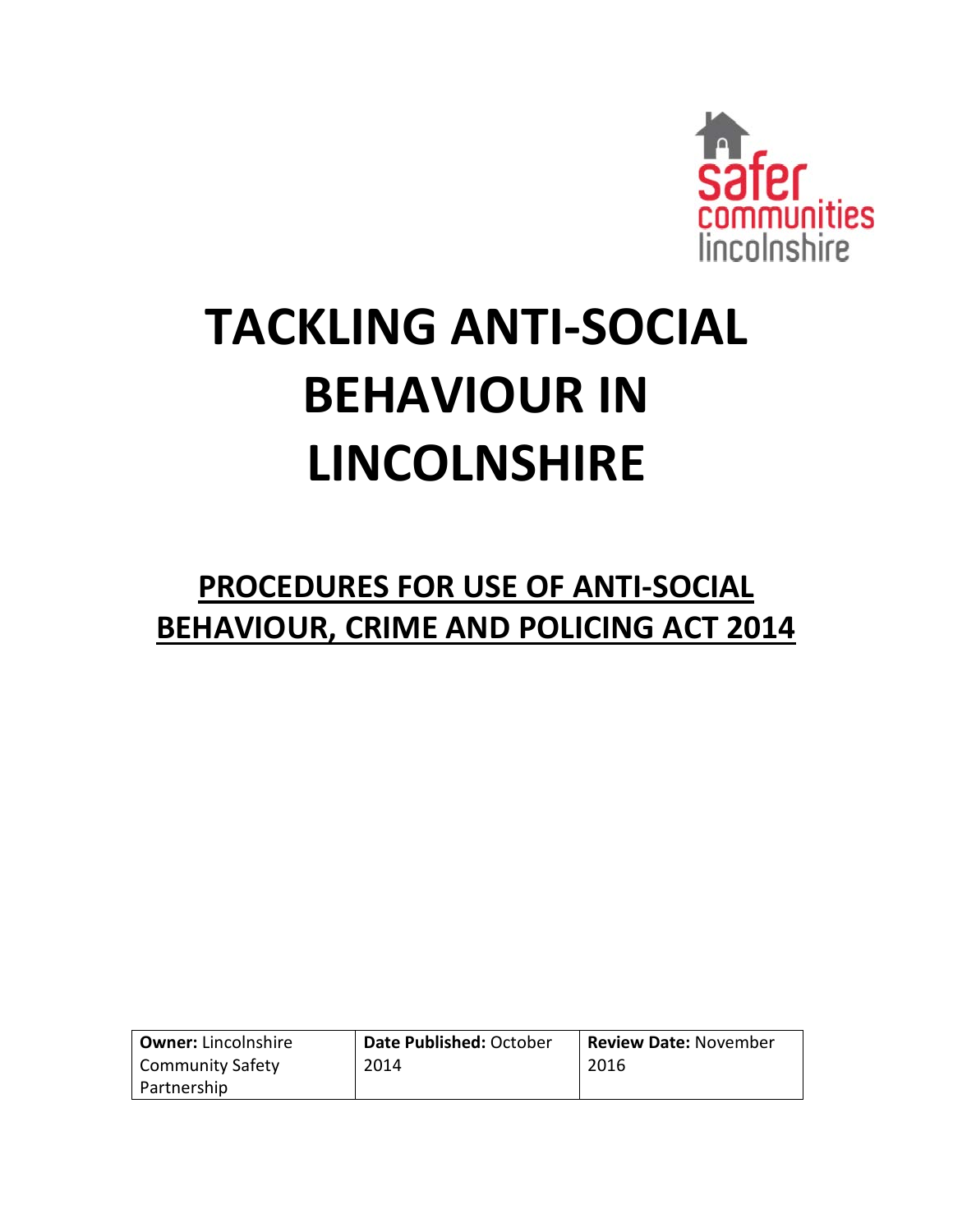# **CONTENTS**

| 1.                                                                  | Introduction                           | $\overline{2}$ |  |  |
|---------------------------------------------------------------------|----------------------------------------|----------------|--|--|
| 2.                                                                  | Civil Injunction                       | 4              |  |  |
| 3.                                                                  | <b>Criminal Behaviour Order</b>        | 9              |  |  |
| 4.                                                                  | <b>Community Protection Notice</b>     | 12             |  |  |
| 5.                                                                  | <b>Public Space Protection Order</b>   | 15             |  |  |
| 6.                                                                  | <b>Closure Powers</b>                  | 22             |  |  |
| 7.                                                                  | <b>Dispersal Powers</b>                | 26             |  |  |
| 8.                                                                  | <b>Community Trigger</b>               | 28             |  |  |
|                                                                     | <b>Appendices</b>                      |                |  |  |
| Appendix 1: Court opening times, Court Fees and Additional Guidance |                                        |                |  |  |
| Appendix 2: Positive Requirements Directory for Lincolnshire        |                                        |                |  |  |
| <b>Appendix 3: Community Trigger Forms</b>                          |                                        |                |  |  |
|                                                                     | Appendix 4: Equality Impact Assessment |                |  |  |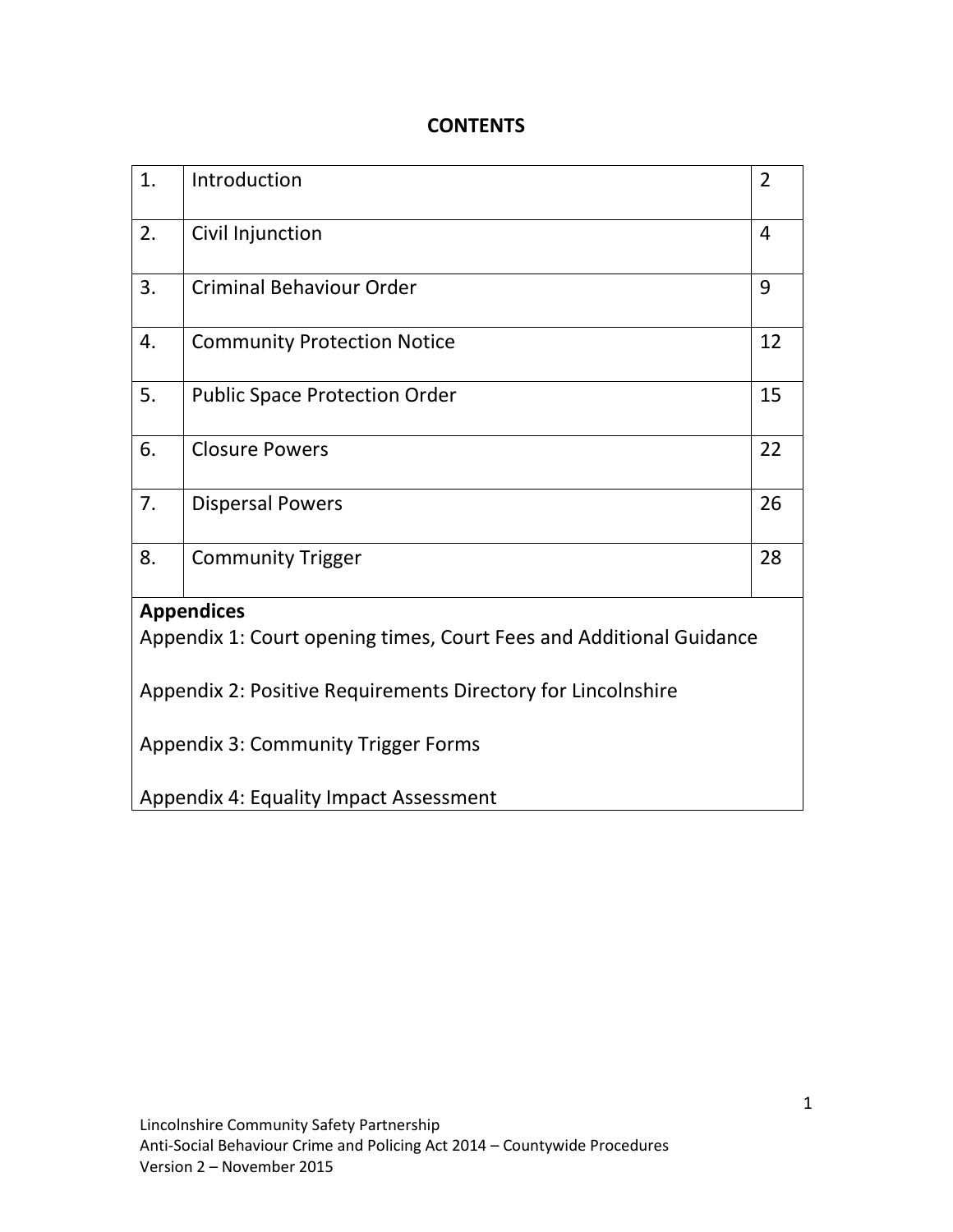# **1 INTRODUCTION**

- 1.1 The Anti-Social Behaviour, Crime and Policing Act 2014 streamlines the existing tools and powers used to tackle a wide range of anti-social behaviour. Nineteen existing tools and powers are streamlined into seven new tools.
- 1.2 The table below shows the changes that the Act will bring:

| <b>Existing Tools</b>                | <b>New Tools</b>                     |
|--------------------------------------|--------------------------------------|
| <b>PEOPLE</b>                        |                                      |
| Anti-Social Behaviour Order (ASBO)   | Injunction                           |
| ASBO on conviction                   | Criminal Behaviour Order (CBO)       |
| Drink Banning Order                  |                                      |
| Drink Banning Order on conviction    |                                      |
| Anti-Social Behaviour Injunction     |                                      |
| (ASBI)                               |                                      |
| Individual Support Order             |                                      |
| <b>Intervention Order</b>            |                                      |
| <b>PLACES</b>                        |                                      |
| <b>Litter Clearing Notice</b>        | <b>Community Protection Notice</b>   |
| <b>Street Litter Clearing Notice</b> | <b>Public Space Protection Order</b> |
| Graffiti Defacement/Removal          | <b>Closure Powers</b>                |
| <b>Notice</b>                        |                                      |
| Designated Public Place Order        |                                      |
| (DPPO)                               |                                      |
| <b>Gating Order</b>                  |                                      |
| Dog Control Order                    |                                      |
| Premises Closure Order               |                                      |
| Noisy Premises Closure Order         |                                      |
| <b>Crack House Closure Order</b>     |                                      |
| S161 Closure Order                   |                                      |
| <b>POLICE POWERS</b>                 |                                      |
| <b>S30 Dispersal Powers</b>          | <b>Dispersal Power</b>               |
| S27 Direction to leave               |                                      |
|                                      |                                      |
|                                      | <b>Community Trigger</b>             |
|                                      | <b>Community Remedy</b>              |

1.3 It is important to remember that, whilst this document deals with the new tools and powers. We still have a range of interventions available to us that are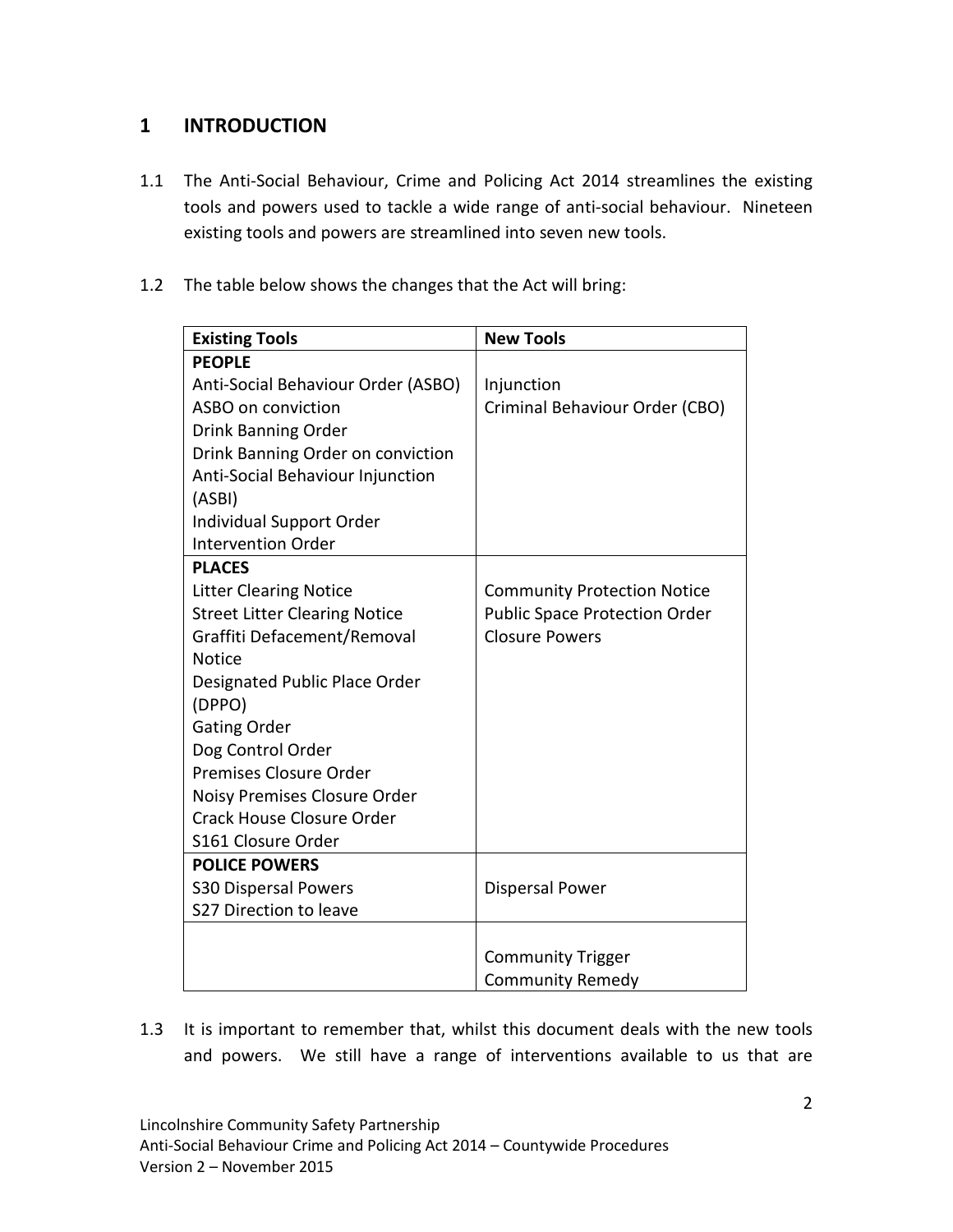unaffected by the new Act. Before using the new tools and powers (and, in fact, any tools and powers available) practitioners are advised to consider the outcome they are seeking to achieve as this will help to determine which is the most appropriate tool to be used.

- 1.4 This guide seeks to provide a partnership approach across Lincolnshire with a view to delivering a level of consistency across the county. However, it is recognised that individual agencies and geographic areas will vary in their implementation. This guide should be used alongside your own policies and procedures.
- 1.5 Reference is made throughout the guide to an ASB case management system. This is a multi-agency system purchased by the police and local authorities to aid information sharing. It is best practice to record information on the ASB case management system so it is available to partners. It is recognised that not all agencies use this system in the same way but it is expected that all high risk cases will be recorded. If a record is not made on the ASB case management system, the agency takes responsibility for sharing the information with partners as necessary.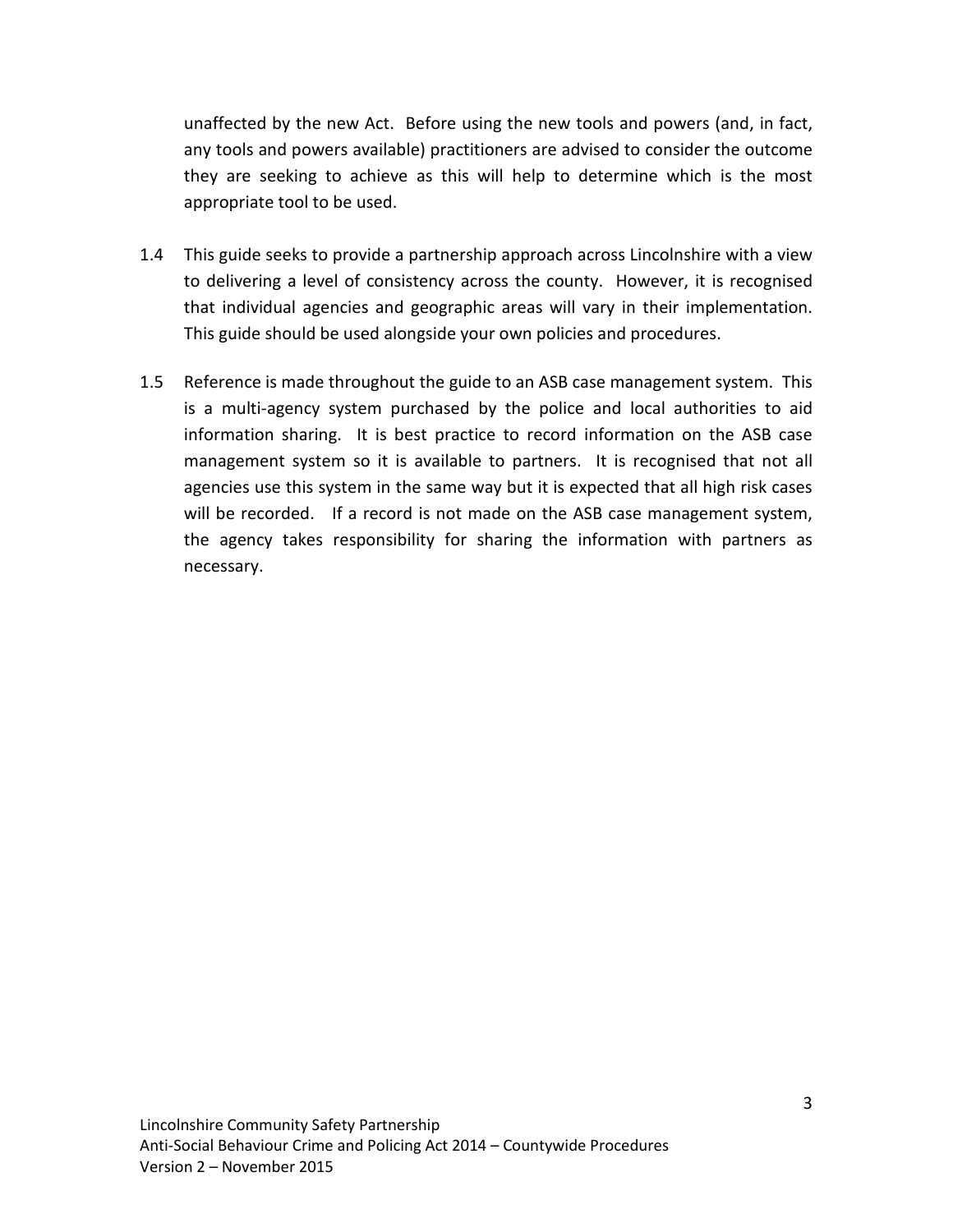# **2 CIVIL INJUNCTION**

- Early intervention to prevent individuals from engaging in anti-social behaviour quickly
- Civil order for anyone over 10 years of age
- Civil burden of proof on the balance of probabilities

A civil injunction will be granted if the following tests have been met:

- The person has 'caused, or was likely to cause, harassment, alarm or distress to any person'
- The court considers it is just and convenient to grant the injunction to prevent the person engaging in ASB

However, a civil injunction will also be granted if:

#### **The Nuisance test**

- The person 'engaged in or threatened to engage in' 'conduct capable of causing nuisance and annoyance to any person' and
- The applicant is the local authority, housing provider or police and the ASB relates to the victim's occupation of residential premises

The injunction can:

- Prohibit the respondent from doing anything prescribed in the order
- Require the respondent to engage in positive activities

# **Incremental approach**

Lincolnshire adopts an incremental approach to tackling Anti-Social Behaviour (ASB). Whilst this will vary from case to case, in principle the Injunction will sit at Stage 5. It will particularly enhance this approach as it will provide a sanction if an Acceptable Behaviour Contract is breached. It is recognised that the incremental approach is used flexibly and that stages of the process can be bypassed if, in a particular case, it is felt appropriate or necessary.

# **Applying for an Injunction**

The following organisations/officers will apply for injunctions:

• Local Authorities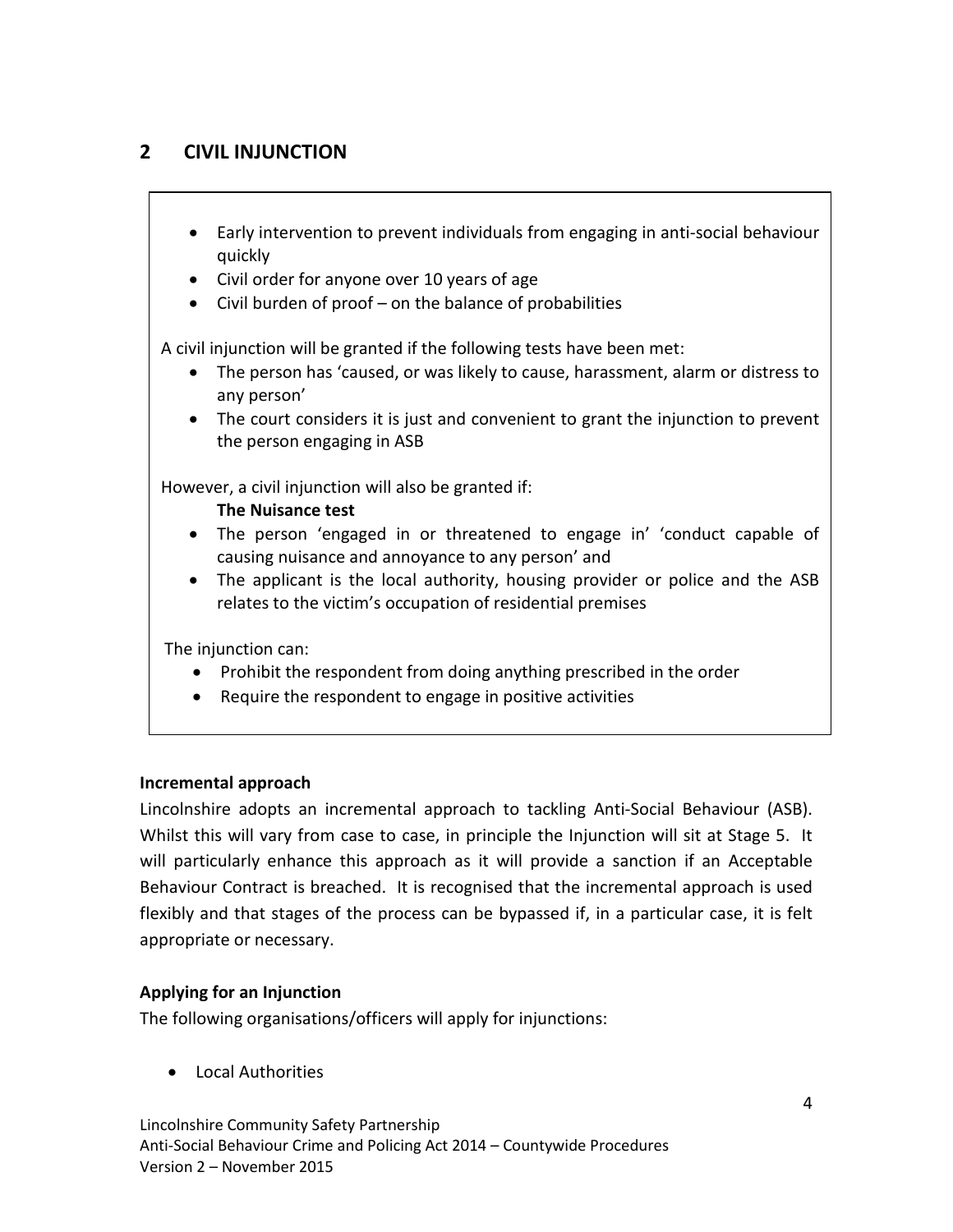- Registered Providers
- Police (led by the ASB Co-ordinators)
- British Transport Police
- NHS Protect
- Transport for London

In cases where more than one organisation has an interest in a case, a decision will be made at the Anti-Social Behaviour Risk Assessment Conference (ASBRAC) as to which agency will take the lead in the application. This is a decision that is taken democratically by all ASBRAC members.

# **Consultation**

Unlike with the Anti-Social Behaviour Order (ASBO), the injunction does not require a formal certificate of consultation. The only statutory consultation requirement relates to applications that involve young people under the age of 18 (further details below).

Despite this, most cases are likely to involve information sharing with other agencies e.g. housing provider, local authority and police and applicants should consider informing these bodies of the proposed application for the injunction. This will also avoid any unnecessary duplication.

It will be facilitated through:

- the ASBRAC; and
- recording any planned action on the ASB case management system.

It is important to remember that the individual may also be subject of other multiagency meetings such as Child Protection/Child in Need/Domestic Abuse Multi Agency Risk Assessment Conference (MARAC) and that the injunction may impact upon work that is being undertaken by other agencies.

# **Consulting with Youth Offending Service (YOS)**

There is a requirement to consult with the YOS when an application is being made on a person under the age of 18 years.

The ASBRAC will be the vehicle for undertaking consultation with YOS. Dependent upon whether the young person is already known to the YOS, a decision will be taken about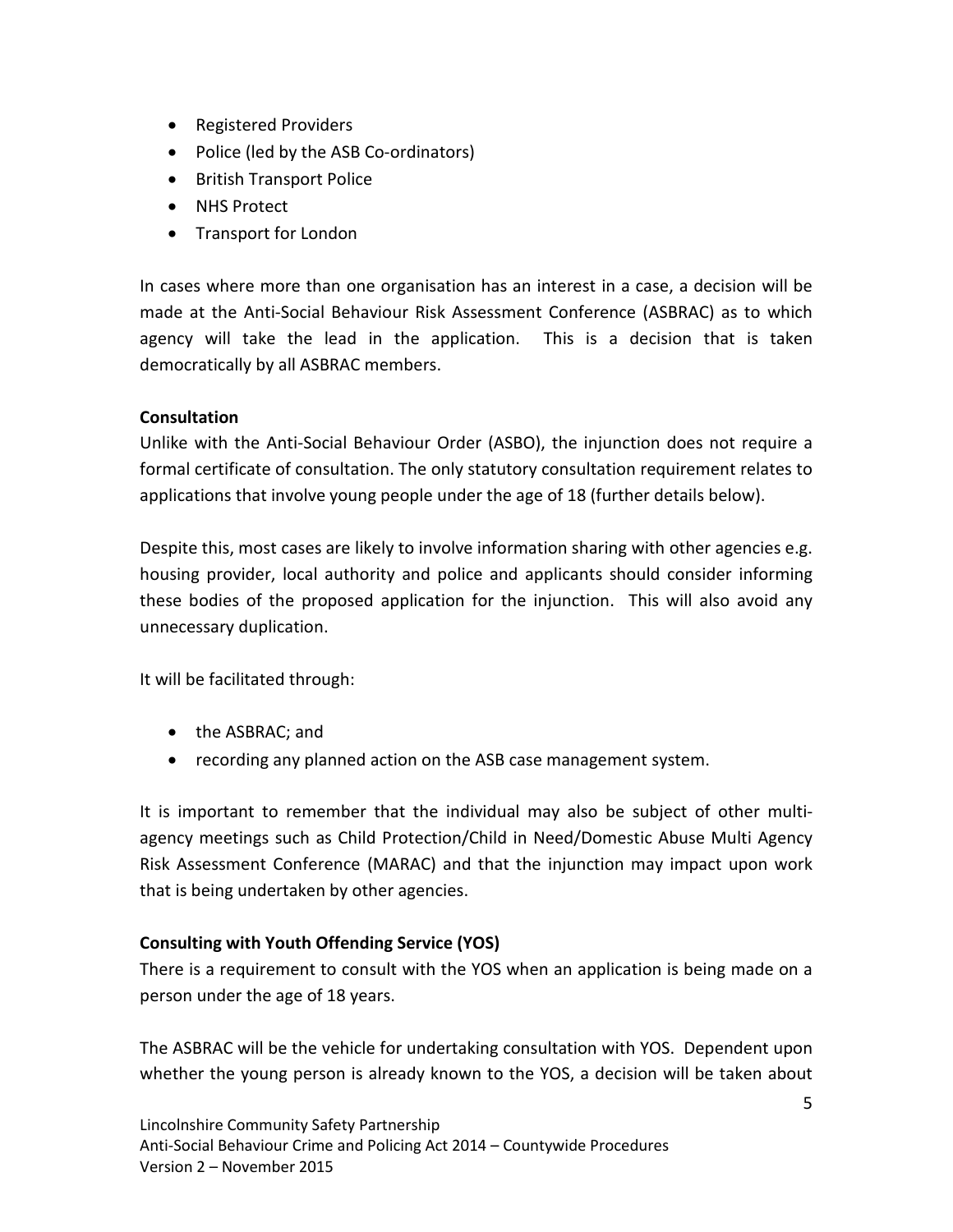whether or not the young person needs to be seen before the formal response is provided. Where a without notice application is being made, this consultation will be undertaken, in line with the legislation, before the full hearing.

It is important to be aware that the Defence Solicitor could decide to call the YOS to give evidence on behalf of the defendant.

# **Concern about mental health**

Each ASBRAC has a professional from mental health services at the meetings. This person will be able to advise the group on concerns around the mental health of a victim or perpetrator and advise if the ASB may be rooted in a health problem e.g. confusion caused by poorly maintained diabetes.

# **Positive requirements**

The order allows applicants to require the person to engage in positive activities as a means to address the underlying causes of their behaviour. This is not straight forward and should be considered carefully when taking a case to court.

The applicant will need to ensure that:

- the positive requirement is available in the area where the person lives;
- funding is available to cover any additional costs involved in accessing the positive requirement; and
- someone is in place to supervise compliance with the positive requirement (including clear guidance on what will constitute as a breach).

Applicants will also need to consider any current interventions or conditions imposed by other agencies to avoid duplication and ensure they do not conflict with the positive requirements. For example police/court bail conditions or support mechanisms introduced by Families Working Together/Targeted Support Services.

It is important, when applying for a positive requirement, that you are able to demonstrate how this will assist in addressing the anti-social behaviour that is being evidenced in the application. Whilst there is no necessity to include positive requirements in the application, it is important that you are able to demonstrate why you have not asked for a positive requirement that might be obvious.

Remember, too, that the magistrates and district judges will be able to impose positive requirements which will then be the responsibility of the applicant to arrange and fund.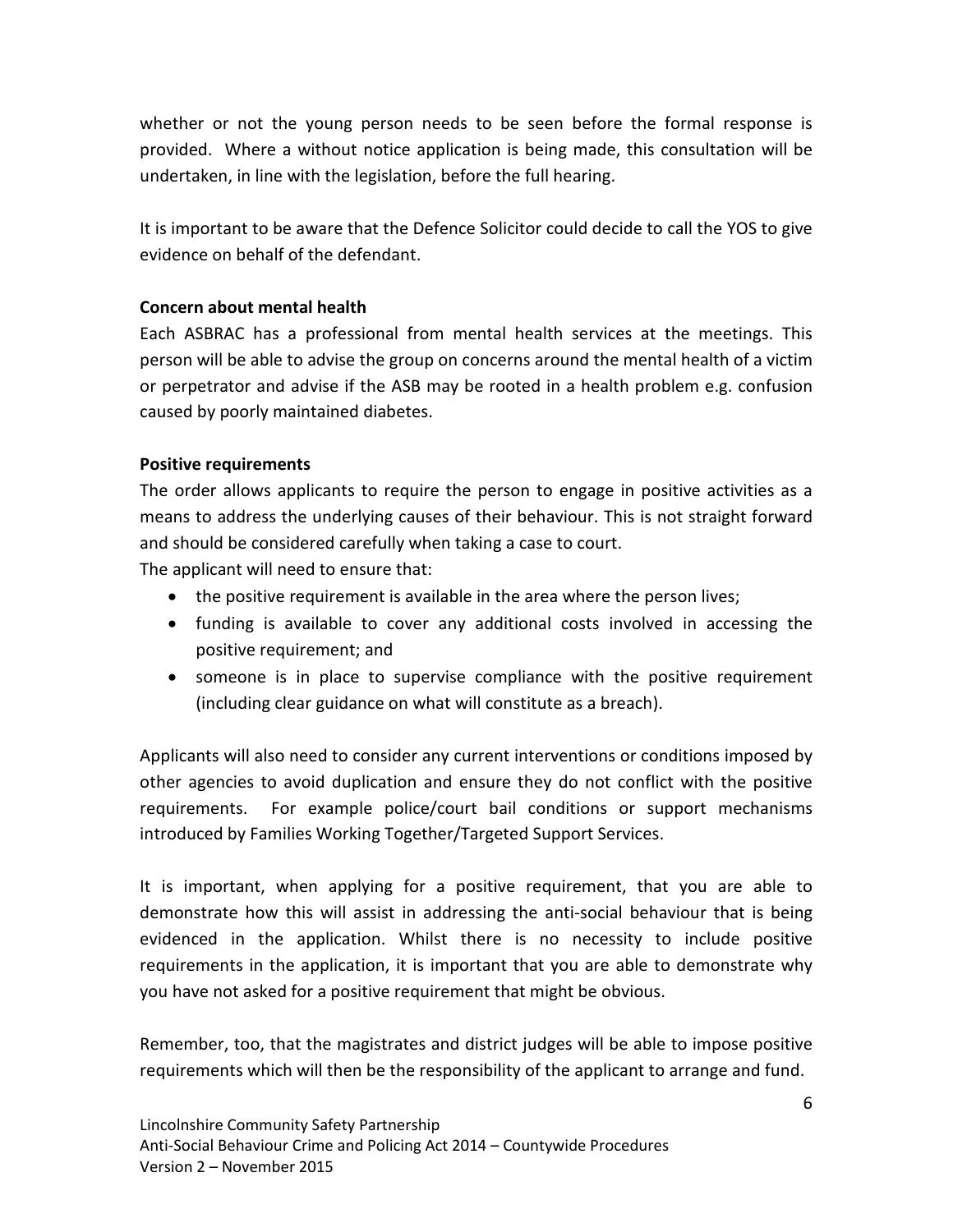A directory of positive requirements in Lincolnshire is available to assist partners when making these decisions (see Appendix 2). This document will be reviewed regularly by the County ASB Co-ordinator and any updated versions can be accessed on the Lincolnshire Police website at [www.lincs.police.uk](http://www.lincs.police.uk/) or the following link

<http://lincs.police.uk/Library/Publications/Directory-of-Positive-Requirements.docx>

# **Drug Testing**

Careful thought must be given before asking the court to order that a person must have regular drug tests. This is because providers will normally only drug test on a clinical needs basis. The value of this measure is not proven.

# **Exclusion from home**

An application to exclude an individual from their home can only be made for those aged 18 years and over. When applying to the court to have an individual excluded from their home, it is also important to check out:

- that they are not subject to bail conditions that require them to live at this address;
- where they might move to  $-$  if they move, for example, to live with an elderly parent we might be placing them at risk of harm; and
- the implications for others in the household left behind for example, the person might be the carer for another member of the family.

# **Enforcement of the Injunction**

The use of these powers will only be effective if breaches are dealt with robustly.

To ensure that all agencies, particularly the police, are aware of the injunctions in place the following will take place:

- If there is a power of arrest to any part of the injunction this will be recorded by the police on the Police National Computer (PNC).
- Consideration should be given to recording injunctions on the ASB case management system by creating a record for a perpetrator.
- The Police ASB Co-ordinators will be responsible for ensuring that their colleagues are aware of any injunctions in their area who will also submit an intelligence report, creating a link to Niche (Lincolnshire Police 'Local' System),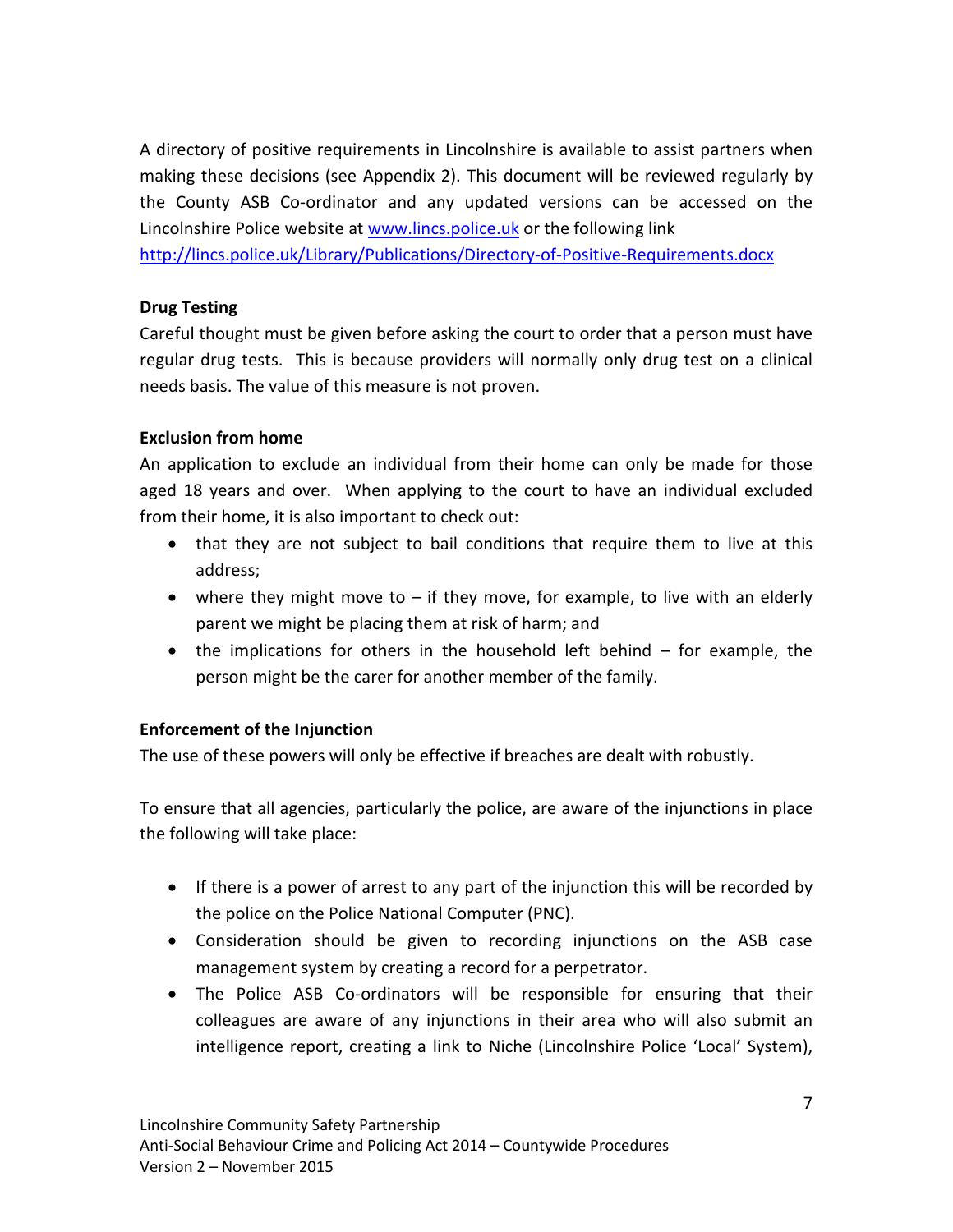detailing information on the perpetrator, their conditions and contact details for the lead officer.

# **Breach of Injunction**

# **1 Without power of arrest**

Where there is no power of arrest the applicant authority will need to either:

- apply to the court for a summons for the person to attend court to answer the breach (which will be tried as contempt of court); or
- seek a power of arrest to have them brought to court to answer the breach.

# **2 With power of arrest**

Where there is a power of arrest the police, having arrested the person, will:

- take the person to the next available sitting of the appropriate court; and
- contact the applicant authority to advise them that the person is to be presented in court.

The applicant authority will be responsible for presenting the case in court

Each local authority/registered provider will have its own on-call process for officers to attend court on behalf of the applicant authority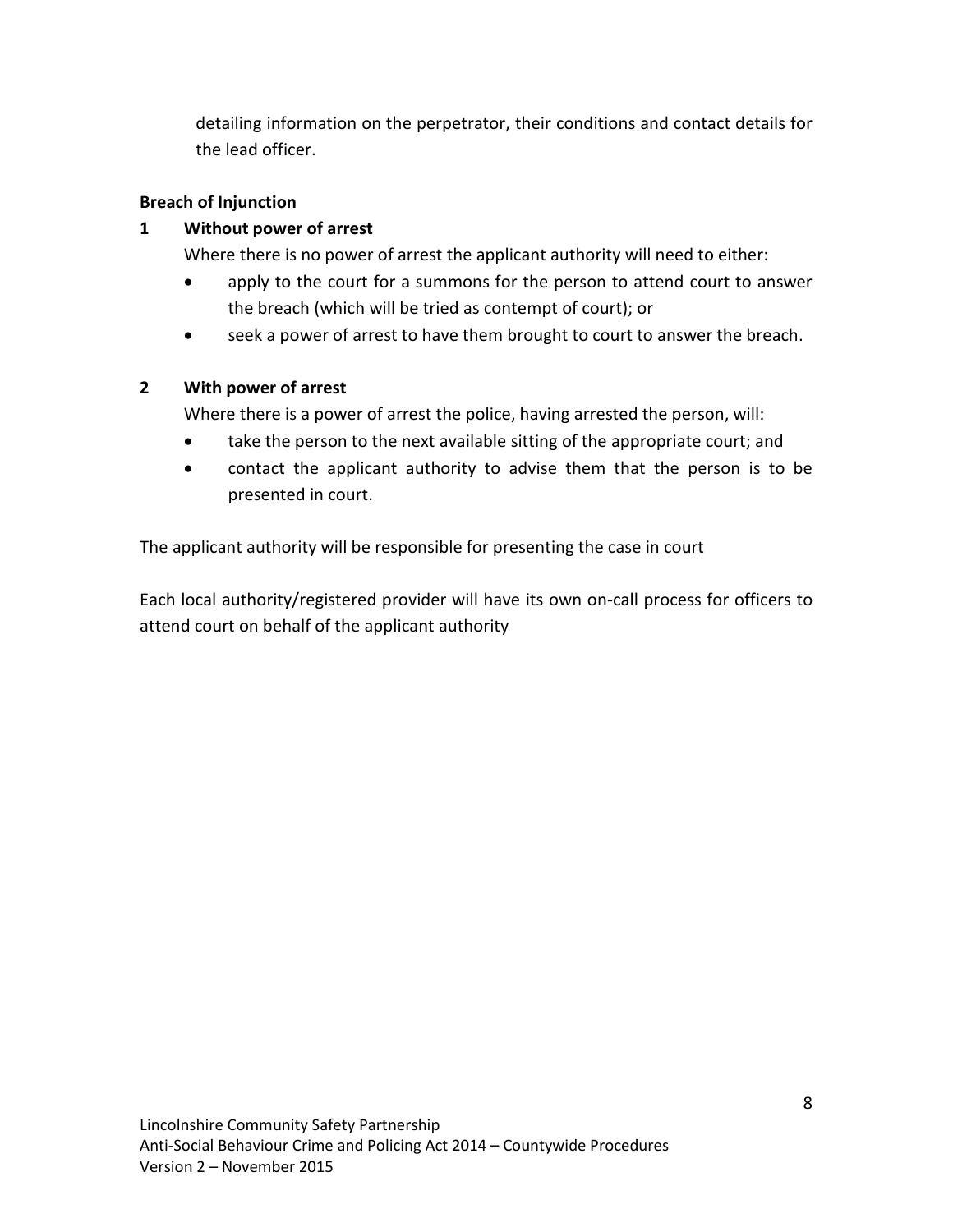# **3 CRIMINAL BEHAVIOUR ORDER (CBO)**

- Applies where a person (the offender) has been convicted of a criminal offence
- Only the prosecution can apply for the order

There are two tests:

- The person has engaged in behaviour that caused or was likely to cause harassment, alarm or distress to one or more persons not of the same household
- The court considers that making the order will help in preventing the offender in engaging in such behaviour

The order can:

- Prohibit the respondent from doing anything prescribed in the order
- Require the respondent to engage in positive activities

#### **Incremental approach**

Lincolnshire adopts an incremental approach to tackling ASB. Whilst this will vary from case to case, in principle the Criminal Behaviour Order (CBO) will sit at Stage 5.

#### **Applying for a CBO**

The CBO will be applied for by the prosecution:

- Crown Prosecution Service (Police)
- Local Authority

The local authority may apply for a CBO when they are prosecuting an offence that comes under their jurisdiction e.g.

- Flytipping
- Noise Abatement Notice
- Public Space Protection Order (PSPO)
- Community Protection Notice (CPN)
- Non-payment of Council tax
- Non-attendance of children in school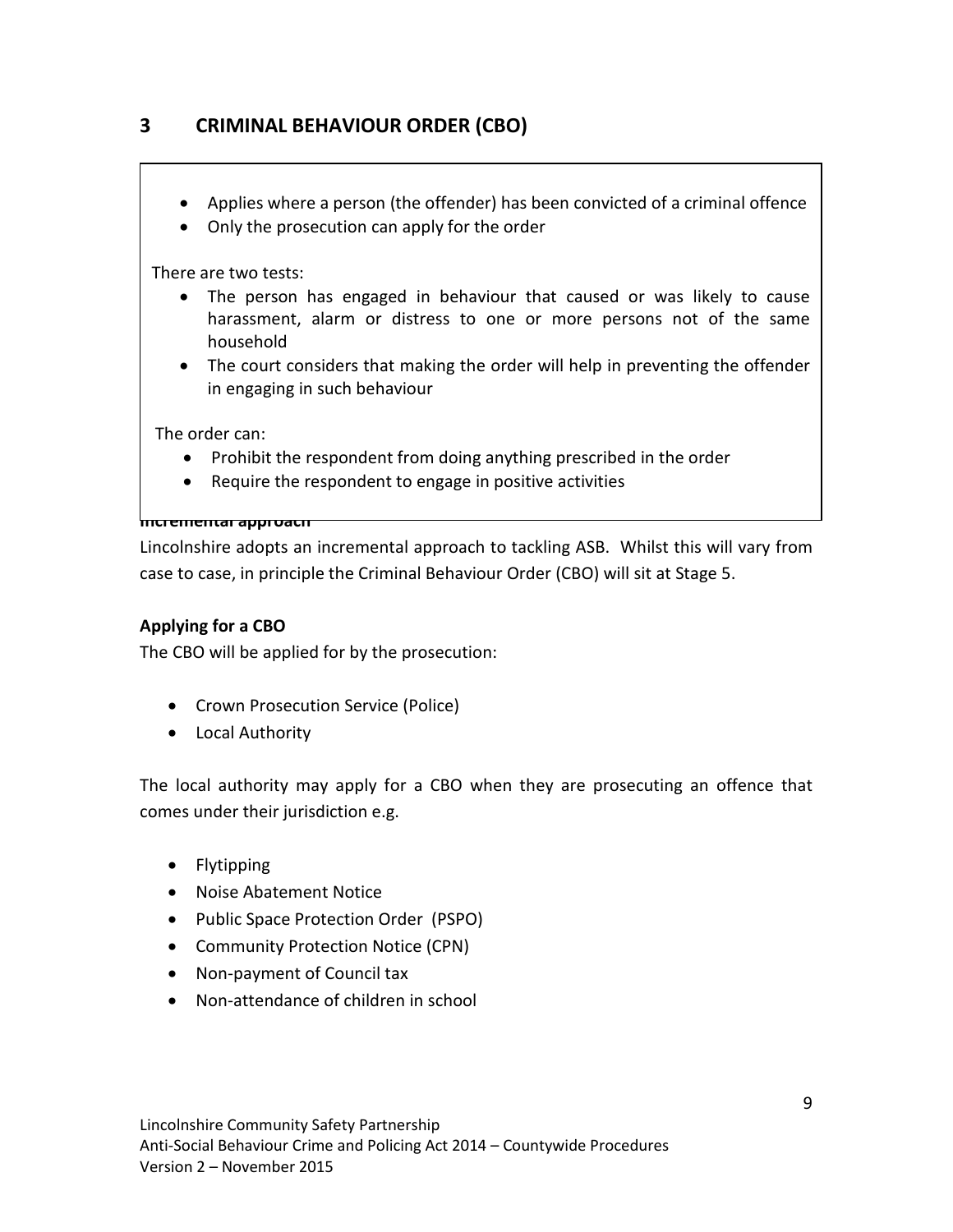The Crown Prosecution Service have developed national guidance for local authorities and the police on how to prepare CBO applications.

Local authority guidance document can be found on the Crown Prosecution Service website at [http://www.cps.gov.uk/legal/assets/uploads/files/cbo\\_annex\\_d\\_english.doc](http://www.cps.gov.uk/legal/assets/uploads/files/cbo_annex_d_english.doc)

Police guidance can be found at on the Force Intranet.

# **Recording CBO's**

CBO's will be recorded on:

- Police National Computer (PNC)
- Niche (police only)
- ASB Case Management System

# **Consultation**

There is no requirement for a formal certificate of consultation, unless the application is being made on a person under the age of 18 years (further details below). Despite this, most cases are likely to involve information sharing with other agencies e.g. housing provider, local authority and police and applicants should consider informing these bodies of the proposed application for the CBO. This will also avoid any unnecessary duplication.

It will be facilitated through:

- the ASBRAC; and
- recording any planned action on the ASB case management system.

The ASBRAC will be the vehicle for undertaking consultation with YOS. Dependent upon whether the young person is already known to the YOS, a decision will be taken about whether or not the young person needs to be seen before the formal response is provided.

It is important to be aware that the Defence Solicitor could decide to call the YOS to give evidence on behalf of the defendant.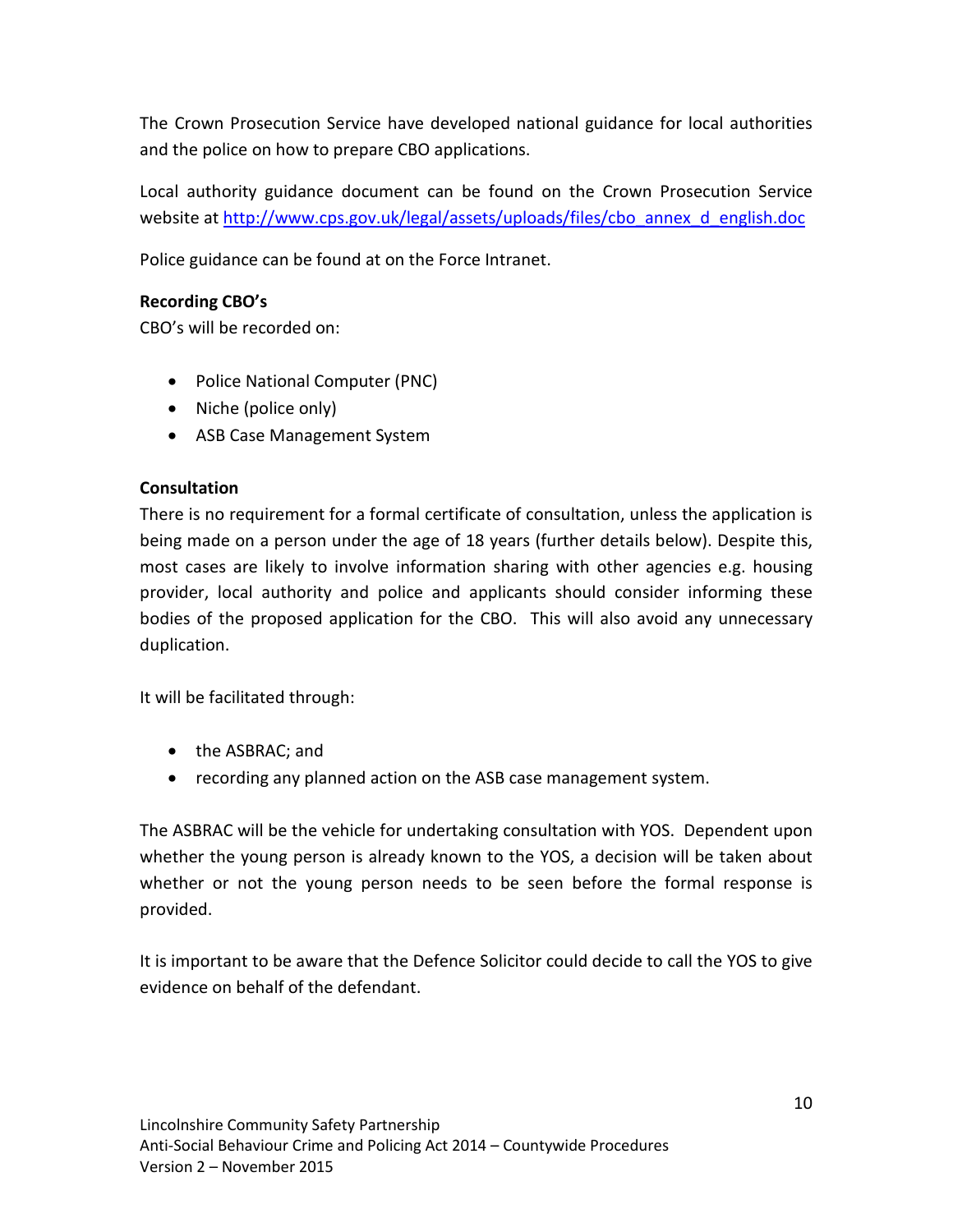# **Positive requirements**

The order allows applicants to require the person to engage in positive activities as a means to address the underlying causes of their behaviour. This is not straight forward and should be considered carefully when taking a case to court.

The applicant will need to ensure that:

- the positive requirement is available in the area where the person lives;
- funding is available to cover any additional costs involved in accessing the positive requirement; and
- someone is in place to supervise compliance with the positive requirement (including clear guidance on what will constitute as a breach).

Applicants will also need to consider any current interventions or conditions imposed by other agencies to avoid duplication and ensure they do not conflict with the positive requirements. For example police/court bail conditions or support mechanisms introduced by Families Working Together/Targeted Support Services.

It is important, when applying for a positive requirement, that you are able to demonstrate how this will assist in addressing the anti-social behaviour that is being evidenced in the application. Whilst there is no necessity to include positive requirements in the application, it is important that you are able to demonstrate why you have not asked for a positive requirement that might be obvious.

Remember, too, that the magistrates and district judges will be able to impose positive requirements which will then be the responsibility of the applicant to arrange and fund.

A directory of positive requirements in Lincolnshire is available to assist partners when making these decisions (see Appendix 2). This document will be reviewed regularly by the County ASB Co-ordinator and any updated versions can be accessed on the Lincolnshire Police website at [www.lincs.police.uk](http://www.lincs.police.uk/) or follow the following the link <http://lincs.police.uk/Library/Publications/Directory-of-Positive-Requirements.docx>

#### **Breach**

Breach of either a prohibition or positive requirement is a criminal offence and would need to be proved to the criminal standard of proof, beyond reasonable doubt.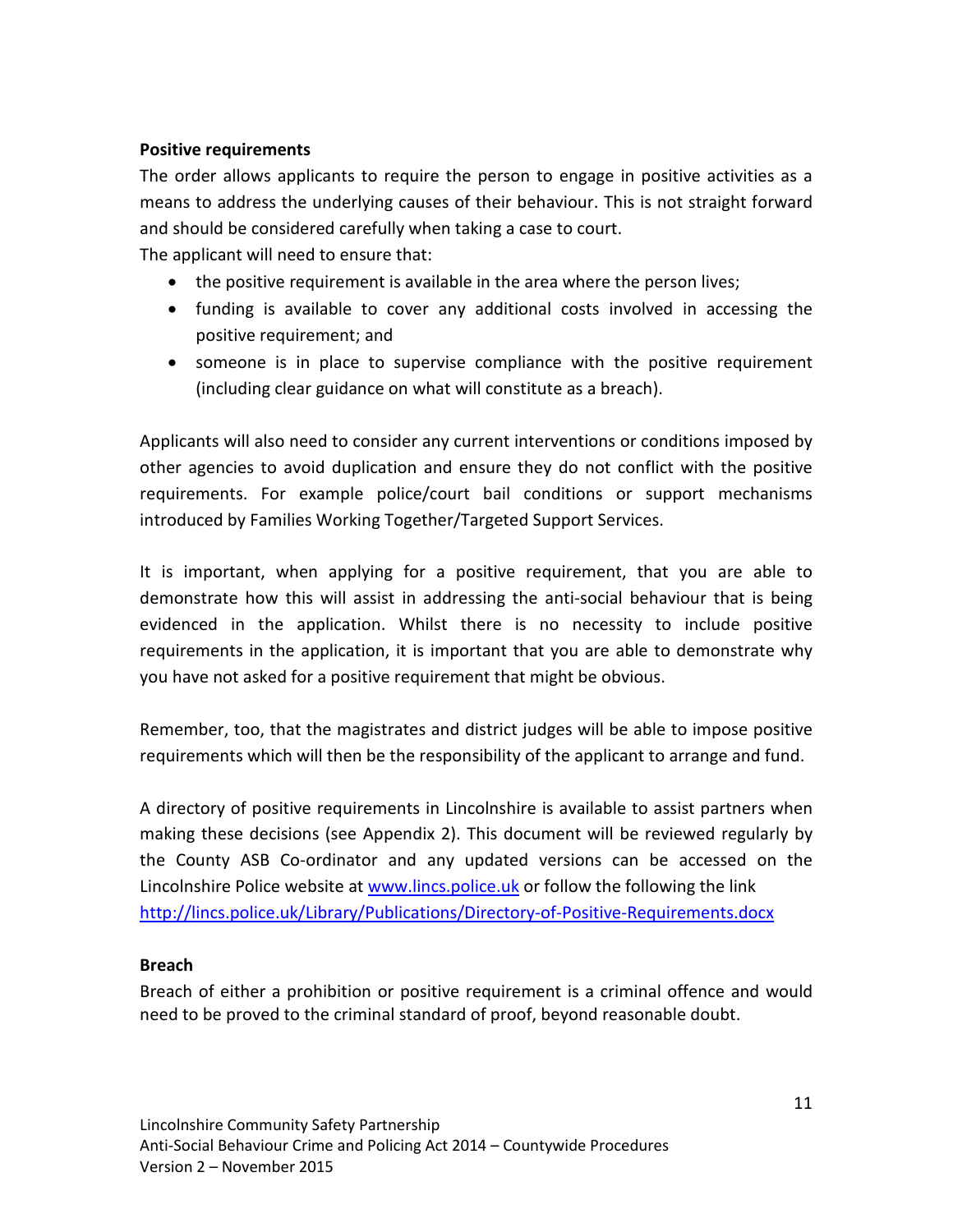# **4 COMMUNITY PROTECTION NOTICE (CPN)**

An authorised person can issue a CPN to an individual aged over 16 if they are satisfied that:

- The conduct of the individual or body is having a detrimental effect on the quality of life of those in the locality
- The conduct is of a persistent nature *and*
- The conduct is unreasonable

The notice imposes the requirement to:

- Stop doing specified things
- Do specified things
- Take reasonable steps to achieve specified results

The only requirements that can be imposed are those that are reasonable to:

- Prevent the detrimental effect from continuing or recurring
- Reduce the detrimental effect or reduce the risk of its continuance or recurrence

The notice can only be issued when:

- A written warning has been given that the notice will be issued unless the conduct ceases to be detrimental
- The officer is satisfied that despite having had enough time to deal with the matter the conduct is still having an effect

# **TYPES OF BEHAVIOUR THAT A CPN MIGHT BE USED TO TACKLE**

The following list is intended to be indicative and not exhaustive:

| Feeding birds in town | Smokers' litter not being | Running a business from      |
|-----------------------|---------------------------|------------------------------|
| centre                | cleared                   | home                         |
| Escaping dogs         | Pubs not clearing bottles | Car repairs                  |
| Unruly gardens        | from street when they     | Taxi firms washing numbers   |
| Rave organisers       | have closed               | of cars in residential areas |
| Boy racer organisers  | Unlicensed scrapyards     |                              |
|                       |                           |                              |

# **Issuing a CPN**

CPN's can only be issued by:

- the relevant local authority;
- the police; and
- registered providers (if designated by the relevant local authority).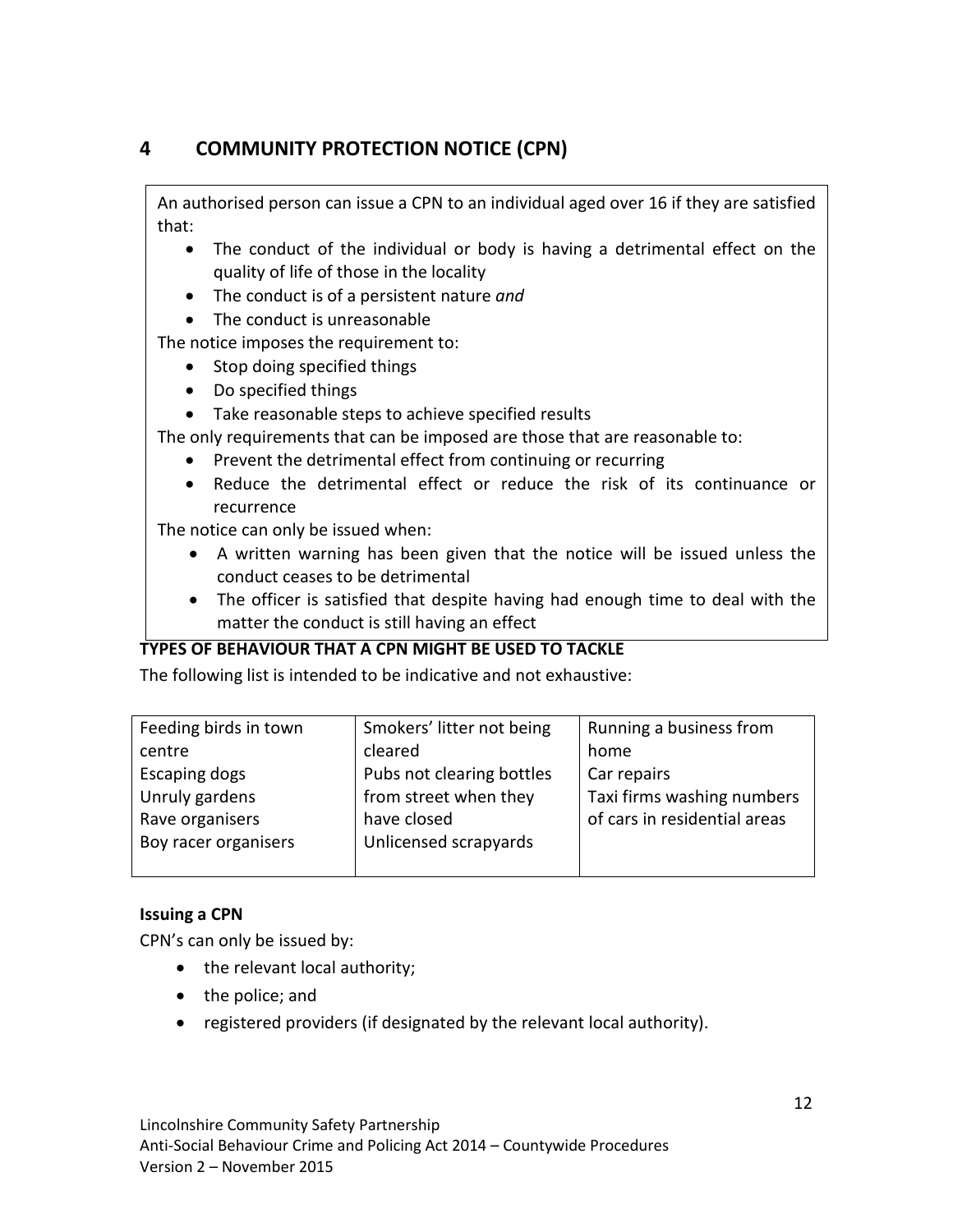# **Local Authority**

Each local authority will choose which officers to delegate these powers to in line with their operational structures for tackling ASB and Environmental Protection matters. This may include:

- Community Safety/ASB Officers
- Housing Officers
- Environmental Protection Officers
- Planning Enforcement Officers
- Licensing Officers

# **Police**

Lincolnshire Police have delegated power to Neighbourhood Policing Sergeants and ASB Co-ordinators.

# **Registered Providers**

Registered providers can be delegated by the relevant local authority the power to issue CPN's for estates that are their responsibility – for both their tenants and those who are not their tenants. Delegation will be agreed locally between individual local authorities and registered providers.

# **Warning Letter**

A CPN can only be issued where a written warning has been given to the perpetrator (whether individual or body) stating that a CPN will be issued unless the conduct ceases to have a detrimental effect on the life of those in the locality. The issuing agency must also be satisfied that the perpetrator has had sufficient time to deal with the problem.

There is also a requirement for the issuing agency to inform any appropriate individuals or bodies about the intention to issue a CPN. The individuals or bodies to be informed will need to be considered on a case by case basis but could include:

- the person's landlord;
- the local authority;
- police;
- the person's parents (in the case of young person still living with their parents);
- social worker; or
- the YOS.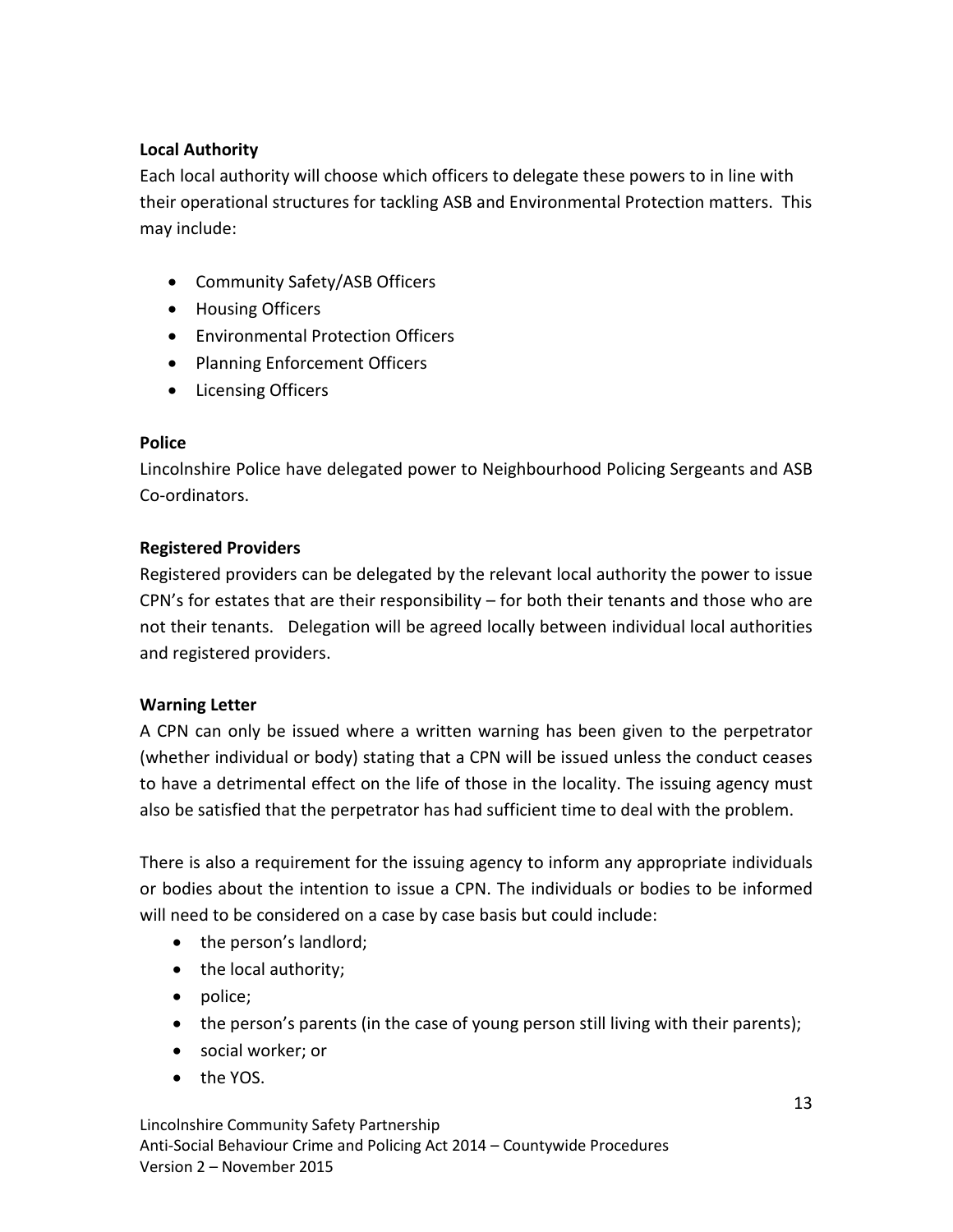# **Enforcement**

The agency issuing the CPN is responsible for enforcing a breach either by way of a Fixed Penalty Notice or, if necessary prosecution at a magistrates court or youth court, unless otherwise agreed locally.

# **Fixed Penalty Notices**

The Act allows the offence of breaching the CPN to be discharged with a Fixed Penalty Notice. This will be the case for a minor infringement of a CPN.

Section 52 (2) of the Act makes it clear that in every case, the Fixed Penalty Notice for a Breach will be payable to the local authority, irrespective of which agency issued the CPN or which agency issued the Fixed Penalty Notice. At present, Lincolnshire Police do not have a Fixed Penalty Notice for CPN's, therefore if the Police are the issuing agency and they believe it is suitable to discharge the offence with a Fixed Penalty Notice they will need to liaise with their local authority.

It is for each local authority to decide the Fixed Penalty charge.

# **Appeal**

The Act makes provision for a CPN to be appealed to the magistrate's court. An appeal must be made within 21 days beginning on the day on which a person is issued with a CPN. While an appeal is in progress, any requirement imposed in a CPN to stop doing specified things remains in effect unless the court states otherwise. Any other requirements imposed by the CPN is of no effect. On appeal the magistrates' court has the power to quash the notice, modify the notice or dismiss the appeal.

# **Recording CPN's**

Warning Letters and CPN's will be recorded on the:

- ASB Case Management System
- Niche (police only)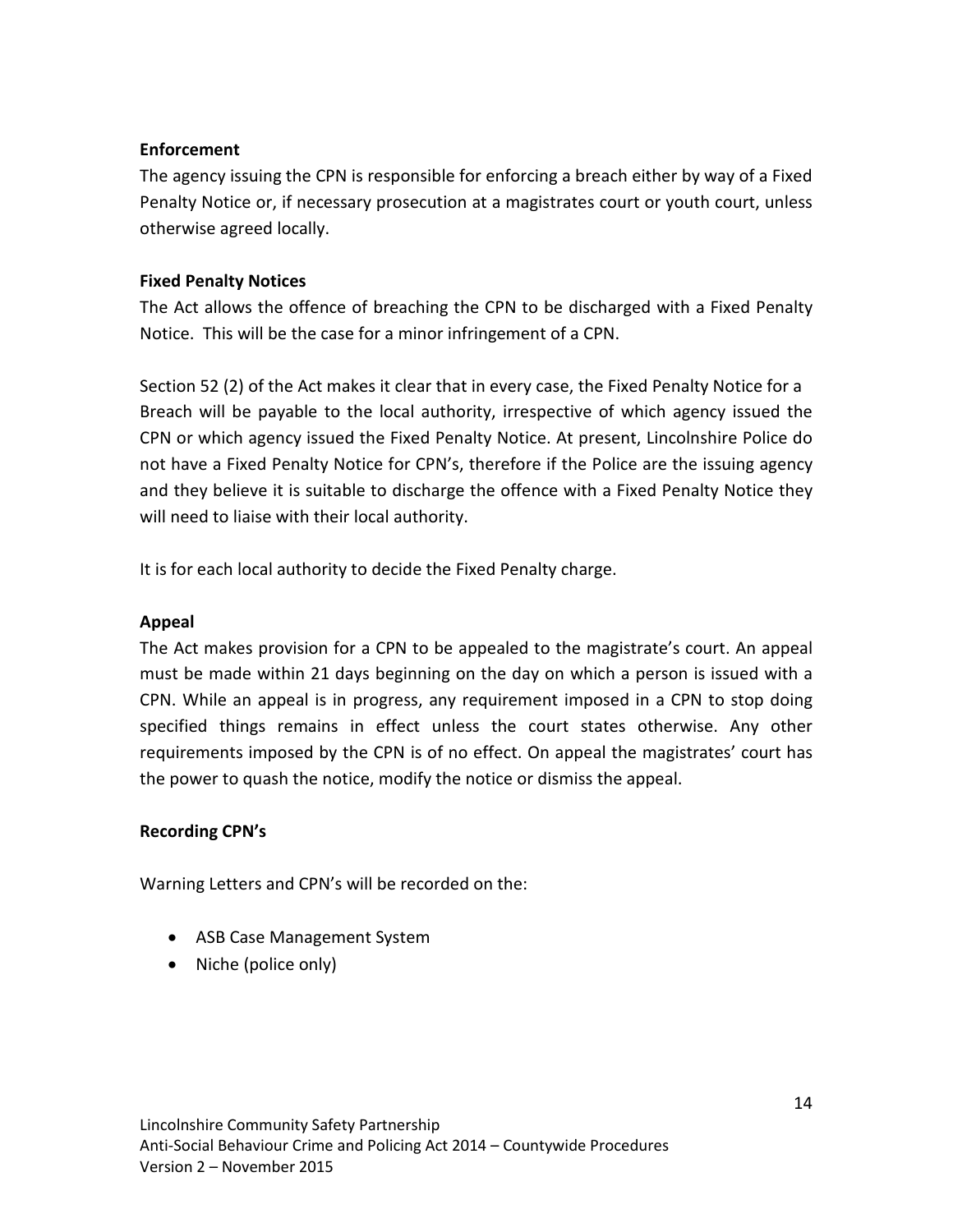# **5 PUBLIC SPACE PROTECTION ORDER (PSPO)**

This allows the local authority to stop individuals or groups committing ASB in public places. The local authority will identify the area that is to be covered by the order – known as the 'restricted area'.

The PSPO can:

- Prohibit specified things being done in the area
- Require specified things to be done in the area

The prohibitions or requirements can be framed so that they:

- Apply to all persons, or only persons in specified categories, or to all persons except those in specified categories
- Apply at all times, or only at specified times, or at all times except those specified
- Apply in all circumstances, or only in specified circumstances, or in all circumstances except those specified

The following conditions must be met before making the order:

- Activities carried out in a public place within the local authority's area have a detrimental effect on the quality of life of those living in the locality *or*
- It is likely that activities will be carried out in a public place within the area that will have such an effect

The effect, or likely effect of the activities:

- Is, or is likely to be, of a persistent or continuing nature
- Is, or is likely to be, such as to make the activities unreasonable *and*
- Justifies the restrictions imposed by the order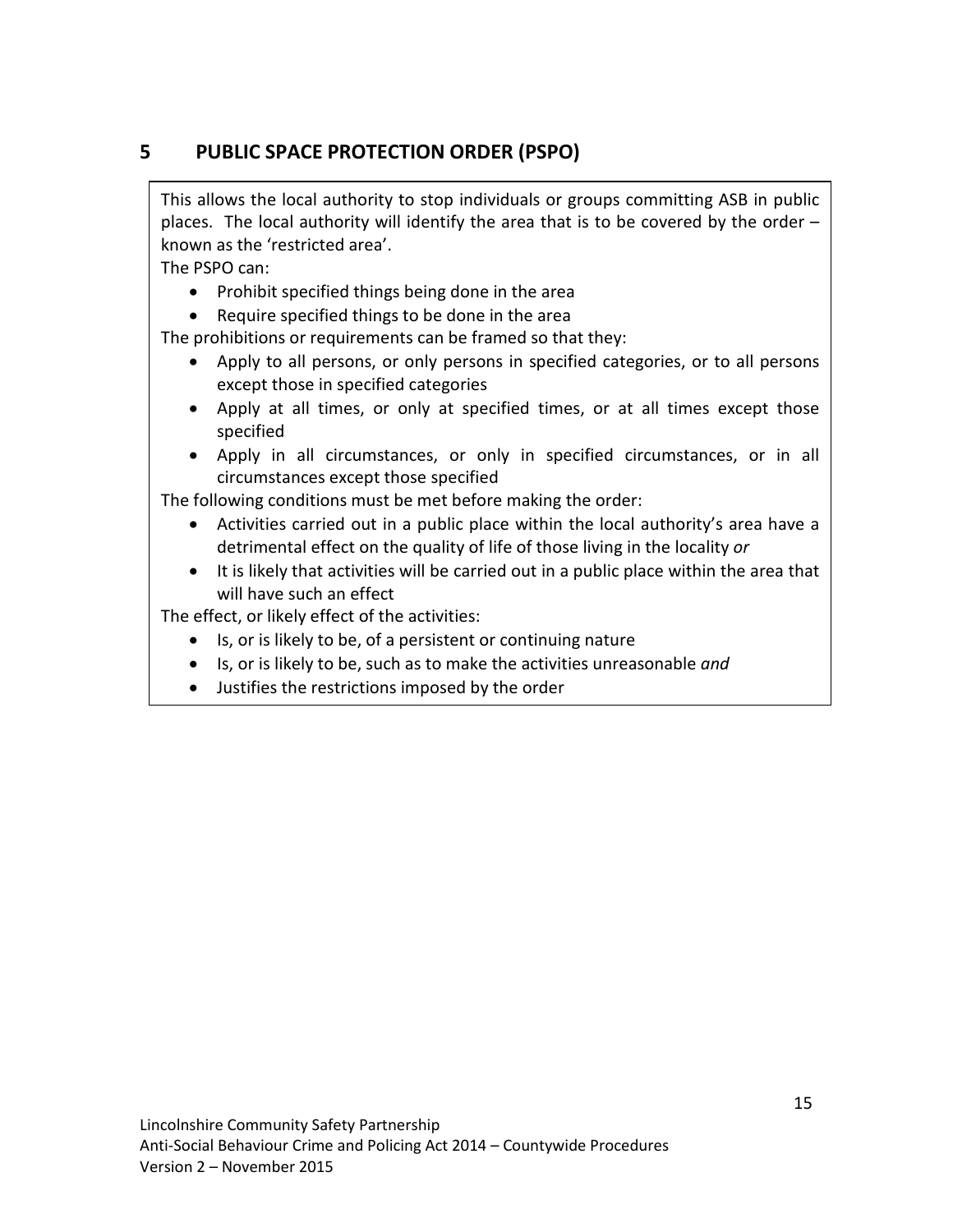# **PUBLIC SPACE PROTECTION ORDER PROCESS MAP**

*This should be used with the accompanying notes* 

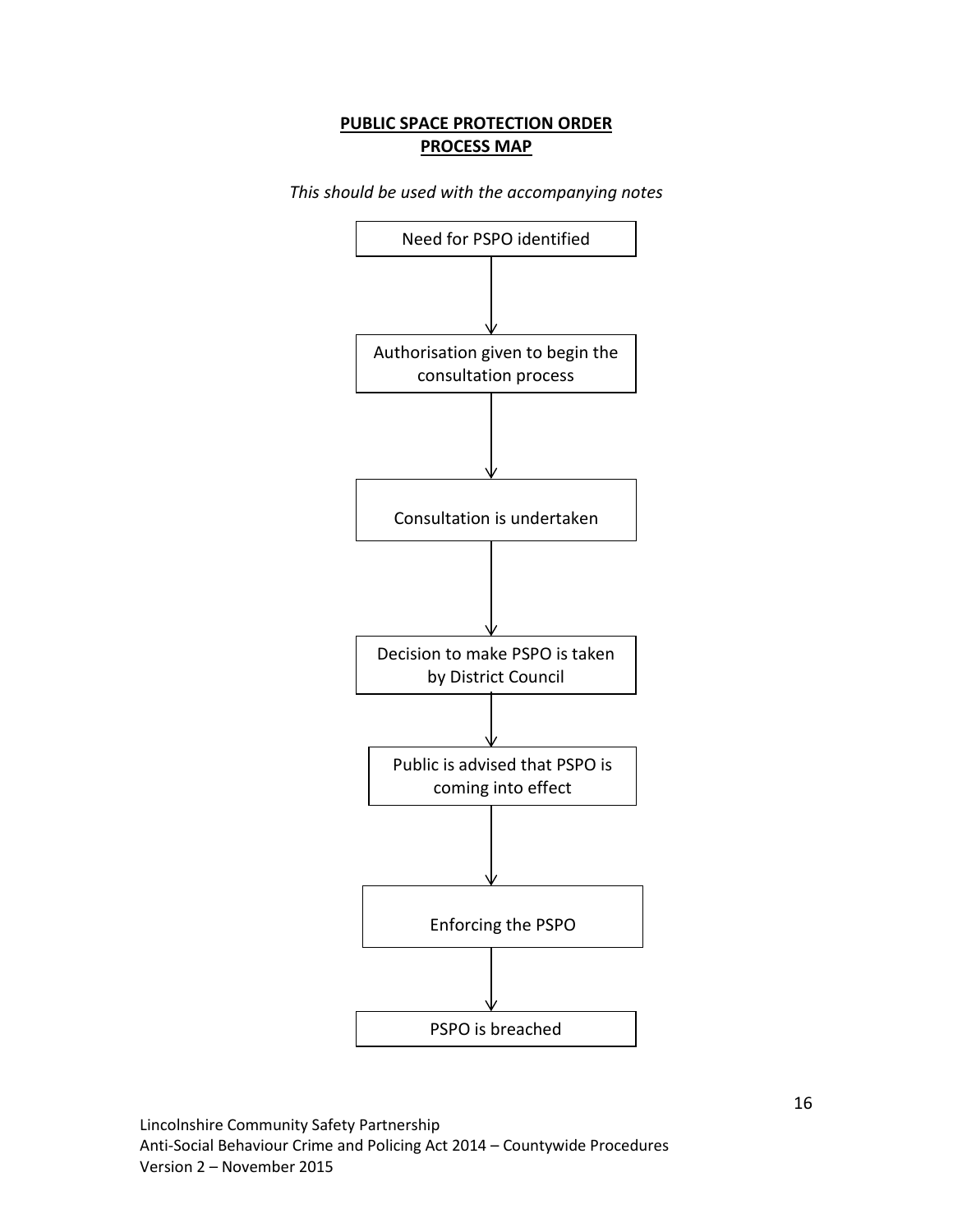# **The need for a PSPO to be identified**

This will come from a variety of routes – including, but not exclusively:

- partnership problem solving;
- complaints from the public;
- public consultation;
- parish councils;
- residents groups; and
- neighbourhood meetings.

The process to be followed is below. Responsibility for overseeing this process will vary depending upon the focus of the PSPO. It may be ASB departments, Environmental Protection or Housing.

# **TYPES OF BEHAVIOUR THAT A PSPO MIGHT BE USED TO TACKLE**

The following list is intended to be indicative and not exhaustive:

| Vagrancy                 | Legal highs - sale of/taking of | Verge parking                 |
|--------------------------|---------------------------------|-------------------------------|
| Rough sleeping           | Boy racers                      | Parking outside schools       |
| Street drinking          | Skateboards                     | Swimming in dangerous areas   |
| Urinating and defecating | Mini motos                      | <b>Ball games</b>             |
| Prostitution             | Congregating in car parks       | Grazing of horses             |
| Kerb crawling            | Cars for sale                   | Litter                        |
| Cottaging                | Vehicle nuisance                | Disposable BBQs               |
| <b>Dogging</b>           | <b>Buskers</b>                  | Flytipping                    |
| <b>Begging</b>           | Dog fouling                     | Cycling in pedestrian areas   |
| Placing yourself to beg  | Unruly dogs                     | Illegal encampments           |
|                          |                                 | Aggressive Charity Collectors |
|                          |                                 | (Chuggers)                    |
|                          |                                 |                               |
|                          |                                 |                               |

It is important that the PSPO is used proportionately and that it is not seen to be targeting behaviour of certain members of the community where there is a lack of tolerance and understanding by local people. Consideration must also be given to the Equality Act when setting out restrictions or requirements.

When making a PSPO, councils should bear in mind the impact on other areas and the level to which displacement is likely to occur.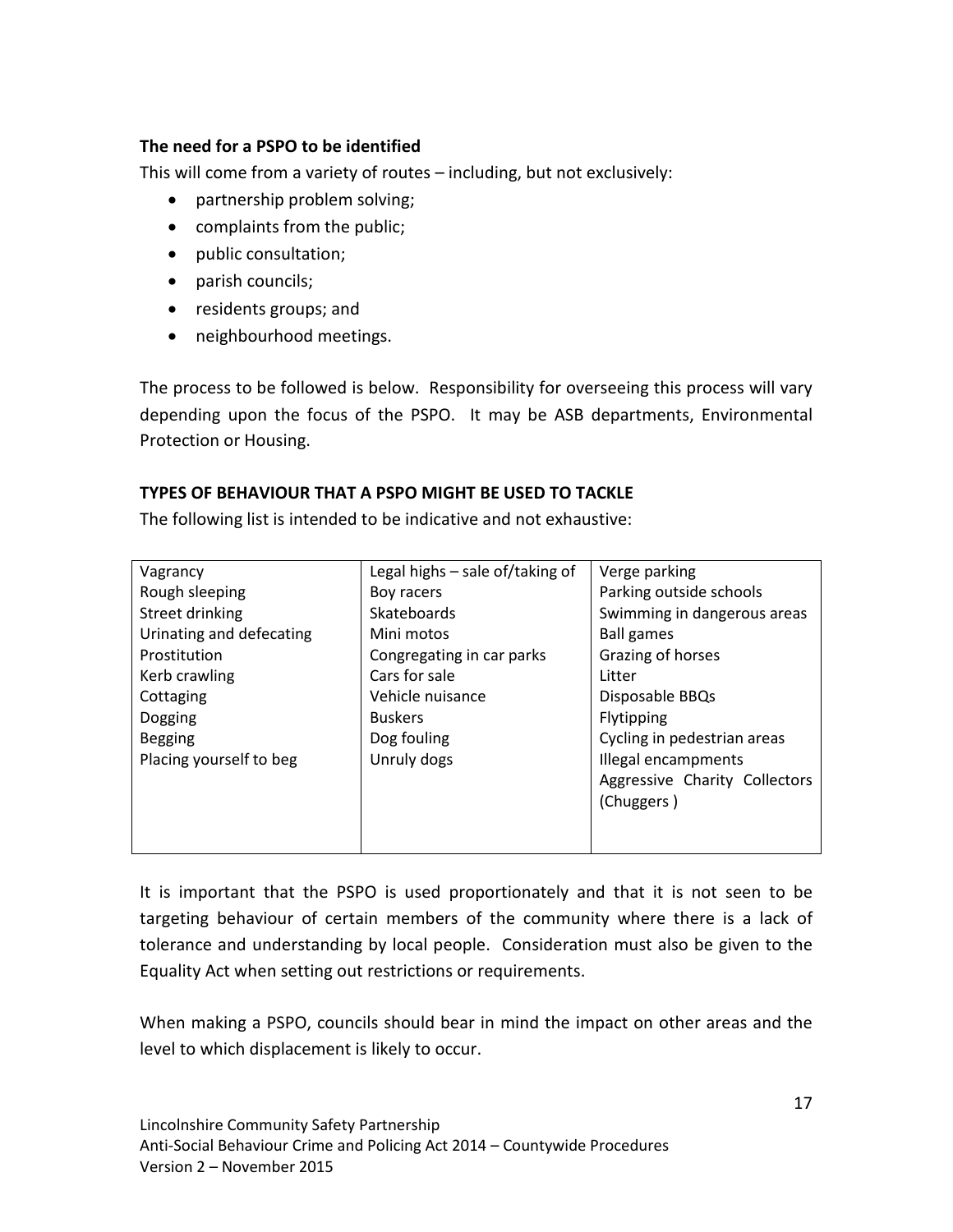# **Overseeing the process**

The officers who will oversee the process will vary depending upon the type of behaviour to be addressed but would include:

- Community Safety Officers
- ASB Officers
- Environmental Health Officers
- Licensing Officers
- Housing Officers

# **Authorisation is given to begin the consultation**

A summary of the problems and proposed PSPO will be presented to the nominated Portfolio Holder or elected member who will agree to the consultation process being undertaken.

#### **Consultation**

The consultation that is undertaken will depend on the location and the particular issues to be addressed. The consultation will be proportionate but not excessive. At least one month will be allowed for the consultation process.

Groups to be consulted may include:

| Elected members         | <b>Parish Councils</b> | Shopwatch           |
|-------------------------|------------------------|---------------------|
| <b>Community Groups</b> | <b>Town Councils</b>   | Pubwatch            |
|                         |                        | Chamber of Commerce |

The general public will be made aware of the plans through:

- the local authority website;
- a press release;
- a notice in the affected area;
- article in residents' newsletters;
- distributing leaflets; and
- social media.

*Each local authority will ensure that the consultation is in line with their own consultation policy*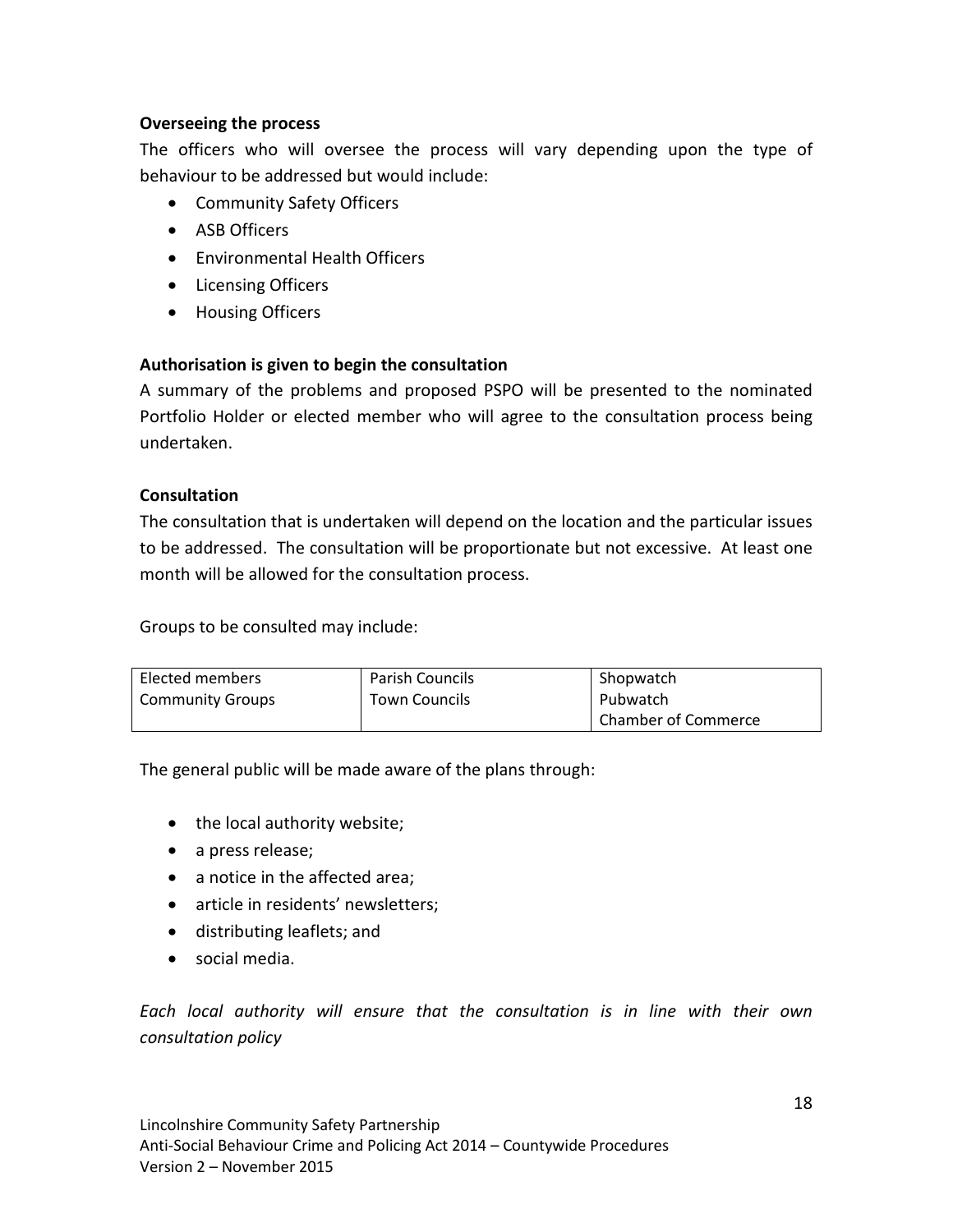Additionally:

- the owner of the land (if it doesn't not belong to the local authority) will be contacted; and
- the county council will be informed

# **Decision is taken to make a PSPO**

The decision will be taken by elected members in the most expedient manner depending upon the democratic structure of each local authority. For example:

- The Executive (Cabinet Members)
- Committee
- Cabinet Member Decision Notice

Whichever route is selected by a local authority, the process will allow the opportunity for elected members outside of the majority group the opportunity to scrutinise the decision.

# **Public are advised that the PSPO is coming into effect**

The processes used will vary from case to case but will ensure the following principles are followed:

- the publicity is proportionate and cost effective; and
- it takes account of the different languages spoken in the area

General publicity may include:

- a press release;
- updating the local authority website;
- article in residents' newsletters;
- distribution of leaflets;
- use of social media;
- informing parish councils and community groups; and
- signage in the area affected (using images when necessary).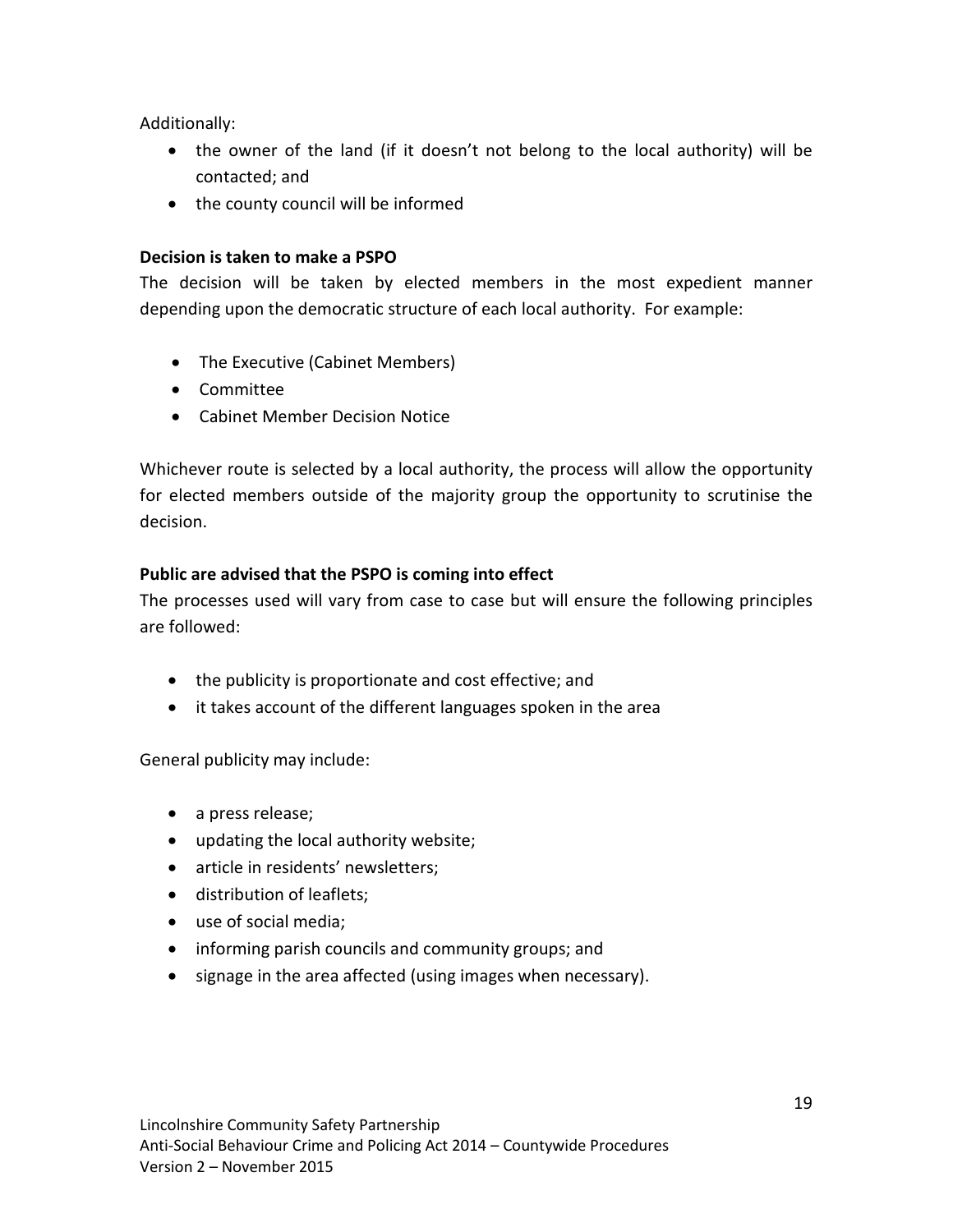# **Enforcing the PSPO**

The power to enforce the PSPO will be given to:

- police officers;
- police community support officers (for PSPO to prevent drinking of alcohol in public); and
- council officers.

Those Council officers to be delegated the power will be decided by each local authority

# **Breach the PSPO**

Those who are found to be breaching the PSPO will be given the opportunity to discharge the offence by way of a Fixed Penalty Notice. The arrangements for doing this will be agreed locally e.g.

- The Fixed Penalty Notice fee.
- How police will go about issuing FPN on behalf of the local authority.

Authorities will need to bear in mind that if someone is taken to court and they are on benefits they can agree with the court to pay a weekly sum to clear a fine. This option is not available with a Fixed Penalty Notice – unless they are taken to court for nonpayment.

# **Transition**

There are a number of current orders which will be replaced by the PSPO:

- Designated Public Place Order
- Dog Control Order
- Gating Order

There is the ability to replace existing orders with a PSPO at commencement. Alternatively they can continue for a further 3 years, at which point they will transfer over to a PSPO.

Each local authority will decide whether:

• to leave as the current order and allow to move over in 3 years;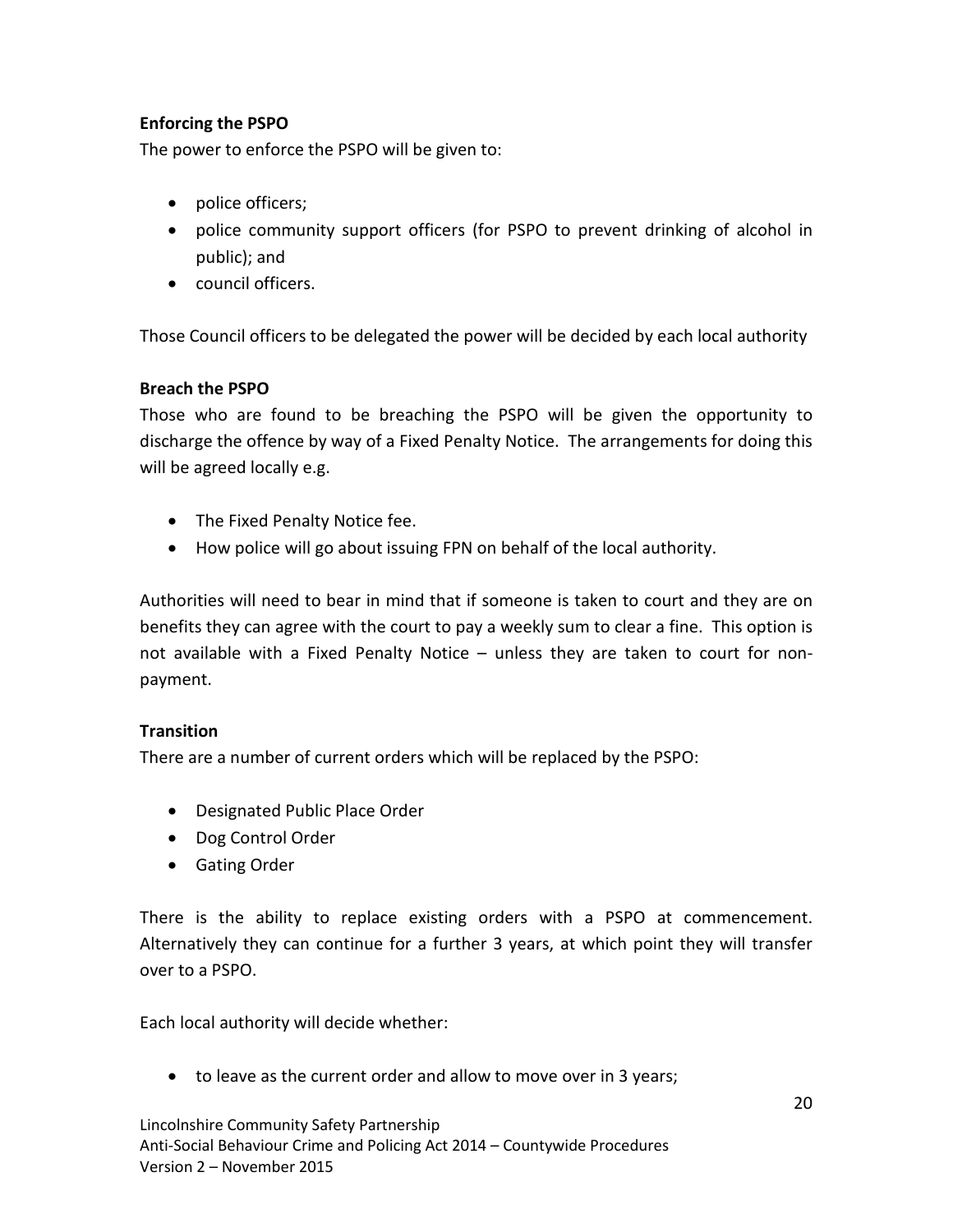- to replace immediately with PSPO; or
- To discharge the existing order as it's no longer needed.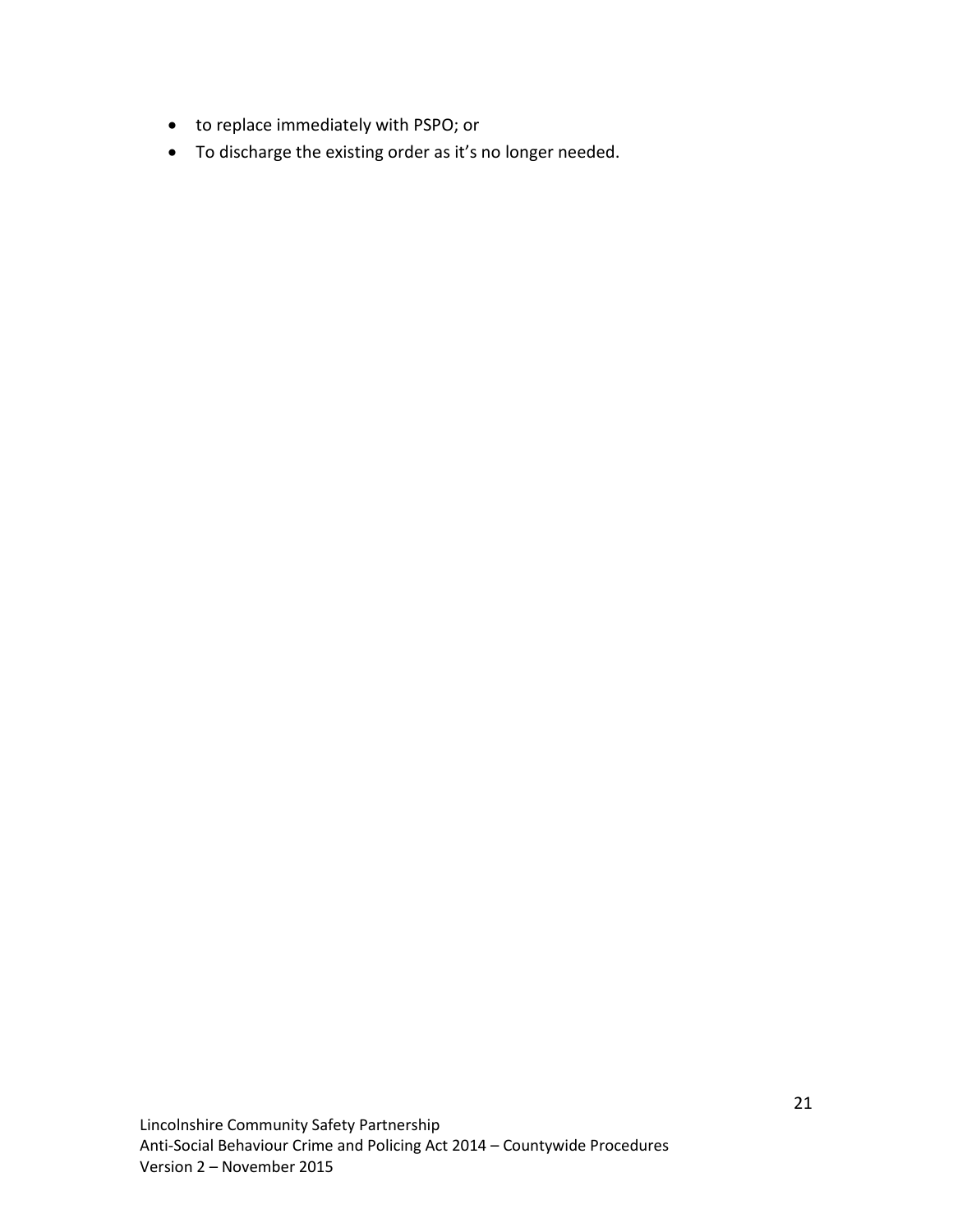# **6 CLOSURE POWERS**

This power allows the police or council to act quickly to close premises (prohibit access) that are being used, or are likely to be used to commit nuisance and disorder. There are two stages to this process:

- Closure notice closes the premises for  $24/48$  hours
- Closure order this is used if you wish to close the premises for longer

# **Closure Notice**

The premises can be closed if the police or council are satisfied on reasonable grounds that the following has occurred, or will occur if the premises are not closed:

- Nuisance to the public *or*
- Disorder near the premises

The closure can prohibit access:

- By all persons, or by all persons except those specified or of a specified description
- At all times, or at all times except those specified
- In all circumstances, or in all circumstances except those specified

*It cannot prevent access to those who own or live in the premises* 

# **Closure Order**

This is made, on application, to the Magistrates Court. The application for an order must be made within 48 hours of the Closure Notice being issued. The court will make the order if it is satisfied that:

- A person has engaged, or if the order is not made, is likely to engage in disorderly, offensive or criminal behaviour in the premises *or*
- The use of the premises has resulted in, or if the order is not made, is likely to result in serious nuisance to members of the public *or*
- There has been, or if the order is not made, there is likely to be disorder near the premises associated with the use of the premises

The closure can prohibit access:

• By all persons, or by all persons except those specified or of a specified description

At all times, or at all times except those specified

• In all circumstances, or in all circumstances except those specified *It can prevent access to those who own or live in the premises*

The order will last for 3 months and can be extended by the court if there is a need to prevent recurrence, occurrence or continuance of the behaviour. The order may not last longer than 6 months in total

The closure may:

- Be made in respect of the whole or part of the building
- May include provision about access to a part of the building or structure of which the premises form part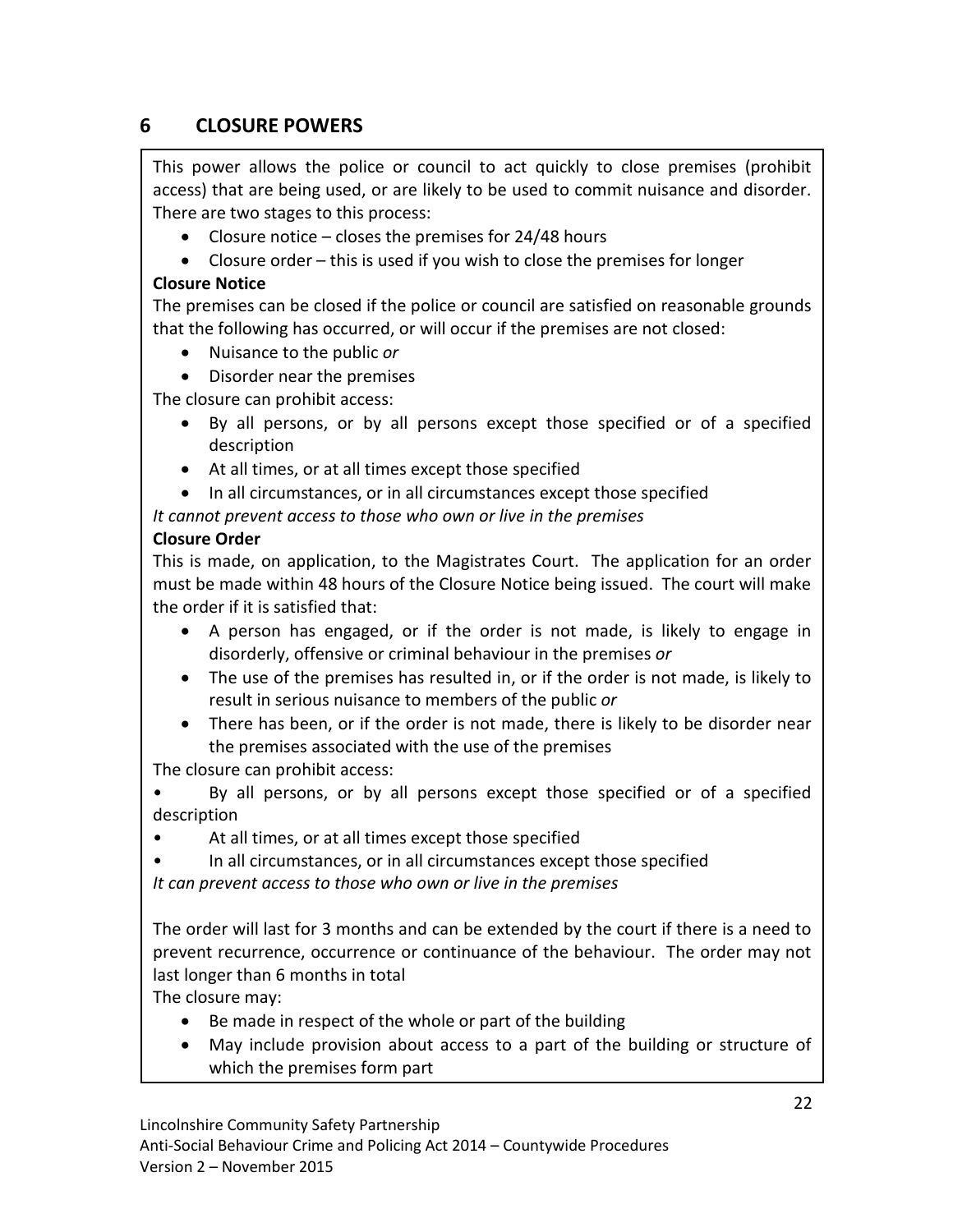# **Lead Organisation**

It will be decided on a case by case basis which organisation (local authority or police) should take the lead on a closure. As part of the decision making process consideration will be given to the type of ASB being caused e.g. environmental, criminal etc. to ensure the most appropriate agency is sought.

As only the police and local authority can use the closure power it is important that both agencies support registered providers in using this power; where identified by them as an effective solution to a problem they are experiencing. It is acknowledged that there may be times when this power is useful in cases that the police/local authority have not been previously involved with.

Whilst one organisation will take the lead, it is very likely that the actual serving of the notice/order and sealing of premises will be undertaken by the police and local authority working together.

When a closure notice is issued, the court must be advised so that a date can be scheduled for the closure order hearing. If you are not intending to proceed to closure order you will withdraw the Notice and advise the court accordingly.

If a closure order is required, the application must be made by the agency who has issued the notice. Section 80(2) of the Act makes clear that it is not possible to switch from the notice being served by the police and the order being sought by the local authority (or vice versa).

The ASB threshold is different for a closure notice and closure order. Therefore if you are going to follow a notice with an order it is important to ensure the higher threshold is reached.

# **Consultation**

Before issuing a closure notice the applicant must ensure that it consults any body or individual they think is appropriate. This could include:

- the housing provider/landlord;
- the local authority;
- the police;
- social services; and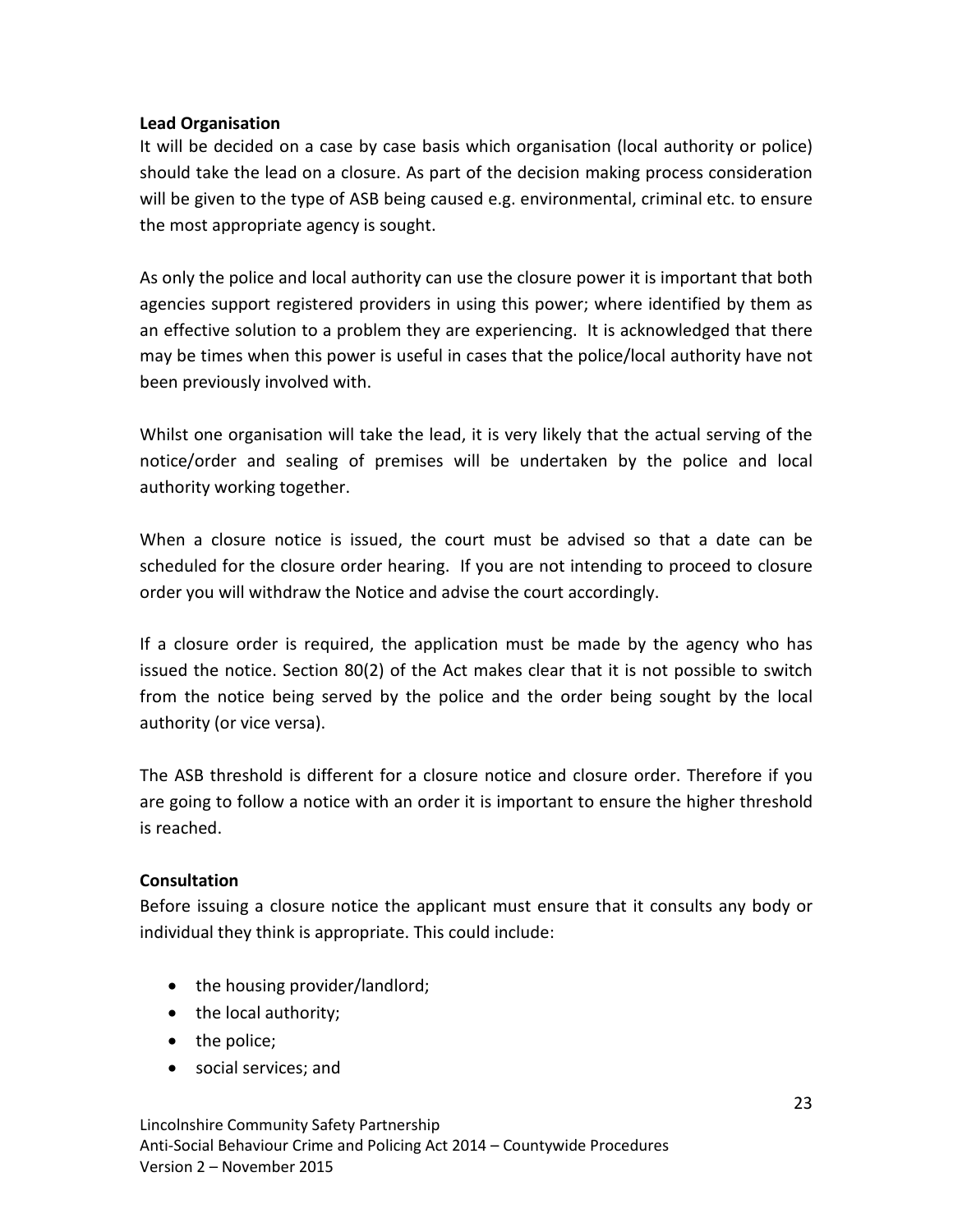• the community mental health team.

It is important that we ensure that the closure does not conflict with any other orders or requirements to reside at a particular address.

In addition to the requirement to consult, the applicant must also make reasonable efforts to inform the people who live in the premises and any person who has control or responsibility for the premises.

It is also important, when closing the premises that we consider the support needs of those who are left in the premises and advise them what they should do if people are trying to gain access to the property. Those who are prohibited from accessing the premises should also be directed to support services available.

# **Other organisations involved**

Dependant on the circumstances of the each closure, those organisations that will also be involved will vary but could include:

- Children's Services if there are children resident in the property to be closed;
- Adult Social Care *-* if there are vulnerable adults in the property to be closed;
- drug and alcohol outreach services if the premises being closed due to drug or alcohol use, it is good practice to have outreach workers present as this event provides a window of opportunity to engage those in the premises in services; and/or
- Framework *-* in order to help people to engage in homelessness services.

# **Recording Closures**

Closure notices and orders will be recorded on the:

- ASB Case Management System
- Niche (police only)

# **Informing the public of the Closure of premises**

It is important, after a premises has been closed, that local people are made aware of the action that has been taken. This will both allay any fears they may have and show that organisations have acted upon their concerns/complaints. This will be undertaken on a case by case basis but will include: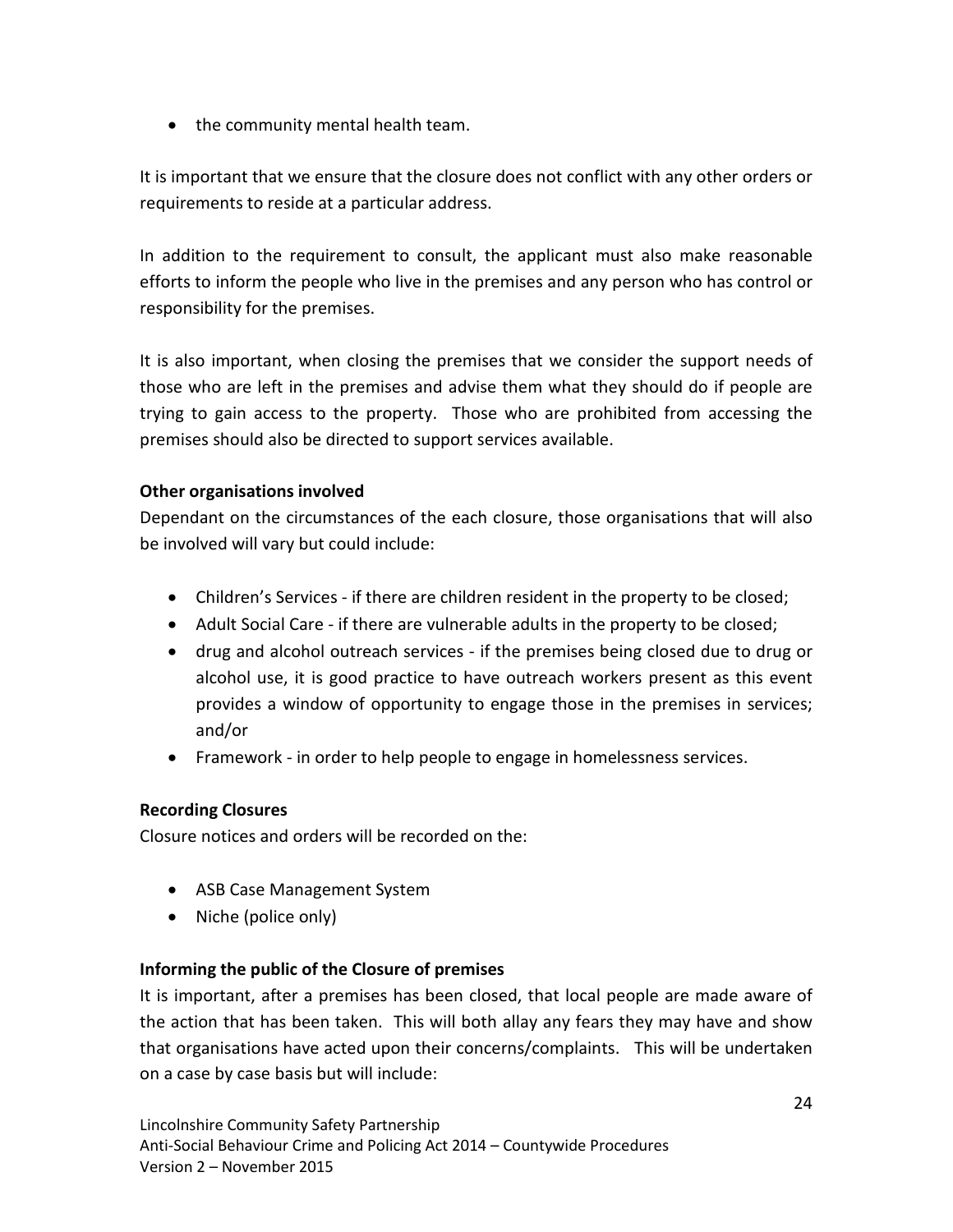- advising the local elected members;
- distributing leaflets in the neighbourhood;
- door knocking in the neighbourhood;
- use of social media for example, if a premises has been closed to prevent a rave you may use this to advise people that it is cancelled.

# **Costs of the Closure**

Any costs incurred in closing, securing or cleaning the premises can be reimbursed on order from the court following an application from the applicant. In some circumstances, the costs incurred may be charged to the owner of the property.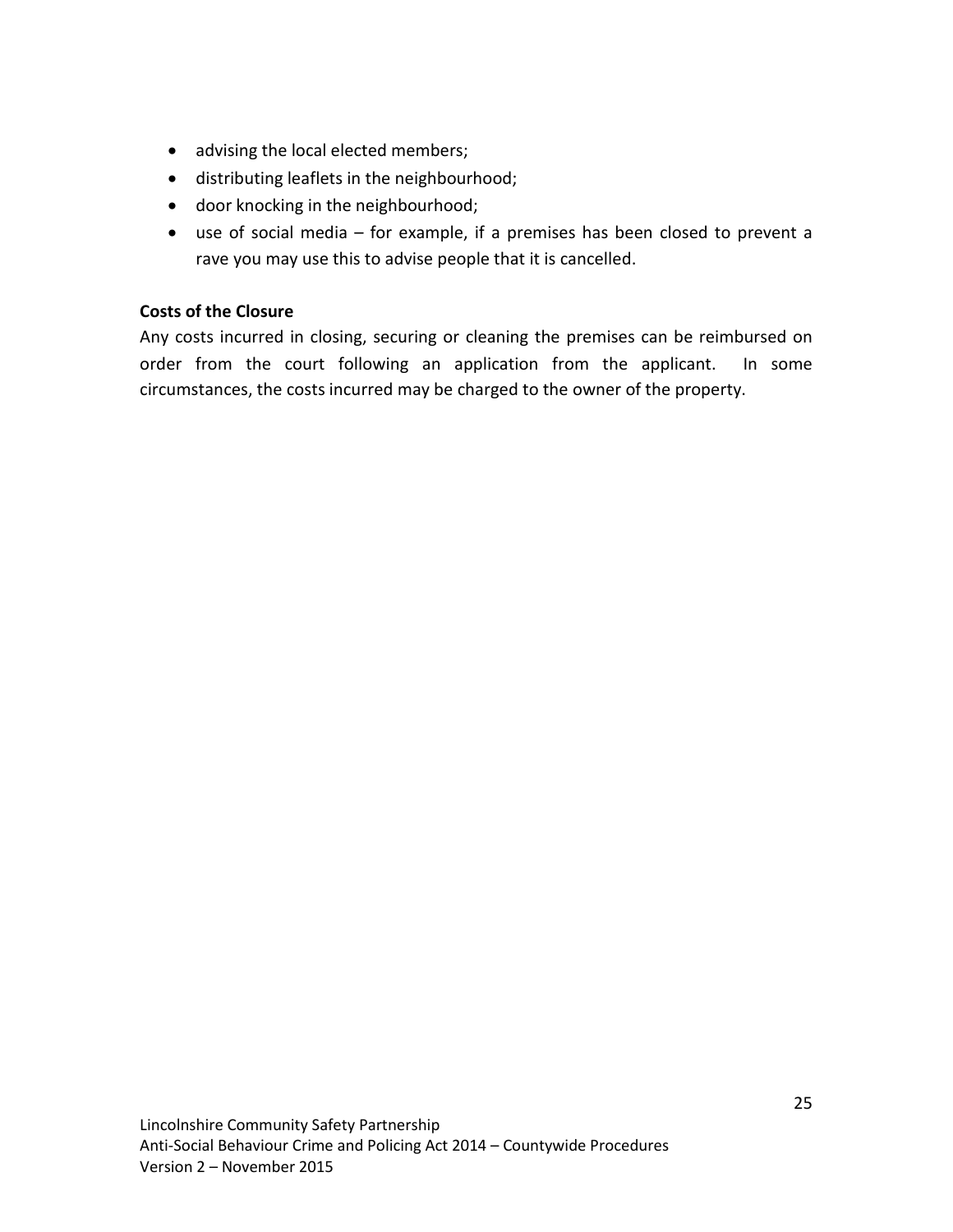# **7 DISPERSAL POWERS**

This power replaces:

- Section 30 Dispersal Powers (Dispersal Order)
- Section 27 Direction to Leave

This allows the police to designate an area for up to 48 hours without consulting with other agencies. Once an area is designated, a constable in uniform can direct a person who is in a public place in the locality to:

• Leave the locality (or part of it)

• Not return for the period specified in the direction (not more than 48 hours) A person can be removed if their behaviour in the locality has contributed to, or is likely to contribute to:

- Members of the public in the locality being harassed, alarmed or distressed *or*
- The occurrence in the locality of crime and disorder *or*
- The direction is necessary to reduce the likelihood of anti-social behaviour, crime and disorder

A person given direction to leave can also be required to surrender any item in his possession or control that the constable believe has been used in or is likely to be used in behaviour that harasses, alarms or distresses members of the public.

It is an offence to fail to comply with a direction to leave or a request to surrender an item.

# **Partnership Problem Solving**

Whilst the law allows the police to act alone in the use of the dispersal power, it is acknowledged that there will be occasions when it forms part of a partnership problem solving approach. This may be through:

- the ASBRAC;
- local authority multi-agency meetings (also referred to as Joint Agency Groups, Joint Agency Meetings and ASB Action Groups); or
- the Local Community Safety Partnership.

There will also be occasions when a registered provider may request that the police designate an area to deal with ASB in a location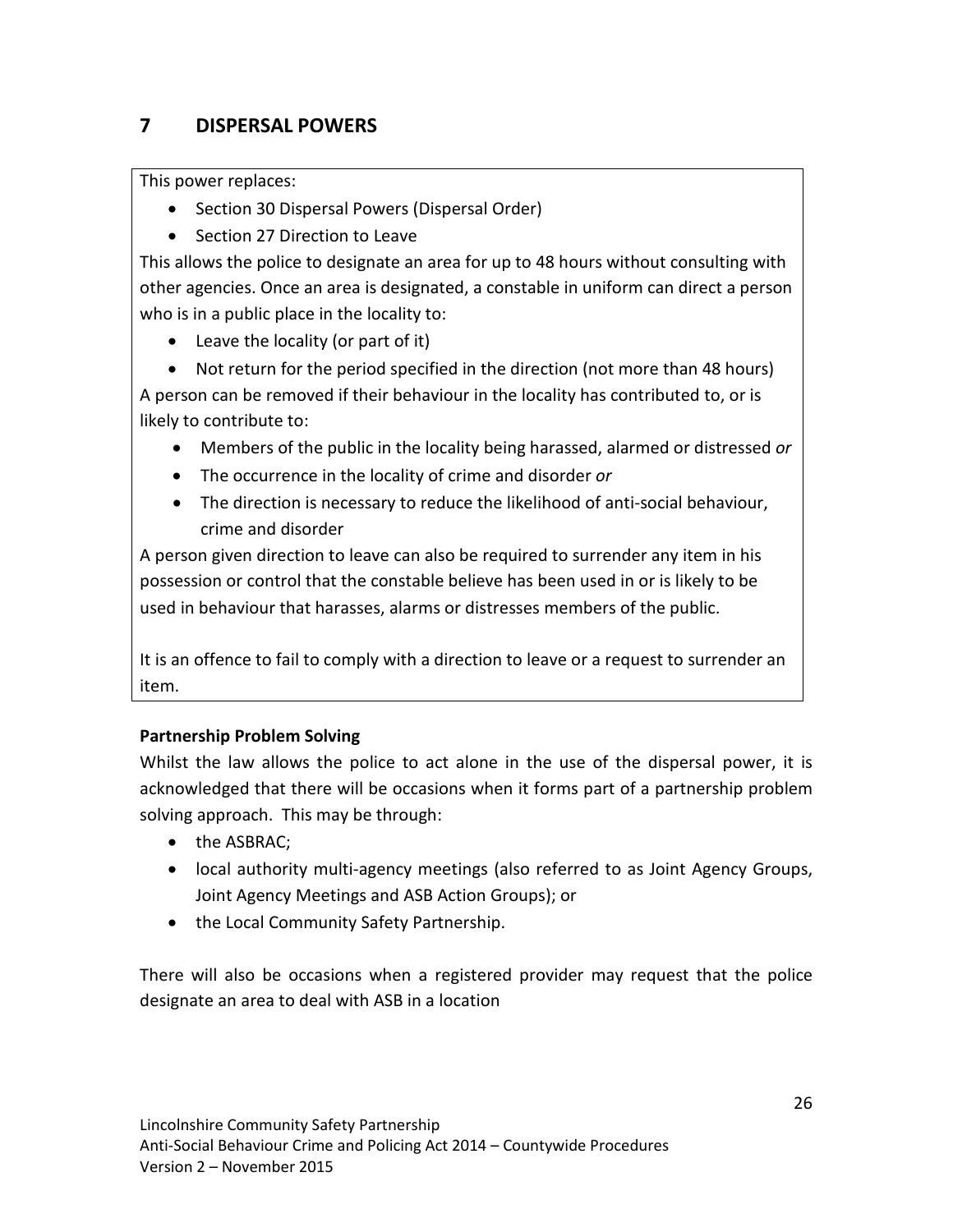# **Consultation with the local authority**

As has already been stated, there is no legal duty for the police to consult with the local authority however, the police will seek to ensure that the use of the Dispersal Power is not used in such a way that will impact upon events being held by the local authority. Each local authority has a designated Single Point of Contact (SPOC) should be contacted. They will ensure that any internal consultation within the local authority is undertaken.

# **Local engagement**

Whilst this dispersal power is not only for use to target young people, there will be times when the power is required to deal with young people gathering in local communities. In such circumstances, the power will only be used after consultation with:

- local schools;
- the young people themselves possibly through an Outreach Youth Worker; and
- the local community who are complaining how do we help them to understand that young people are not always a problem.

# **Sharing information**

It is acknowledged that the fact that someone has been given a direction to leave from an authorised dispersal area is information that might be very useful to other partners especially if they are already compiling evidence on a particular person, for example, with a view to applying for an injunction or CBO.

Lincolnshire Police will share information about those directed to leave an area when asked.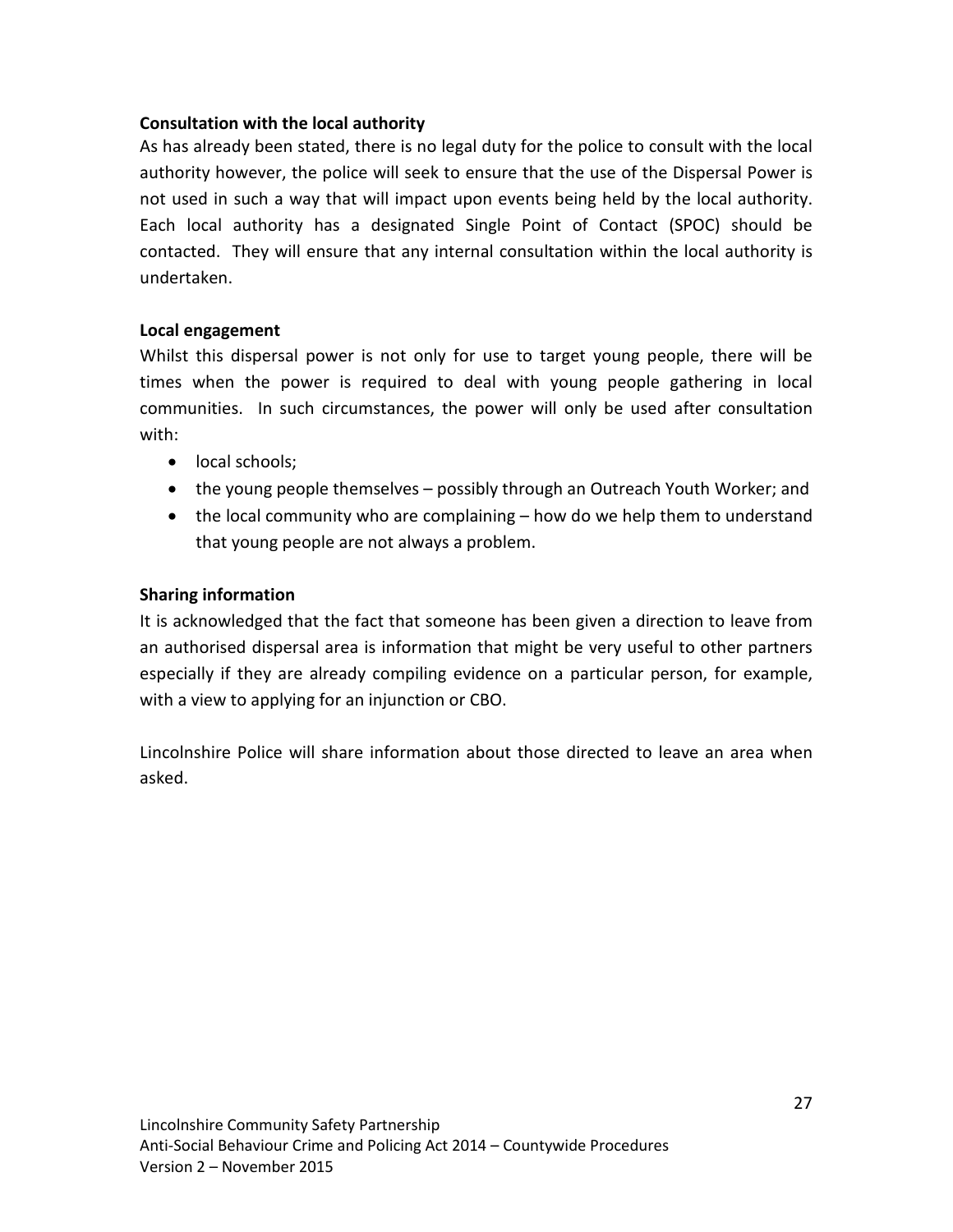# **8 COMMUNITY TRIGGER**

The Community Trigger allows victims of ASB to request a review of their case. The review is carried out when:

- The victim, or someone acting on their behalf, asks for a review *and*
- The threshold is met

The statutory (legal) responsibility for this process are the 'relevant' authorities who are:

- Local authority
- Police
- Clinical Commissioning Group
- Registered providers if they are co-opted

The Community Trigger is not intended to act as a complaints procedure. It is a problem solving process that aims to find solutions for the victim(s) as well as providing a mechanism for multi-agency accountability which cannot be achieved through a single agency complaints procedure.

# **What is meant by Anti-Social Behaviour?**

For the purpose of Community Trigger anti-social behaviour means 'behaviour causing harassment, alarm or distress to any person'.

# **Qualifying Request**

To meet requirements for a case review the following criteria needs to be met:

The application for a review is received within *6 months* of the last report of ASB and The victim has reported the same problem *3 or more times in the past 6 months* to the Council, Police or their landlord, and that those reports were made within one month of the alleged incident(s)

OR

Different victims have made reports about the same problem *3 or more times in the past 6 months* to the Council, Police or their landlord, within one month of the alleged incident(s)

If a Community Trigger request does not meet this criteria, it may be decided to carry out a review due to: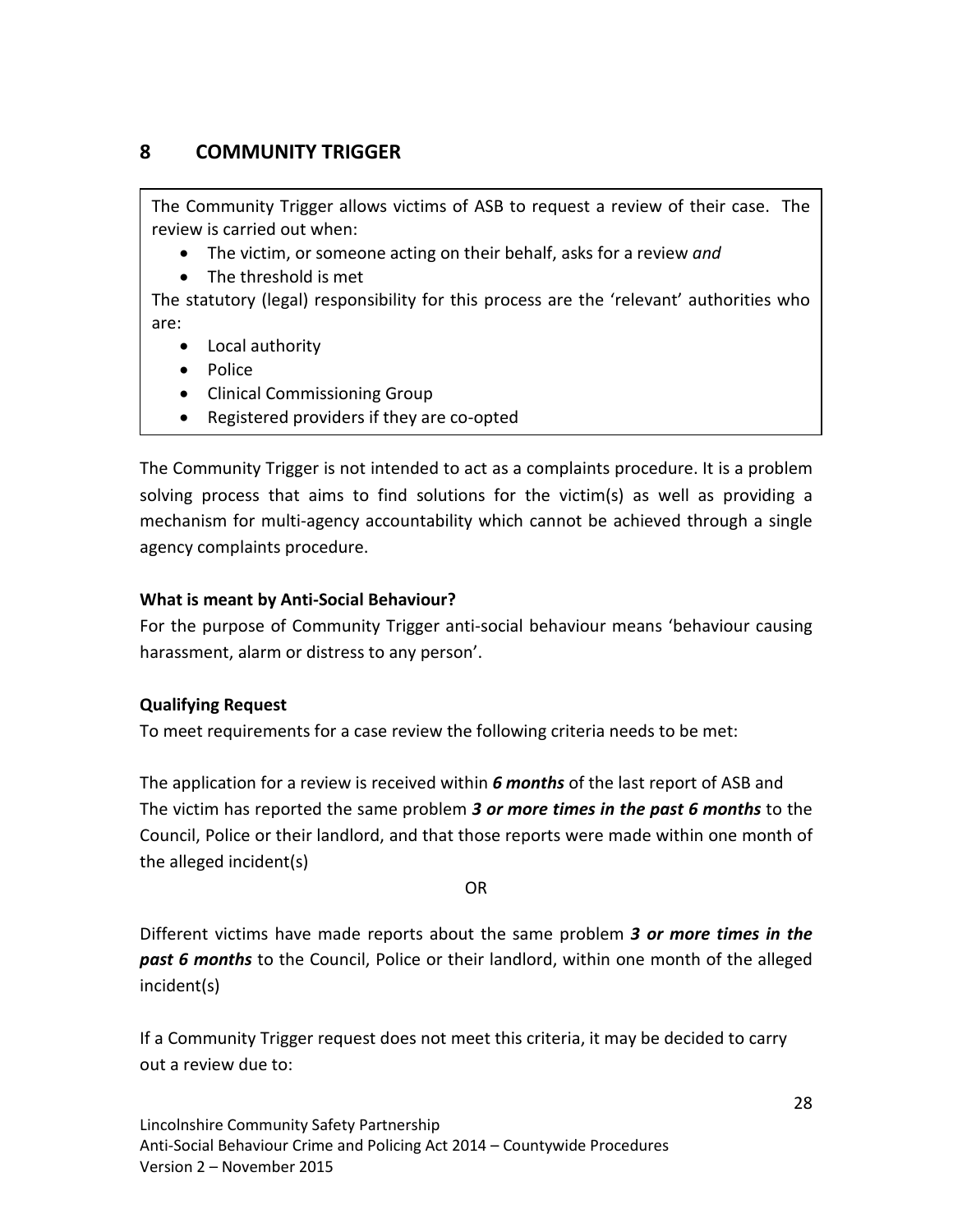- The persistence of the anti-social behaviour
- The harm or potential harm caused by the anti-social behaviour
- The adequacy of the response from agencies

# **Co-ordinating the case review process**

The local authority have responsibility for co-ordinating and administering the case review process within the appointed timescales.

# **Information sharing**

Information shared between partner agencies during the case review process will be in accordance with existing information sharing agreements and protocols. Any organisation that has been in contact with the victim or the perpetrator will be expected to share information requested by the local authority for the purpose of the review.

# **Involvement in the review**

Whilst a limited number of agencies make up the 'relevant authorities', any other organisation that has had contact with the victim or perpetrator may be involved in the review.

Those agencies who carry out a review may make recommendations for other organisations. The legislation places a duty on a person who carries out a public functions to have regard to these recommendations. This means that they are not obliged to carry them out but that they must acknowledge them and may be challenged if they choose not to carry them out without good reason.

# **Carrying out the review**

The review will be undertaken at the ASBRAC. If all of the agencies at the ASBRAC are involved in the community trigger request, thus there is no independent agency present, the review will not proceed. Instead it will be passed to another ASBRAC in the county to undertake the review on their behalf. This will be facilitated through the County ASB Co-ordinator to ensure that resources are shared equally.

Every application for an ASB case review will be given a unique identifier and all activity e.g. notes of meetings and recommendations will be recorded on the Case File form (see Appendix 2) and attached to the ASB case management system.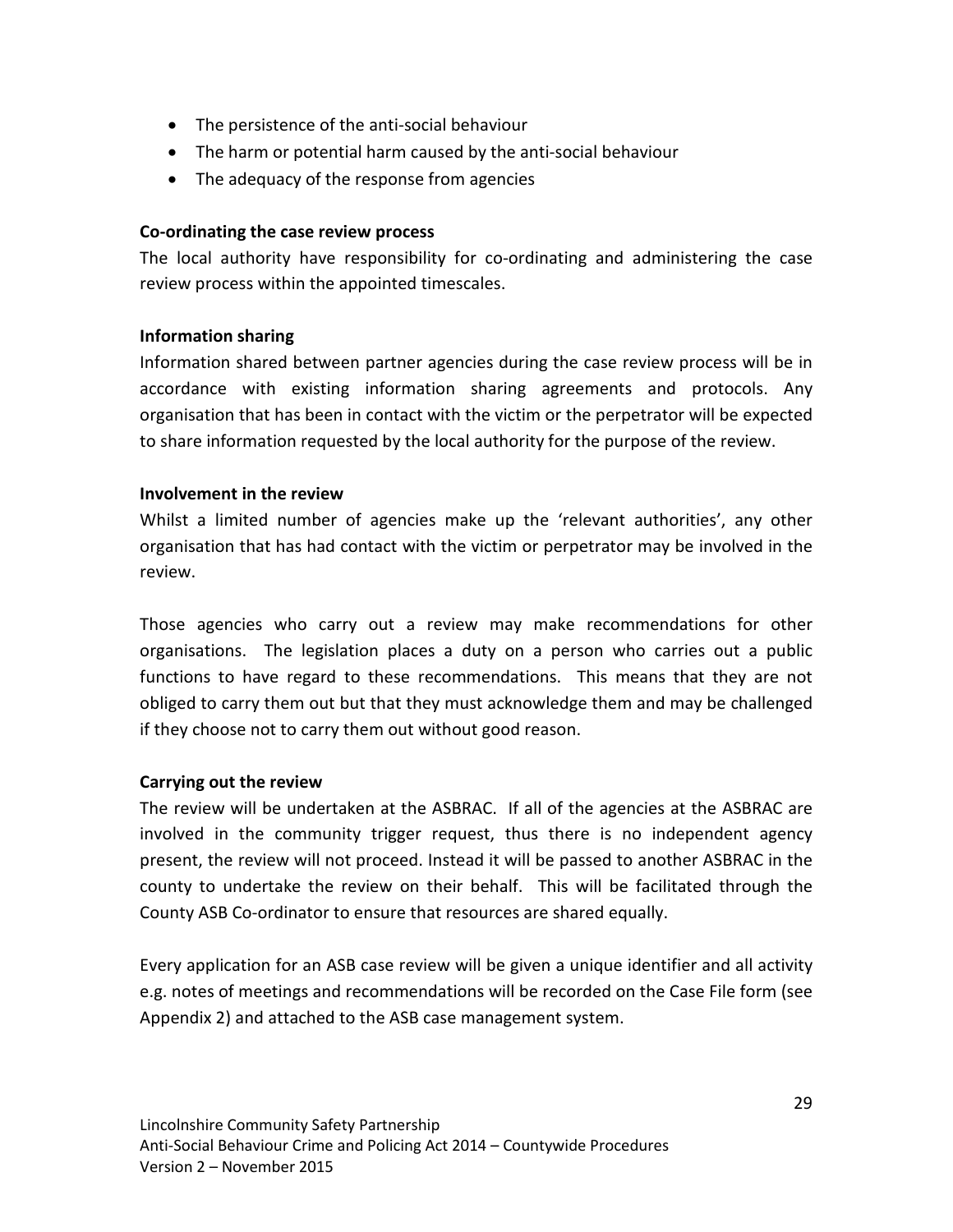#### **THE PROCESS**



Version 2 – November 2015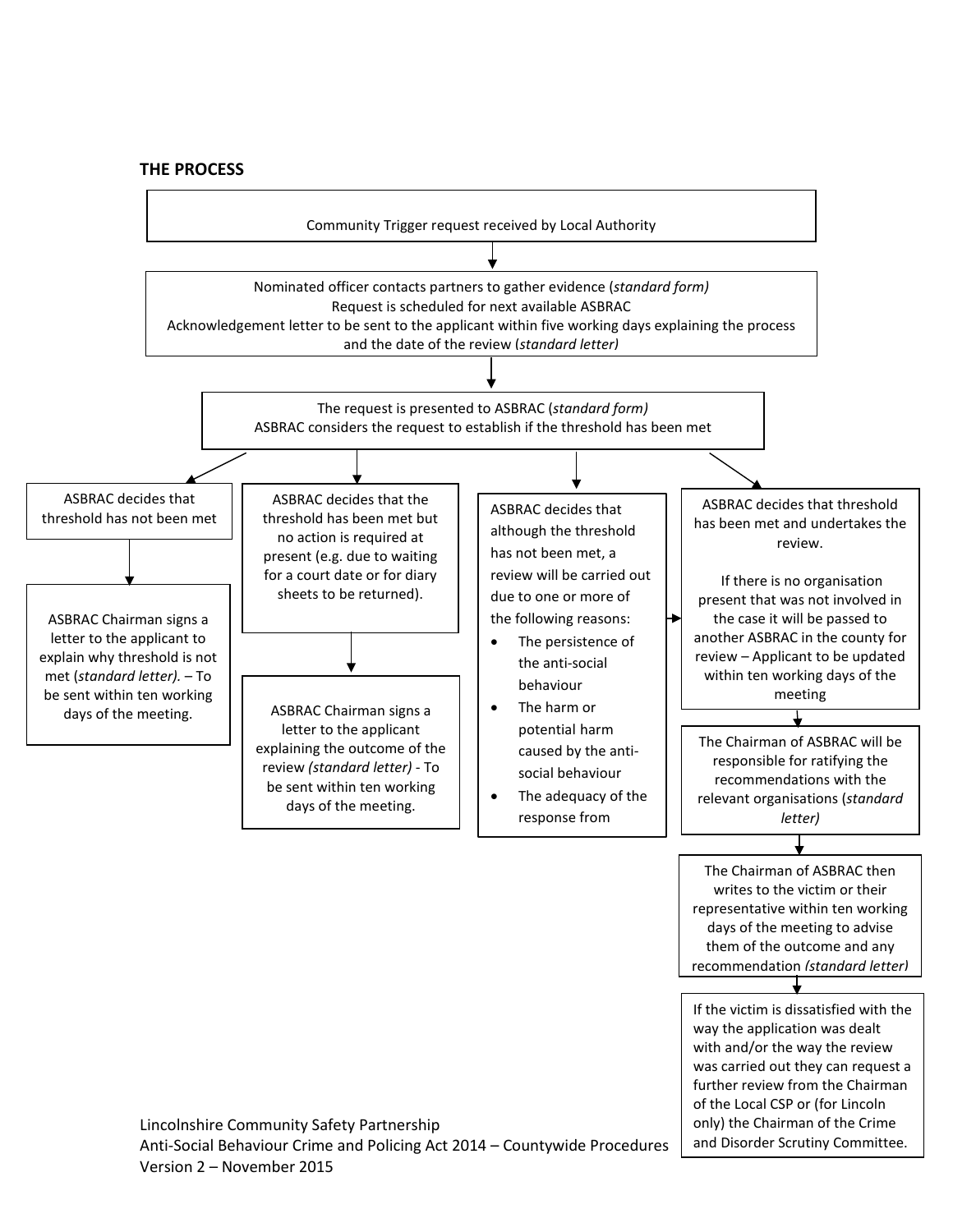# **Escalation**

The legislation for case reviews highlights the need for victims to have a route of escalation if they are not content with the outcome of a review.

Home Office guidance published in July 2014 states that 'The procedure must include provision for a person to request a review of the way an application for a Community Trigger was dealt with, and also the way their Community Trigger review was carried out.'

The escalation process for the Community Trigger in Lincolnshire has been agreed as follows:

Where an individual is dissatisfied with the outcome of a Community Trigger review they may escalate their concerns to the Chairman of the local Community Safety Partnership (CSP) or in Lincoln only - the Chairman of the Crime and Disorder Scrutiny Committee, who will have 21 days from receipt of the request to carry out a review and advise the applicant of the outcome.

A Community Trigger may only be escalated where one of the following measures is satisfied:

- 1. The Community Trigger review has failed to consider a relevant process, policy or protocol;
- 2. The Community Trigger review has failed to consider relevant factual information.

The role of the Chairman will be to consider due process and ensure that the review was undertaken properly. In considering a Community Trigger escalation the Chairman can either:

- 1. Refer the case back to the ASBRAC asking them to consider a particular process, policy or protocol not previously considered;
- 2. Determine that the ASBRAC have reviewed the case, considering all relevant policies, process and protocols.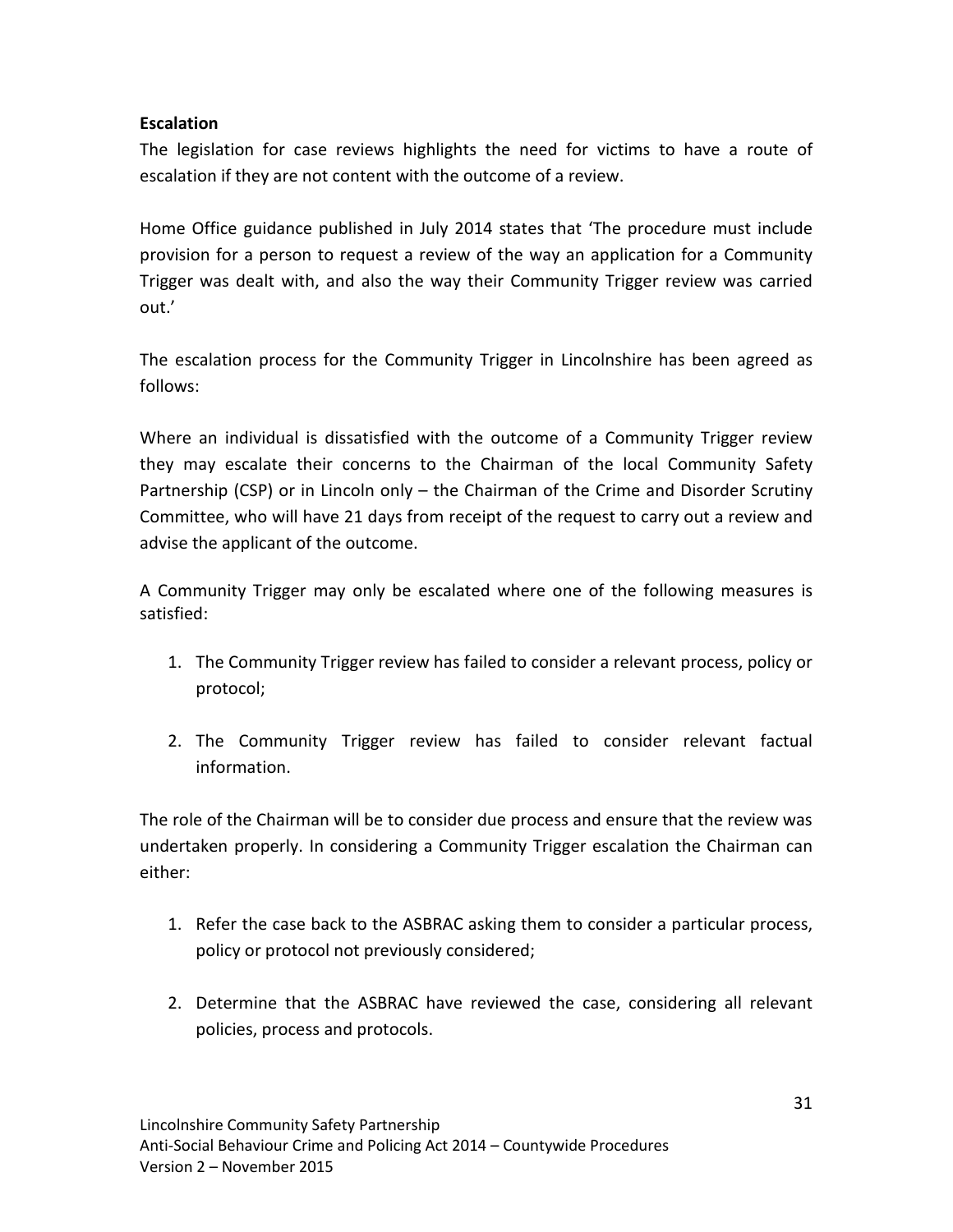A Community Trigger review cannot be escalated where a complainant is dissatisfied that an agency has not utilised a particular enforcement tool where it has been established through the review that appropriate consideration has been given to the use of that tool but having considered the facts and relevant protocols, it has been determined unsuitable.

The Chairman does not have any statutory powers with regards to the Community Trigger process and can only make recommendations.

# How to Escalate

Applicants that have requested a case review and are dissatisfied with the outcome, can escalate their concerns by contacting their local authority and requesting the case be escalated to the Chairman of their local CSP (or in Lincoln City's case the Crime and Disorder Scrutiny Panel). The relevant Chairman is expected to respond to the request within 21 working days. If this is not possible, they must inform the applicant of any delay.

# **Vexatious Complainants**

Requests considered to be vexatious will be dealt with under the local authority's own Vexatious Complaints Policy.

# **How will local people know about the Community Trigger?**

A booklet is available that explains:

- What the Community Trigger is?
- How it can be used?
- What people can hope to achieve from a review
- The process that will be undertaken once they have made a request for a review

A form accompanies the booklet that is used by the victim (or the person acting on their behalf) to complete to make their request for a review. It is important that if the Community Trigger is being activated on behalf of the victim that they are aware that this is being done.

# **Publishing Results**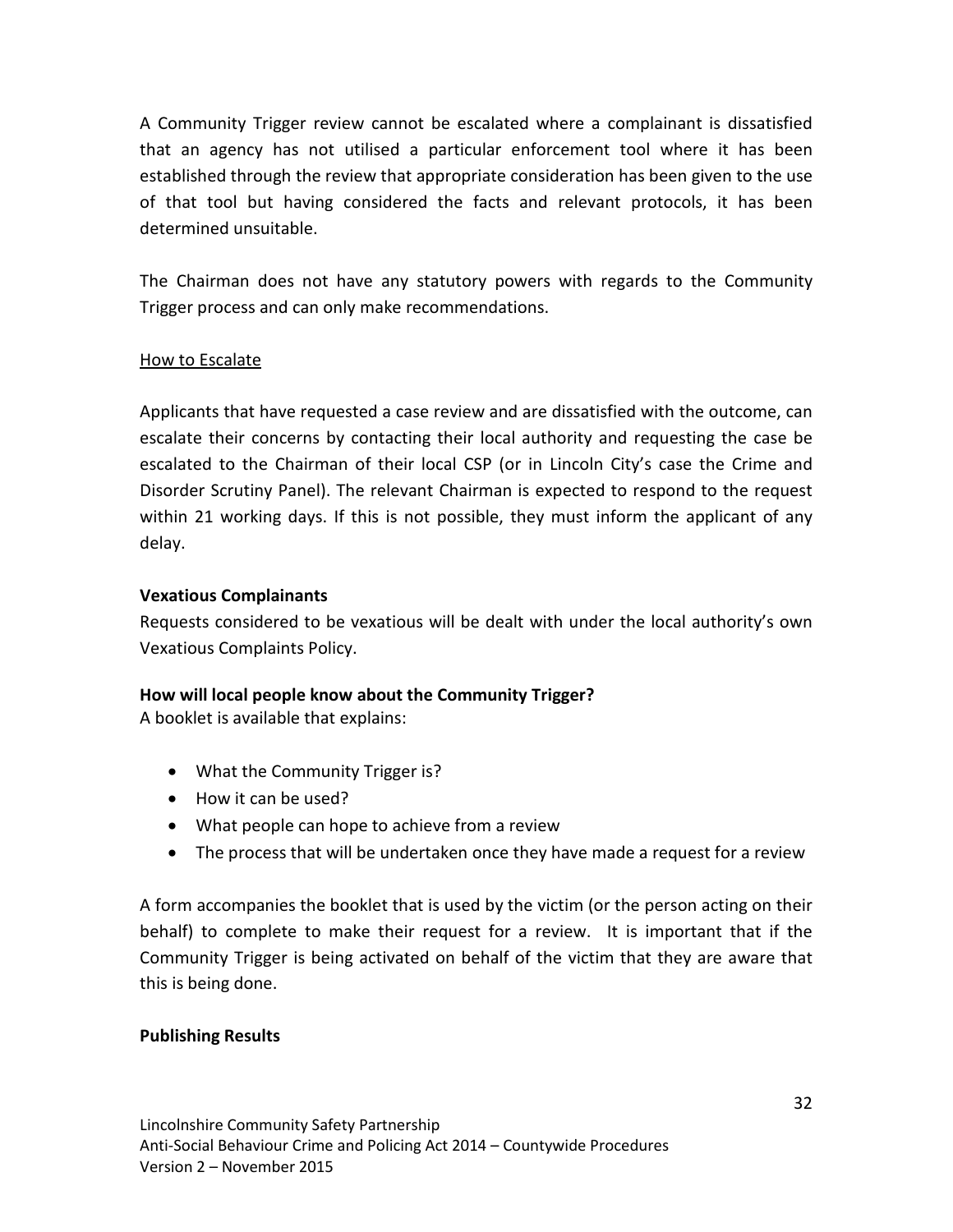Each quarter the County ASB Co-ordinator will gather together the data on the Community Triggers requested across the county and produce a public report which provides the following anonymised data:

- Number of reviews requested
- Number of reviews not meeting the threshold
- Number of reviews meeting the threshold
- Any recommendations made

This report will be published on the website of the Police and Crime Commissioner, Lincolnshire Police and individual agencies such as councils and registered providers.

# **Clinical Commissioning Group (CCG)**

There are four CCGs in Lincolnshire and there is a full commitment to discharging their statutory responsibility under the Act for the Community Trigger. South Lincolnshire CCG have taken the lead on behalf of the four CCGs ensuring that their Governing Body is fully appraised of the policies. They also represent all four CCG's at the Lincolnshire Community Safety Partnership.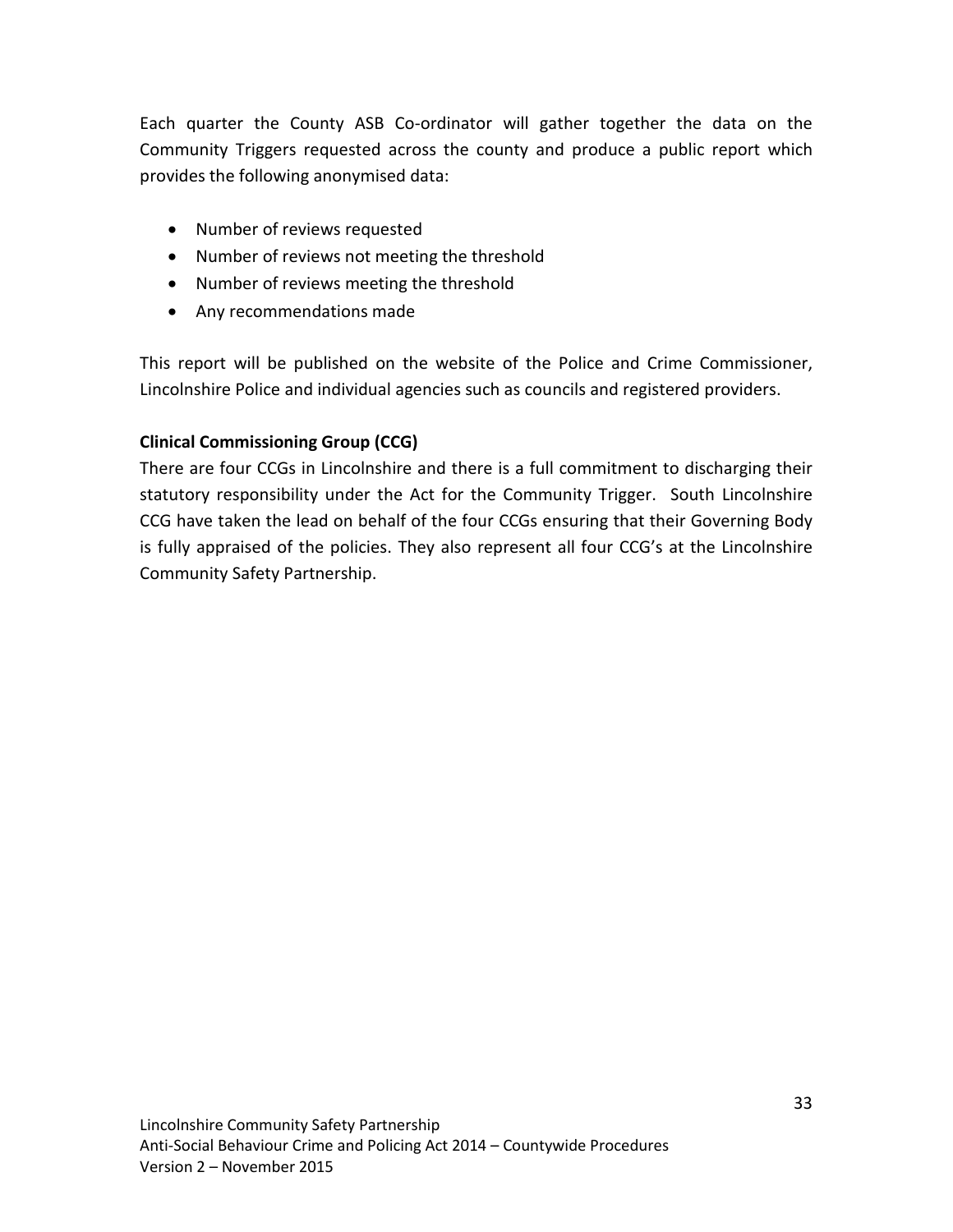# **APPENDIX 1**

# **COURT OPENING/SESSION TIMES**

| <b>Magistrates Court</b>    |                                           |
|-----------------------------|-------------------------------------------|
| Lincoln Magistrates         | Open: 9am - 5pm Monday to Friday          |
|                             | (Courts in session everyday)              |
|                             | Youth Court held every other Monday       |
|                             | Tel: 01522 528218                         |
| <b>Boston Magistrates</b>   | Open: 9.30am - 4.30pm - Monday to         |
|                             | Friday                                    |
|                             | (Courts in session every Monday,          |
|                             | <b>Wednesday</b> and alternate Thursdays) |
|                             | All enquires for Boston Magistrates Court |
|                             | should be made to Skegness Magistrates    |
|                             | Court - Tel: 01754 898848                 |
| <b>Grantham Magistrates</b> | Open: 9am - 5pm Monday to Thursday        |
|                             | (Courts in session every Monday,          |
|                             | Tuesday, Wednesday and alternate          |
|                             | Thursdays)                                |
|                             | Youth Court held every other Wednesday    |
|                             | Tel: 01476 563438                         |
| <b>Skegness Magistrates</b> | Open: 9am - 4.30pm Monday to Friday       |
|                             | (Courts in session every Tuesday and      |
|                             | Friday)                                   |
|                             | Youth Court held every other Tuesday      |
|                             | Tel: 01754 898848                         |
| <b>Spalding Magistrates</b> | Only open when court in session           |
|                             | (No courts currently listed)              |
| <b>County Court</b>         |                                           |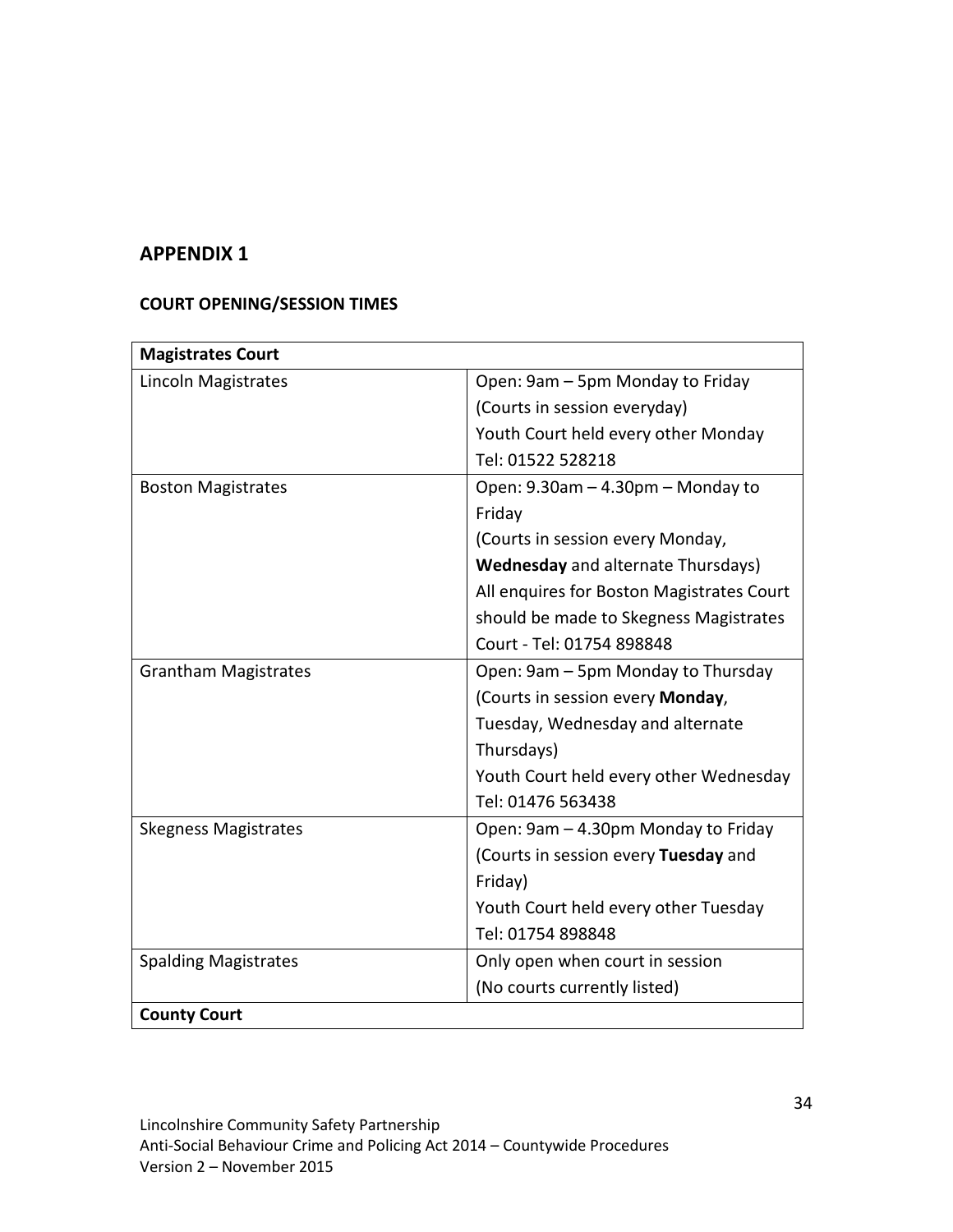| <b>Lincoln County Court</b> | Open: 9am - 5pm Monday to Friday       |  |
|-----------------------------|----------------------------------------|--|
|                             | (operate an appointment service for    |  |
|                             | enquiries)                             |  |
|                             | Courts in session every day from 10am- |  |
|                             | 5pm                                    |  |
|                             | Tel: 01522 551500                      |  |

The days highlighted in bold are those identified by the Deputy Justices Clerk as more suitable for the courts to hear ASB related applications, as this is when they have a general list of cases. The other days may only be trial courts, which would make it extremely difficult to list other hearings.

# **ADDITIONAL GUIDANCE**

# **ASB Injunction**

When applying for an ASB Injunction (with or without consent) against a young person applicants are advised to contact the Listings Department at Lincoln Magistrates Court who will provide a suitable court space somewhere in Lincolnshire. The venue for the hearing will be at the discretion of the court, dependant on capacity across the county.

# **Closure Order**

To ensure an application for a Closure Order is heard within 48 hours of the Closure Notice being issued applicants are advised to contact the Magistrates Court to inform them of their intended action in order for court time to be made available. The venue for the hearing will be at the discretion of the courts, dependant on capacity across the county.

# **Community Protection Notice**

The Magistrates Court will notify the applicant if they receive an appeal within 21 days of a Community Protection Notice being issued.

# **COURT FEES**

The Court fee for any of the Orders outlined in the ASB Crime and Policing Act is **£280.** 

| <b>Magistrates Court</b> | If an application is contested in the  |
|--------------------------|----------------------------------------|
|                          | Magistrates Court the fee will rise to |
|                          | E500.                                  |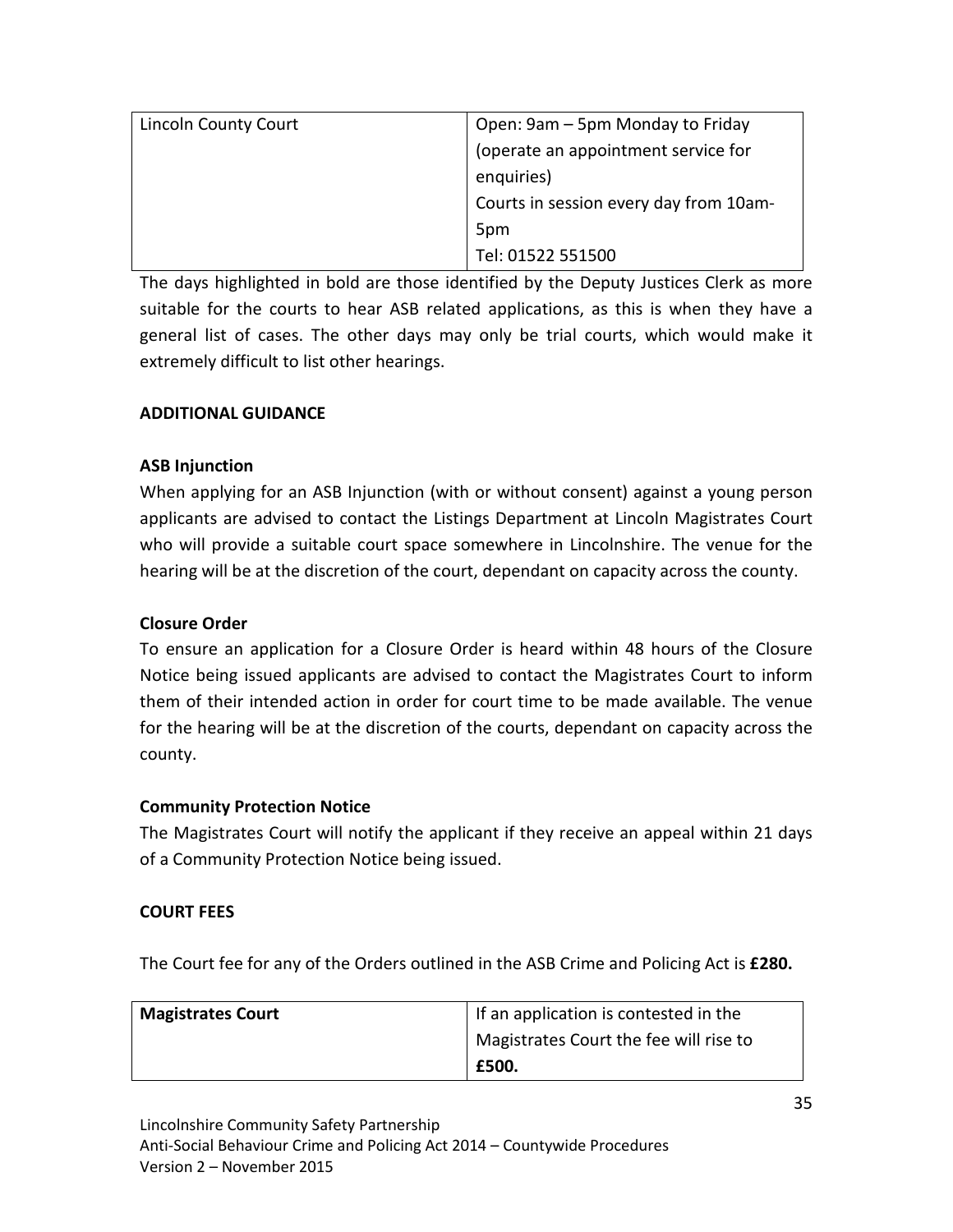| County Court | There is no increase in fees at the County |  |  |
|--------------|--------------------------------------------|--|--|
|              | Court for contested matters.               |  |  |

**APPENDIX 2**

# **POSITIVE REQUIREMENTS DIRECTORY FOR LINCOLNSHIRE**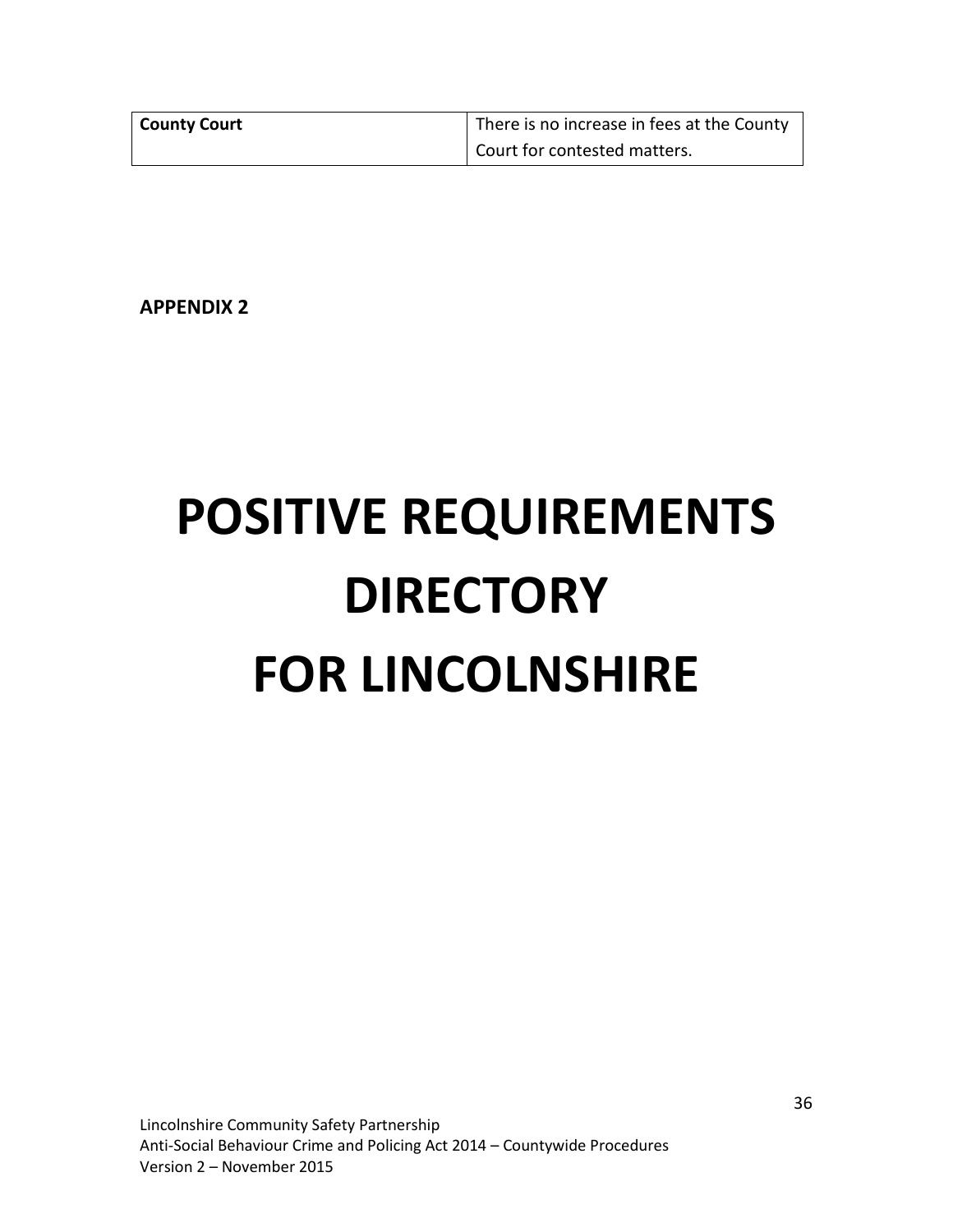# **Directory of Positive Requirements available in Lincolnshire**

Before attaching a positive requirement to an ASB Injunction or Criminal Behaviour Order, applicants must consult the service provider to ensure the action can be fulfilled.

| <b>POSITIVE REQUIREMENT</b>                                                                                                                                                                                                                                                                                                                               | <b>AVAILABLE TO</b><br><b>ADULTS AND YP?</b> | <b>IS THIS AVAILABLE</b><br><b>ACROSS THE</b><br><b>COUNTY?</b> | <b>WILL THOSE ON</b><br><b>INJUNCTION/CBO BE</b><br><b>ELIGIBLE FOR THESE</b><br><b>SERVICES?</b>                                                                                                                                                                       | <b>WILL THERE BE COST</b><br><b>IMPLICATIONS?</b>                                                                                                                                                                                                                                                                              | <b>WHO WILL</b><br><b>SUPERVISE</b><br><b>COMPLIANCE?</b>                                                                                                                                                                                                                                |
|-----------------------------------------------------------------------------------------------------------------------------------------------------------------------------------------------------------------------------------------------------------------------------------------------------------------------------------------------------------|----------------------------------------------|-----------------------------------------------------------------|-------------------------------------------------------------------------------------------------------------------------------------------------------------------------------------------------------------------------------------------------------------------------|--------------------------------------------------------------------------------------------------------------------------------------------------------------------------------------------------------------------------------------------------------------------------------------------------------------------------------|------------------------------------------------------------------------------------------------------------------------------------------------------------------------------------------------------------------------------------------------------------------------------------------|
|                                                                                                                                                                                                                                                                                                                                                           |                                              | <b>TREATMENT SERVICES</b>                                       |                                                                                                                                                                                                                                                                         |                                                                                                                                                                                                                                                                                                                                |                                                                                                                                                                                                                                                                                          |
| <b>DRUG TREATMENT SERVICES</b><br><b>Addaction</b><br>Offices based across the county.<br>Please refer to<br>www.addaction.org.uk for full<br>contact details.<br><b>Young Addaction Lincolnshire</b><br>The New Avenue<br>Newland<br>Lincoln<br><b>LN1 1XG</b><br>01522 305518<br><b>Lincolnshire Partnership</b><br><b>Foundation Trust - Drugs and</b> | <b>Both</b>                                  | Yes                                                             | Yes - Drug treatment<br>is available to anyone<br>who misuses<br>substances; However<br>treatment providers<br>will not retain people<br>in treatment who no<br>longer require<br>intervention. This<br>would need to be<br>considered when<br>commencing any<br>orders | No - Drug treatment is<br>funded by Public<br>health Lincolnshire<br>and there is not a cost<br>to access it.<br>If people on orders<br>are required to be<br>retained in treatment<br>longer than recovery<br>would require then<br>negotiations with<br>individual providers<br>would be required<br>and costs are likely to | Providers currently<br>work in partnership<br>with probation so<br>feedback processes to<br>monitoring officers<br>can be easily adapted<br>to facilitate this.<br>Providers will not<br>share clinical<br>information but can<br>share engagement<br>information with<br>client consent |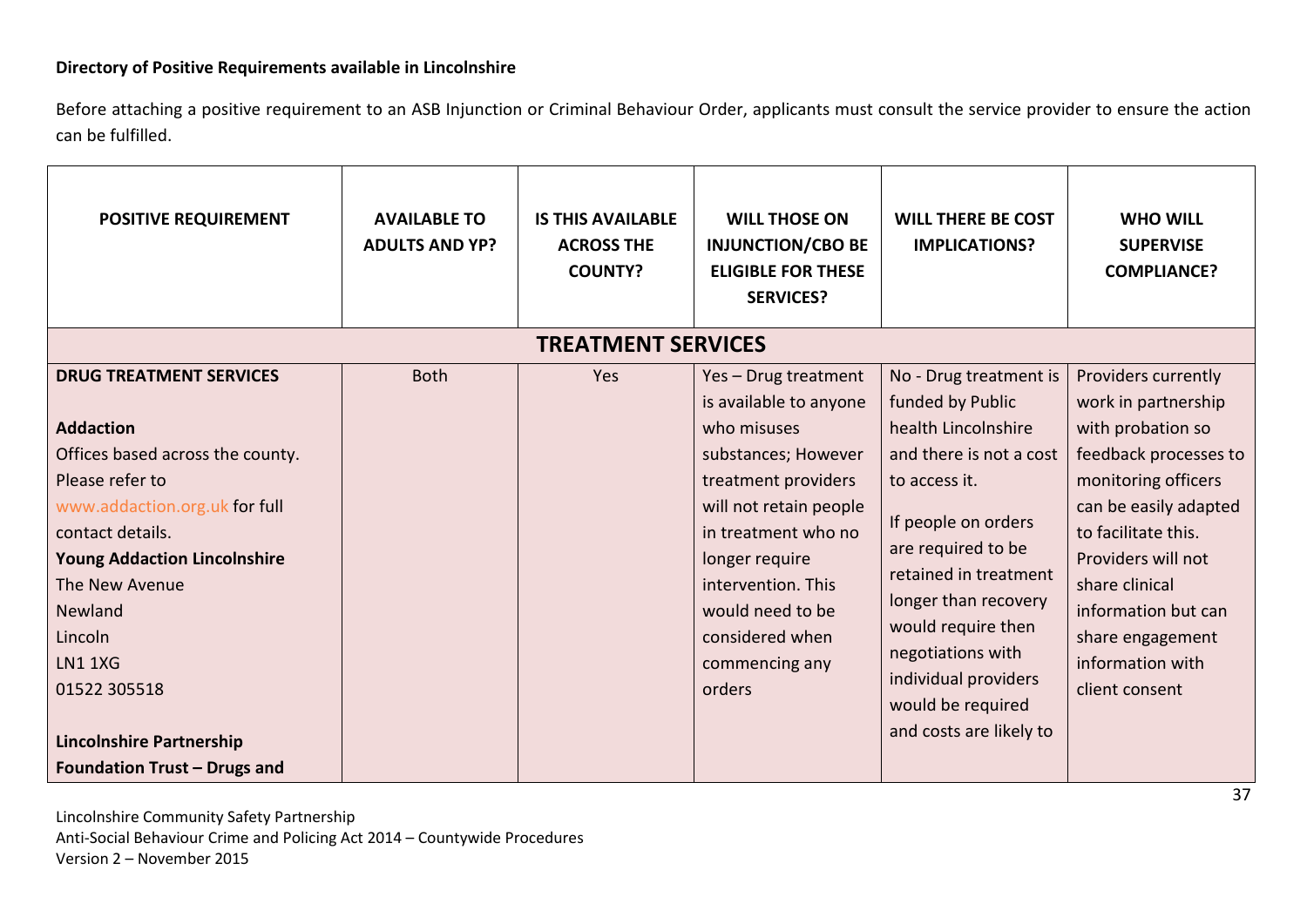| <b>Alcohol Recovery Team</b>                                                                                                                                                                                                                  |             |     |                                                                                                                                                                                                                                                              | be incurred                                                                                                                                                                                                                                                          |                                                                                                                                                                                                                                                                   |  |
|-----------------------------------------------------------------------------------------------------------------------------------------------------------------------------------------------------------------------------------------------|-------------|-----|--------------------------------------------------------------------------------------------------------------------------------------------------------------------------------------------------------------------------------------------------------------|----------------------------------------------------------------------------------------------------------------------------------------------------------------------------------------------------------------------------------------------------------------------|-------------------------------------------------------------------------------------------------------------------------------------------------------------------------------------------------------------------------------------------------------------------|--|
| (18 years and over)                                                                                                                                                                                                                           |             |     |                                                                                                                                                                                                                                                              |                                                                                                                                                                                                                                                                      |                                                                                                                                                                                                                                                                   |  |
| Tel: 0303 123 4000                                                                                                                                                                                                                            |             |     |                                                                                                                                                                                                                                                              |                                                                                                                                                                                                                                                                      |                                                                                                                                                                                                                                                                   |  |
| <b>ALCOHOL TREATMENT SERVICES</b>                                                                                                                                                                                                             | <b>Both</b> | Yes | Yes-Alcohol                                                                                                                                                                                                                                                  | No-Alcohol                                                                                                                                                                                                                                                           | Providers currently                                                                                                                                                                                                                                               |  |
| <b>Addaction</b><br>Offices based across the county.<br>Please refer to<br>www.addaction.org.uk for full<br>contact details.<br><b>Young Addaction Lincolnshire</b><br>The New Avenue<br>Newland<br>Lincoln<br><b>LN1 1XG</b><br>01522 305518 |             |     | treatment is available<br>to anyone who<br>misuses substances;<br>However treatment<br>providers will not<br>retain people in<br>treatment who no<br>longer require<br>intervention. This<br>would need to be<br>considered when<br>commencing any<br>orders | treatment is funded<br>by Public health<br>Lincolnshire and there<br>is not a cost to access<br>it.<br>If people on orders<br>are required to be<br>retained in treatment<br>longer than recovery<br>would require then<br>negotiations with<br>individual providers | work in partnership<br>with probation so<br>feedback processes to<br>monitoring officers<br>can be easily adapted<br>to facilitate this.<br>Providers will not<br>share clinical<br>information but can<br>share engagement<br>information with<br>client consent |  |
| <b>Lincolnshire Partnership</b><br>Foundation Trust - Drugs and<br><b>Alcohol Recovery Team (DART)</b><br>(18 years and over)<br>Tel: 0303 123 4000                                                                                           |             |     |                                                                                                                                                                                                                                                              | would be required<br>and costs are likely to<br>be incurred                                                                                                                                                                                                          |                                                                                                                                                                                                                                                                   |  |
| <b>SUPPORT SERVICES</b>                                                                                                                                                                                                                       |             |     |                                                                                                                                                                                                                                                              |                                                                                                                                                                                                                                                                      |                                                                                                                                                                                                                                                                   |  |
| <b>RESTORATIVE JUSTICE</b>                                                                                                                                                                                                                    | <b>Both</b> | Yes | Yes                                                                                                                                                                                                                                                          | <b>No</b>                                                                                                                                                                                                                                                            | Reparation agreed at                                                                                                                                                                                                                                              |  |
|                                                                                                                                                                                                                                               |             |     |                                                                                                                                                                                                                                                              |                                                                                                                                                                                                                                                                      | 38                                                                                                                                                                                                                                                                |  |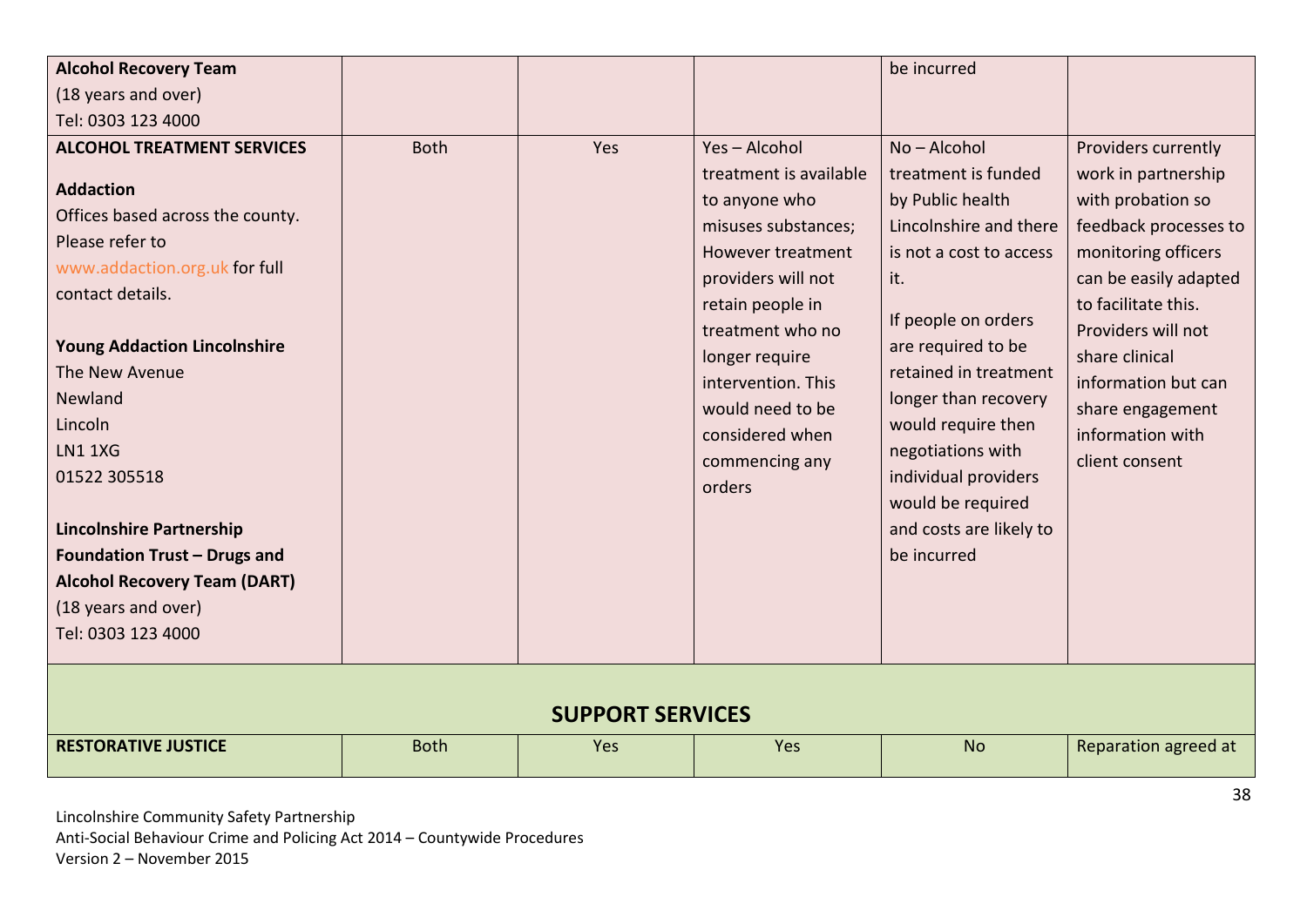| Lincolnshire Police Restorative<br><b>Justice Co-ordinators</b><br><b>Police Headquarters</b><br>Nettleham<br><b>LN2 2LT</b><br>Tel: 101                                                                                                                  |              |                                                        | This victim led<br>approach to<br>restorative practices<br>would include all<br>those involved in an<br>incident of ASB<br>whatever the<br>outcome. Suitability<br>and risk assessment<br>would be carried out<br>in each individual case | No foreseen cost if<br>implemented as part<br>of the neighbourhood<br>policing in any district | a restorative<br>conference could be<br>supervised by any<br>agency involved, with<br>their agreement at<br>the time. Does not<br>need to be<br>prescriptive and is<br>best served by those<br>working with the<br>wrongdoer already. |
|-----------------------------------------------------------------------------------------------------------------------------------------------------------------------------------------------------------------------------------------------------------|--------------|--------------------------------------------------------|-------------------------------------------------------------------------------------------------------------------------------------------------------------------------------------------------------------------------------------------|------------------------------------------------------------------------------------------------|---------------------------------------------------------------------------------------------------------------------------------------------------------------------------------------------------------------------------------------|
|                                                                                                                                                                                                                                                           |              |                                                        | as required                                                                                                                                                                                                                               |                                                                                                |                                                                                                                                                                                                                                       |
| <b>FAMILIES WORKING TOGETHER</b><br>Key Workers work intensively with<br>families to support them in tackling<br>their problems, joining up services<br>and bringing partner agencies<br>together to achieve the desired<br>outcome.<br>Tel: 01522 552078 | Yes          | Yes                                                    | Yes - providing an<br>assessment has been<br>done (as part of the<br><b>Anti Social Behaviour</b><br><b>Risk Assessment</b><br>Conference -<br>ASBRAC).                                                                                   | <b>No</b>                                                                                      | <b>The Practice</b><br>Supervisor or Key<br>Worker allocated to<br>the family will report<br>back to the referrer.                                                                                                                    |
| E-mail:fwt@lincolnshire.gov.uk<br><b>PARENTING PROGRAMMES</b><br>A range of programmes are<br>delivered by Lincolnshire County                                                                                                                            | $16$ years + | Yes-although<br>capacity may vary<br>between districts | Yes - providing an<br>assessment has been<br>done (as part of the                                                                                                                                                                         | <b>No</b>                                                                                      | The Family Support<br>Worker delivering the<br>parenting programme<br>will report back to the                                                                                                                                         |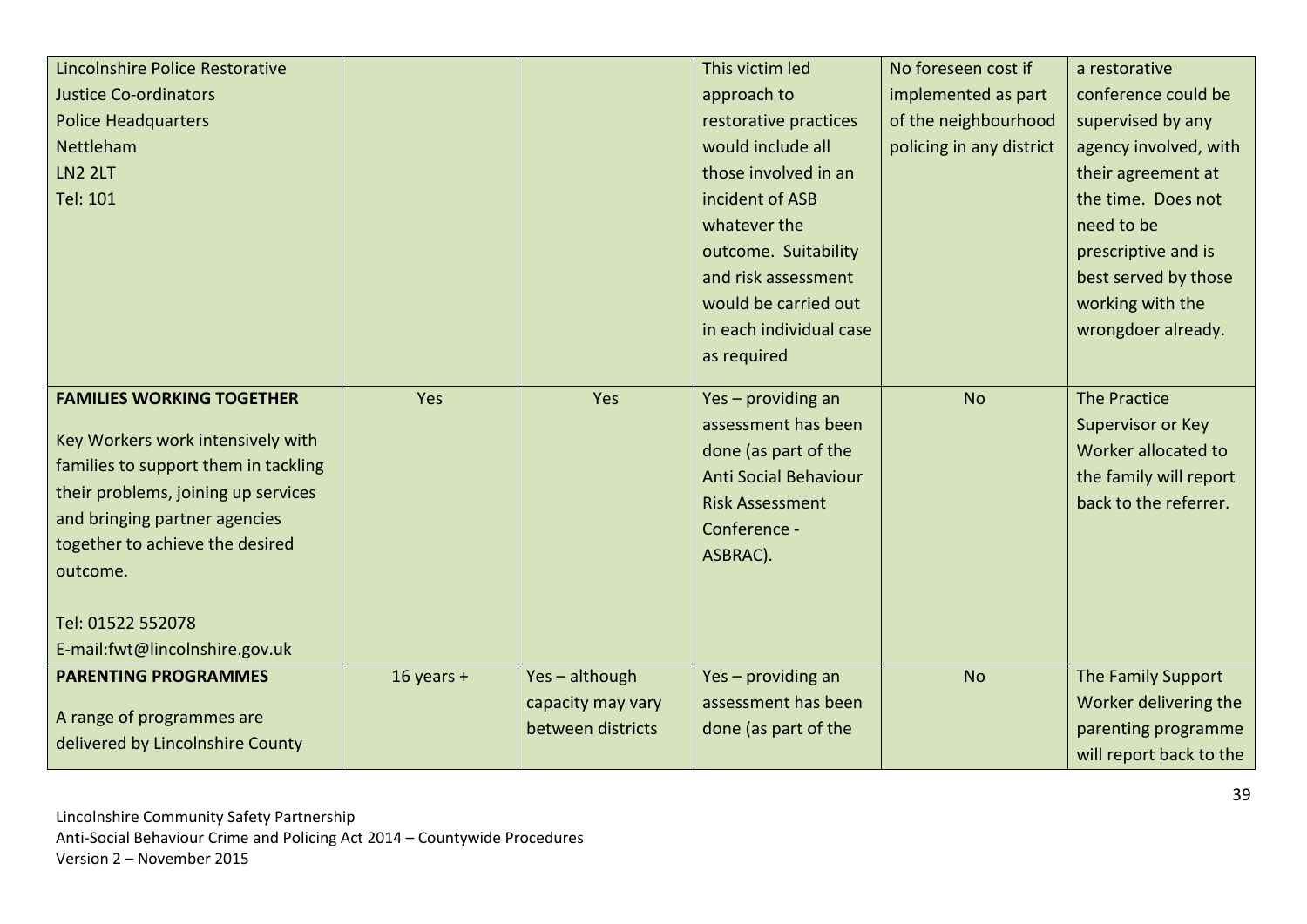| Council Targeted Teams, via the                |                     |     | ASBRAC).                 |                      | referrer on the        |
|------------------------------------------------|---------------------|-----|--------------------------|----------------------|------------------------|
| <b>Family Support Workers.</b>                 |                     |     |                          |                      | individual's           |
|                                                |                     |     |                          |                      | attendance and         |
| Tel: 01522 552222                              |                     |     |                          |                      | engagement.            |
|                                                |                     |     |                          |                      |                        |
| <b>YOUTH OFFENDING SERVICE -</b>               | Available to young  | Yes | Yes - providing an       | <b>No</b>            | A dedicated YOT        |
| <b>PREVENTION PROGRAMME</b>                    | people aged 8-18    |     | assessment has been      |                      | Officer will be        |
| Available options include:                     | years old           |     | done (as part of the     |                      | allocated to work with |
|                                                |                     |     | ASBRAC).                 |                      | young person to        |
| • 1:1 work to promote                          |                     |     |                          |                      | facilitate any         |
| internal/cognitive change                      |                     |     |                          |                      | intervention           |
| Mentoring<br>$\bullet$                         |                     |     |                          |                      | measures put in place  |
| <b>Reparation and Restorative</b><br>$\bullet$ |                     |     |                          |                      | and will report back   |
| Justice                                        |                     |     |                          |                      | to the referrer.       |
| Education, training and<br>$\bullet$           |                     |     |                          |                      |                        |
| employment interventions                       |                     |     |                          |                      |                        |
| <b>Weapons Awareness</b><br>$\bullet$          |                     |     |                          |                      |                        |
| <b>Victim Awareness</b>                        |                     |     |                          |                      |                        |
| <b>Positive Activities</b>                     |                     |     |                          |                      |                        |
|                                                |                     |     |                          |                      |                        |
| <b>YOS Head Office</b>                         |                     |     |                          |                      |                        |
| <b>Witham Park House</b>                       |                     |     |                          |                      |                        |
| Lincoln                                        |                     |     |                          |                      |                        |
| <b>LN5 7JN</b>                                 |                     |     |                          |                      |                        |
| Tel: 01522 554554                              |                     |     |                          |                      |                        |
| <b>LOCAL AUTHORITY HOMELESSNESS</b>            | Available to anyone | Yes | Yes if Priority Need or  | Local Authority will | The referrer can       |
| <b>TEAM</b>                                    | $16+$               |     | eligible for assistance. | incur costs if they  | contact the Local      |
|                                                |                     |     |                          | have to provide      | Authority              |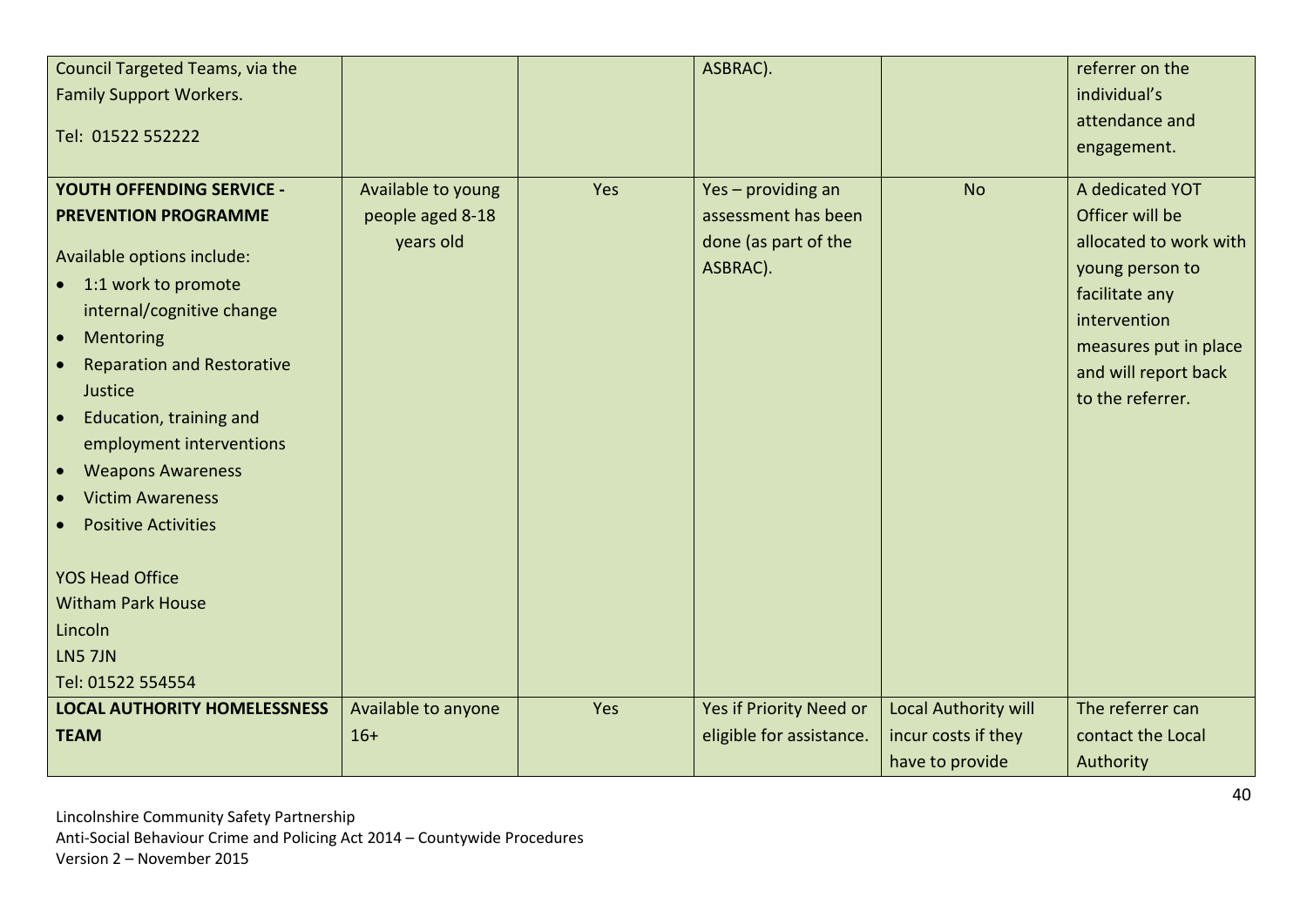| (Individual should present at Local<br>Authority in which they have a local<br>connection in order to compete a<br>homelessness application)                            |                                                                                                                     |                                  | No if not Priority<br>Need and not eligible<br>for assistance (those<br>without a Local<br>Connection or<br>entitlement to    | Emergency<br><b>Accommodation or</b><br>offer Reconnection.     | <b>Homelessness Team</b><br>to ascertain whether<br>the individual has<br>made contact and<br>advice has been<br>offered.                                                 |
|-------------------------------------------------------------------------------------------------------------------------------------------------------------------------|---------------------------------------------------------------------------------------------------------------------|----------------------------------|-------------------------------------------------------------------------------------------------------------------------------|-----------------------------------------------------------------|---------------------------------------------------------------------------------------------------------------------------------------------------------------------------|
| <b>FRAMEWORK</b><br><b>Street Outreach Team - Rough</b><br>Sleeping<br>Tel: 0115 841 7711<br>For immediate assistance call 0800<br>066 5356 (available 24 hours a day). | Anyone                                                                                                              | Yes                              | <b>Housing Benefit)</b><br>Yes - anyone street<br>homeless / rough<br>sleeping in<br>Lincolnshire is eligible<br>for support. | No costs outside of<br>contract costs                           | The referrer can<br>contact the Street<br><b>Outreach Team to</b><br>ascertain whether the<br>individual has been<br>made contact and<br>followed the advice<br>given.    |
|                                                                                                                                                                         |                                                                                                                     | MEANINGFUL/DIVERSIONARY ACTIVITY |                                                                                                                               |                                                                 |                                                                                                                                                                           |
| <b>POSITIVE FUTURES</b><br>Sports related diversionary activity<br>E-mail:<br>PositiveFutures@lincolnshire.gov.uk                                                       | <b>Young People</b><br>primarily but also<br>adults through<br>volunteering<br>dependant on risk to<br>young people | Yes                              | Yes depending on<br>individuals suitability                                                                                   | Usually not but<br>depends on the<br>individual<br>circumstance | Staff can inform the<br>referrer of no<br>attendance but would<br>not want to be seen<br>to be breaching<br>anyone as this affects<br>young person/staff<br>relationships |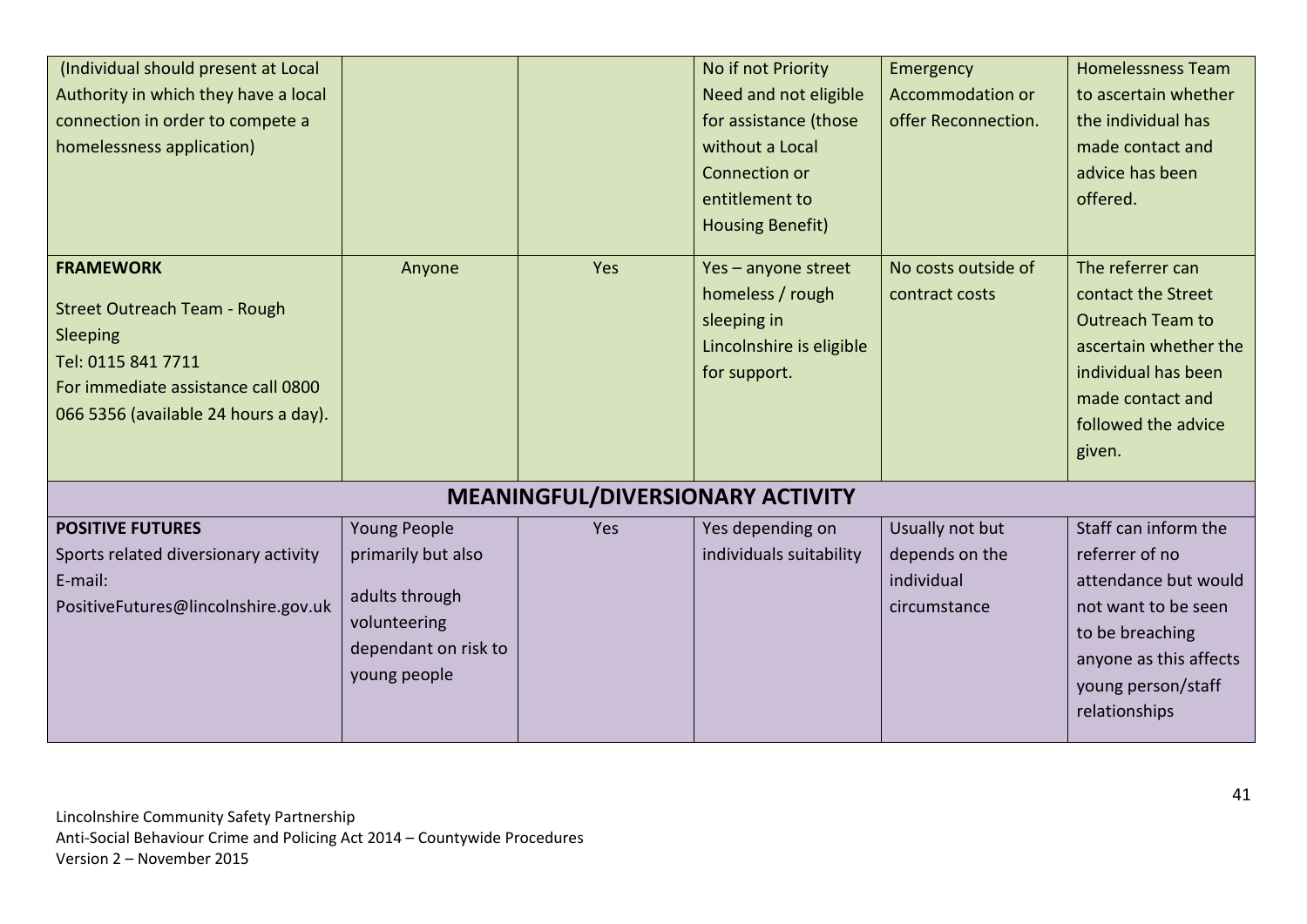| LINCOLNSHIRE VOLUNTEER CARD      | Available to      | Yes                 | Yes                   | <b>No</b> | The subsequent        |
|----------------------------------|-------------------|---------------------|-----------------------|-----------|-----------------------|
| <b>TRAINING</b>                  | everybody aged 16 |                     |                       |           | volunteer opportunity |
|                                  | and over          |                     |                       |           | provider will         |
| Children's Links                 |                   |                     |                       |           | supervise compliance. |
| Tel: 0845 373 0645               |                   |                     |                       |           |                       |
| E-mail:LVC@childrenslinks.org.uk |                   |                     |                       |           |                       |
| LIVE WELL CHAMPIONS TRAINING     | Available to      | Yes                 | Yes                   | <b>No</b> | The subsequent        |
| Children's Links                 | everybody aged 18 |                     |                       |           | volunteer opportunity |
| Tel: 0845 373 0645               | and over          |                     |                       |           | provider will         |
| E-mail:LVC@childrenslinks.org.uk |                   |                     |                       |           | supervise compliance. |
| <b>VOLUNTEER CENTRE SERVICES</b> | Available to      | Lincoln             | On a case by case     | <b>No</b> | Arrangements agreed   |
|                                  | everybody aged 16 |                     | basis dependant on    |           | on a case by case     |
| Lincoln                          | and over          | <b>West Lindsey</b> | the programmes        |           | basis.                |
| 16-26 Tentercroft Street         |                   | North Kesteven      | operating in the      |           |                       |
| Lincoln                          |                   |                     | locality - applicants |           |                       |
| LN5 7DB                          |                   |                     | must contact the      |           |                       |
| Tel: 01522 551683                |                   |                     | necessary volunteer   |           |                       |
|                                  |                   |                     | centre to discuss the |           |                       |
| <b>West Lindsey</b>              |                   |                     | needs of the          |           |                       |
| The Guildhall Marshall's Yard    |                   |                     | perpetrator and       |           |                       |
| Gainsborough                     |                   |                     | establish whether a   |           |                       |
| <b>DN21 2NA</b>                  |                   |                     | suitable programme is |           |                       |
| Tel: 01427 613470                |                   |                     | available, prior to   |           |                       |
|                                  |                   |                     | submitting as a       |           |                       |
| North Kesteven                   |                   |                     | positive requirement. |           |                       |
| 26 Carre Street                  |                   |                     |                       |           |                       |
| Sleaford                         |                   |                     |                       |           |                       |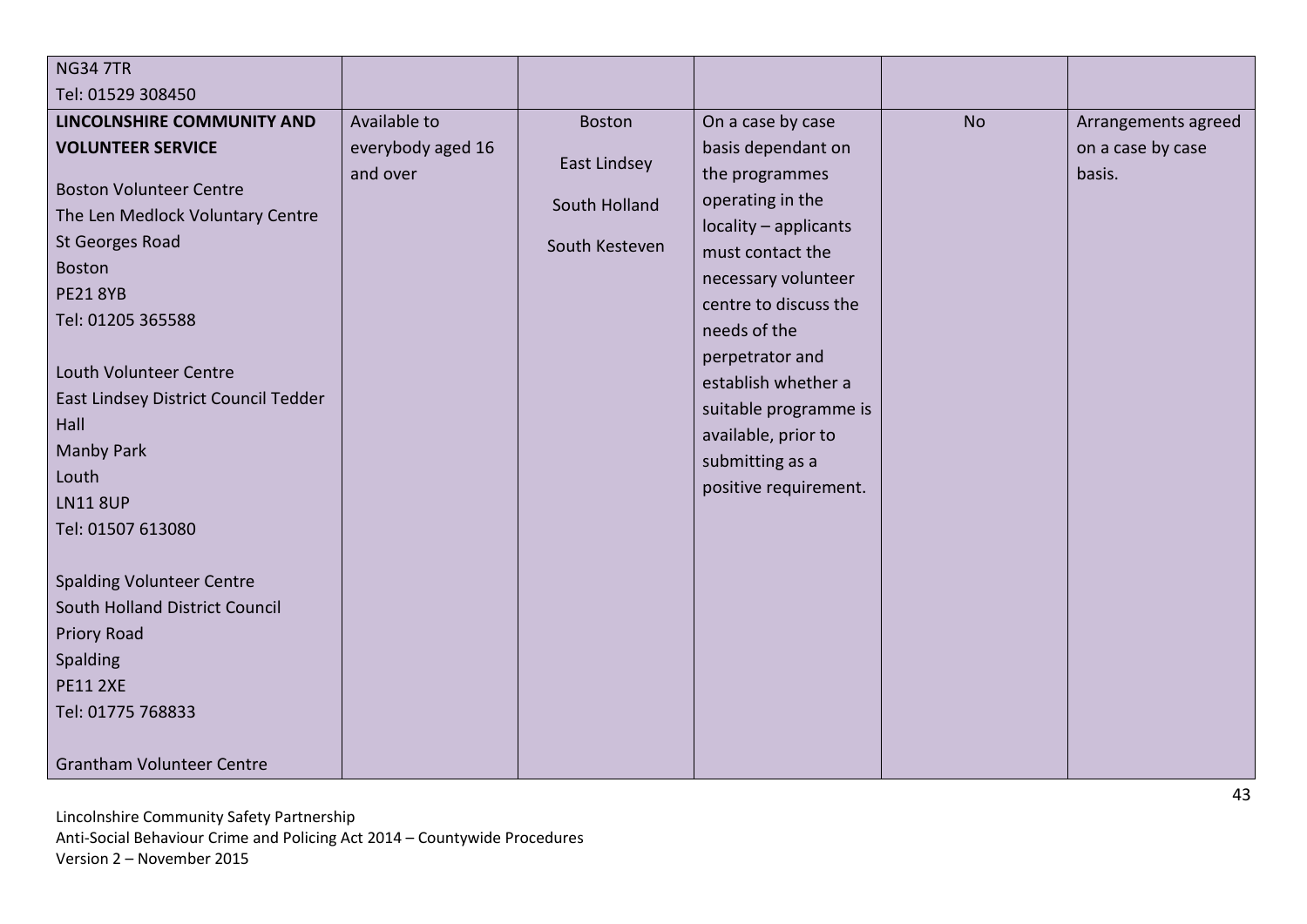| <b>Autumn Park Business Centre</b> |                   |     |     |           |                                          |
|------------------------------------|-------------------|-----|-----|-----------|------------------------------------------|
| <b>Dysart Road</b>                 |                   |     |     |           |                                          |
| Grantham                           |                   |     |     |           |                                          |
| <b>NG317DD</b>                     |                   |     |     |           |                                          |
| Tel: 01476 561798                  |                   |     |     |           |                                          |
| <b>FIRE SETTING INTERVENTION</b>   | Young people only | Yes | Yes | <b>No</b> | Fire and Rescue will                     |
| <b>PROGRAMME</b>                   |                   |     |     |           | send two staff to                        |
| Lincolnshire Fire & Rescue         |                   |     |     |           | work with the young                      |
| Headquarters                       |                   |     |     |           | person and report                        |
| South Park Avenue                  |                   |     |     |           | back to the referrer.                    |
| Lincoln                            |                   |     |     |           |                                          |
| LN5 8EL                            |                   |     |     |           |                                          |
|                                    |                   |     |     |           |                                          |
| Tel: 01522 582222                  |                   |     |     |           |                                          |
| <b>TAKING WITHOUT CONSENT</b>      | Young People only | Yes | Yes | <b>No</b> | Young person will                        |
| (TWOC) PROGRAMME                   |                   |     |     |           | attend the Fire                          |
|                                    |                   |     |     |           | Station with a Youth                     |
| Lincolnshire Fire & Rescue         |                   |     |     |           | <b>Offending Service</b>                 |
| Headquarters                       |                   |     |     |           | worker to undertake                      |
| South Park Avenue                  |                   |     |     |           | education session.                       |
| Lincoln                            |                   |     |     |           | The referrer will need                   |
| <b>LN5 8EL</b>                     |                   |     |     |           | to establish, which                      |
| Tel: 01522 582222                  |                   |     |     |           | agency is going to                       |
|                                    |                   |     |     |           |                                          |
|                                    |                   |     |     |           |                                          |
|                                    |                   |     |     |           | supervise compliance<br>and report back. |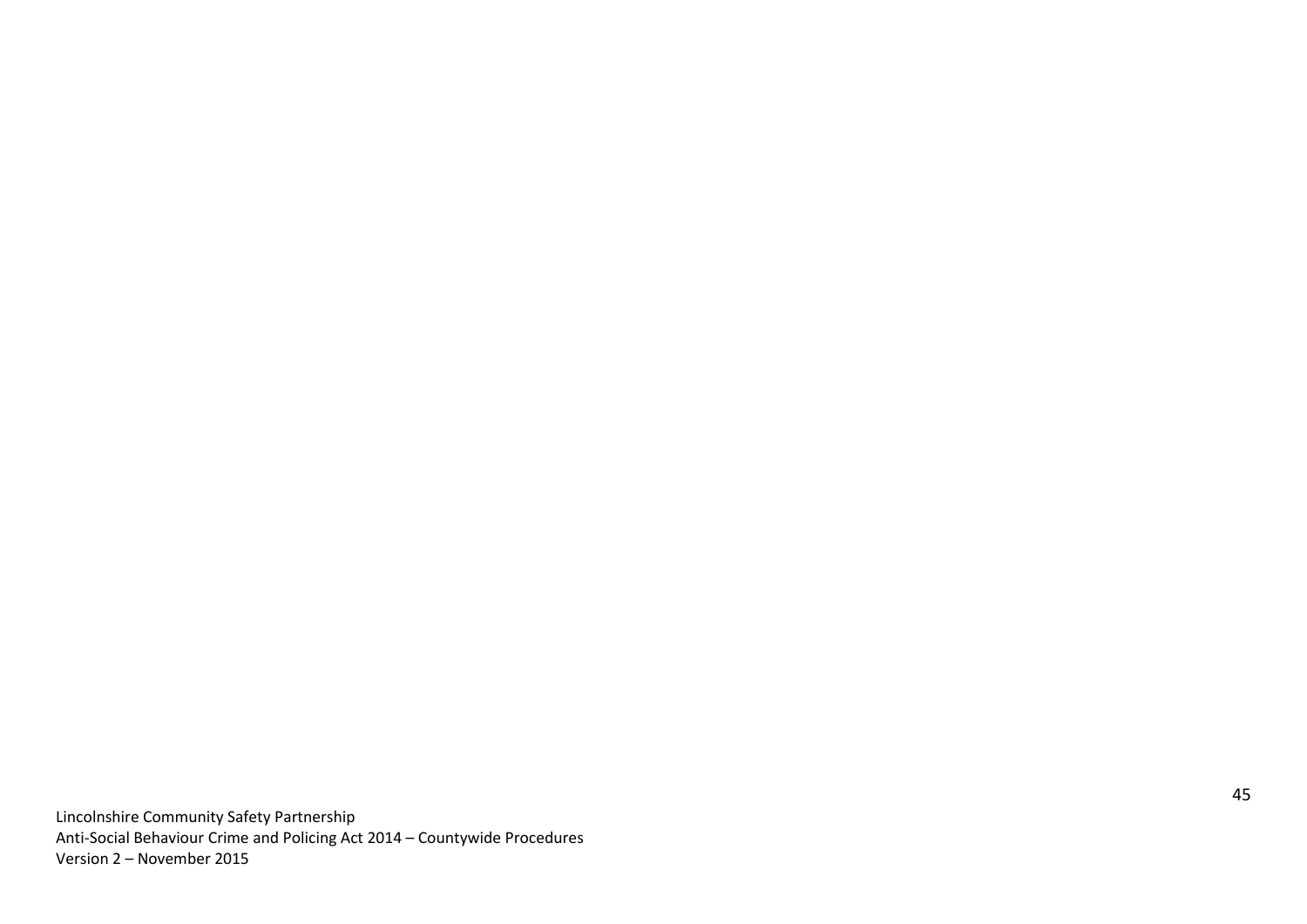# **APPENDIX 3**

# **COMMUNITY TRIGGER FORMS**

- 1. Review Request Form
- 2. Information Request Form
- 3. Case File Form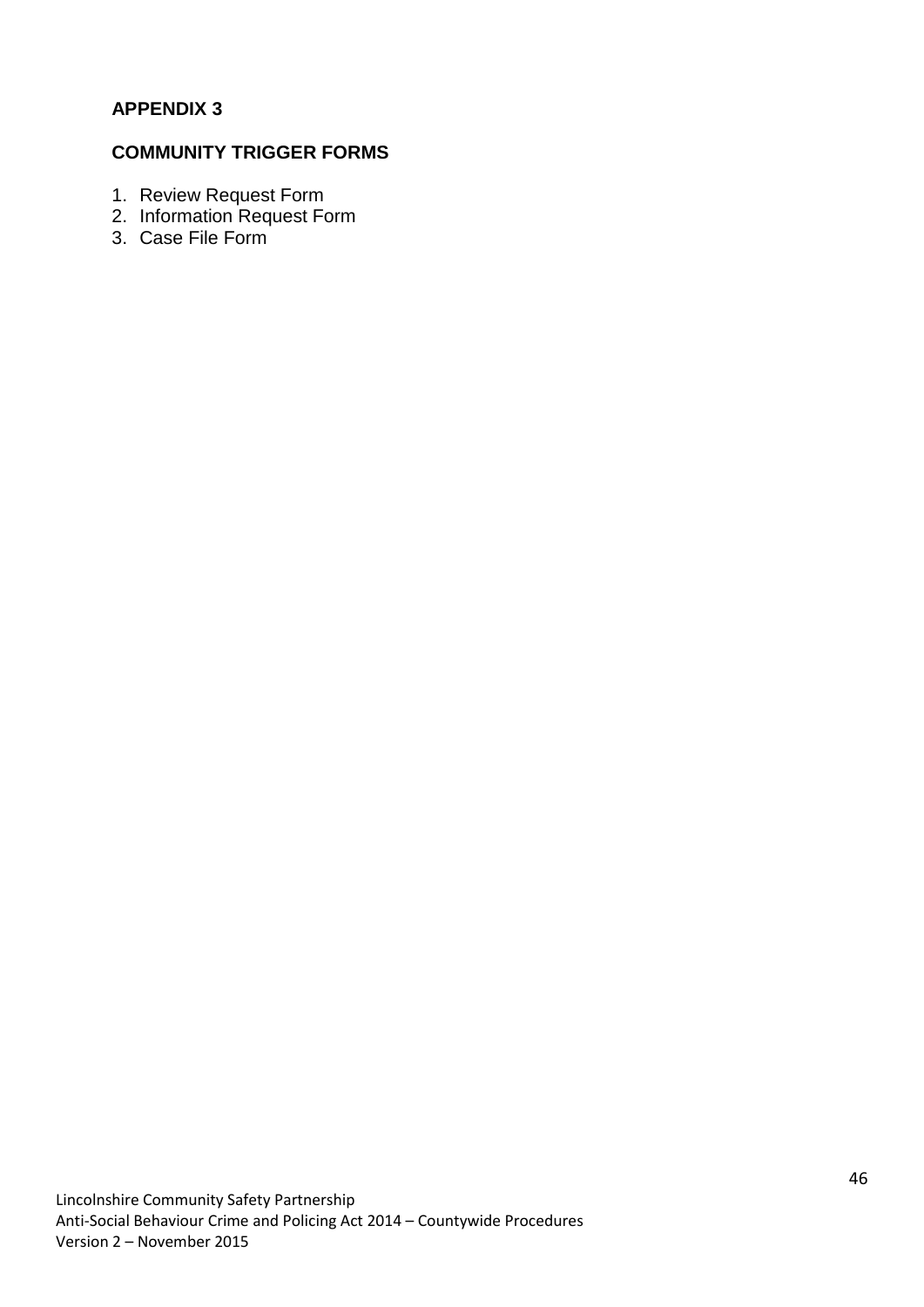#### **FORM FOR REQUESTING AN ANTI-SOCIAL BEHAVIOUR REVIEW**

I am requesting a review of my anti-social behaviour case because I believe I have experienced harassment, alarm or distress. I am making this application within **6 months** of the last report of anti-social behaviour.

*Please indicate below which of the criteria you believe applies*:

 $\Box$  I am the victim and I have reported the same problem 3 or more times in the past 6 months to the Council, Police or my Social Registered Landlord

| Name of applicant |  |
|-------------------|--|
| Address           |  |
| Telephone number  |  |
| Email address     |  |

 $\Box$  We are a group of people who have individually made reports about the same problem 3 or more times in the past 6 months

#### *Complete the details of each person who has complained*

| Name of applicant |  |
|-------------------|--|
| Address           |  |
| Telephone number  |  |
| Email address     |  |

| Name of applicant |  |
|-------------------|--|
| Address           |  |
| Telephone number  |  |
| Email address     |  |

| Name of applicant |  |
|-------------------|--|
| Address           |  |
| Telephone number  |  |
| Email address     |  |

If you are making this request on behalf of another person please complete the section below:

| Name of person on whose behalf this    |  |
|----------------------------------------|--|
| application is made                    |  |
| Their address                          |  |
| Their telephone number                 |  |
| Their email address                    |  |
| Relationship to applicant eg relative, |  |
| carer, local councillor                |  |
| Does this person know that you have    |  |
| made the request for an ASB review?    |  |

In order for us to decide if you meet the threshold for an ASB review we need to have details of the incidents (there must be at least 3) that you have reported. Please complete the form below:

| Date of incident | Description of<br><b>ASB</b> | How did this<br>cause you | Who did you<br>report this to? | The date on which it was<br>reported (this must be |
|------------------|------------------------------|---------------------------|--------------------------------|----------------------------------------------------|
|                  |                              | harassment,               | If you reported to             | within 1 month of the                              |
|                  |                              | alarm or distress?        | more than one                  | incident)                                          |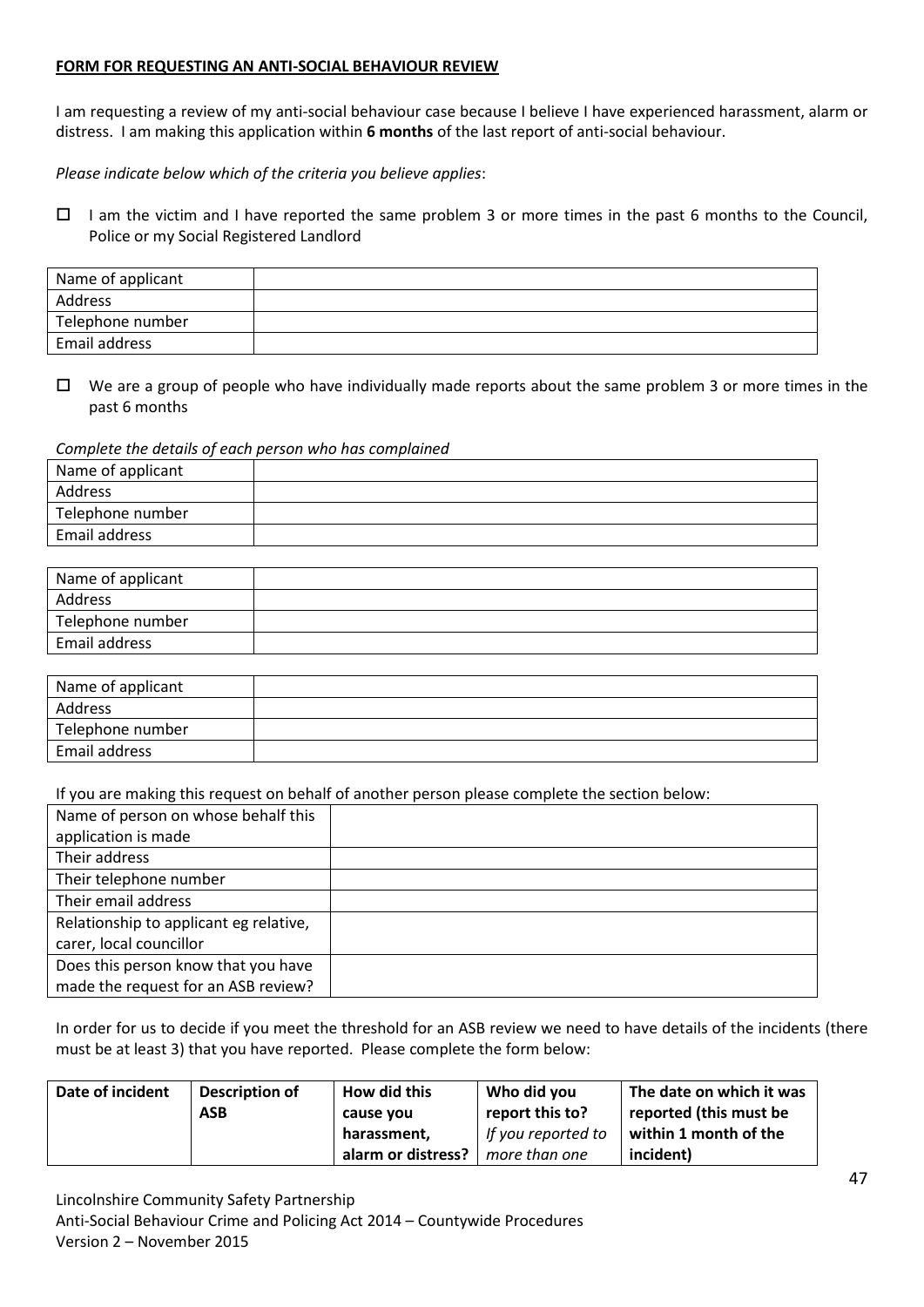|  | organisation<br>please tell us<br>about them all<br>and provide any<br>reference<br>numbers or<br>incident numbers<br>provided to you |  |
|--|---------------------------------------------------------------------------------------------------------------------------------------|--|
|  |                                                                                                                                       |  |
|  |                                                                                                                                       |  |
|  |                                                                                                                                       |  |

What are you hoping for from this review?

………………………………………………………………………………………………………………………………………….………….

Have you made a formal complaint through the Complaints Procedure of the organisation? Yes/No

If so, to which agency have you made the complaint?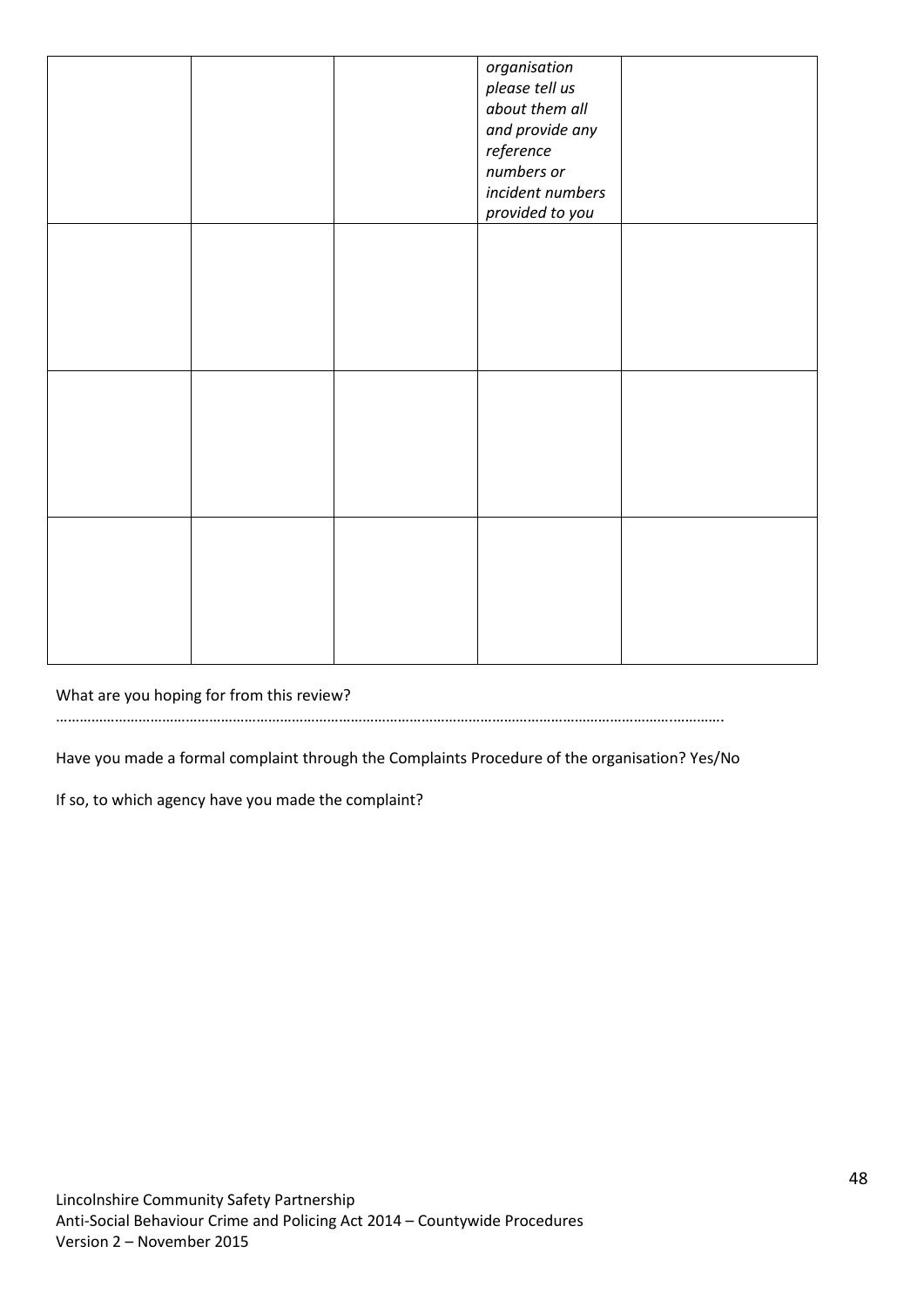#### **ASBRAC**

#### **REQUEST FOR INFORMATION**

We have received a request for a review under the Community Trigger process and this will be considered at the next ASBRAC meeting. The applicant has indicated that your organisation has some involvement with the case.

Please complete the details below and return by (date to be added)

Please note that your organisation must be represented at the meeting on (date to be added) when the request will be considered

| <b>DATE OF REQUEST</b>                   | To be added    |                |                     |       |
|------------------------------------------|----------------|----------------|---------------------|-------|
| <b>REFERENCE NUMBER</b>                  | To be added    |                |                     |       |
| <b>NAME OF PERSON MAKING THE REQUEST</b> | To be added    |                |                     |       |
| Is the applicant? (Delete as applicable) | Victim         |                | Representative      |       |
| Tenure of person                         | Owner occupier | Private tenant | Housing association | Other |

**Please provide details of every report you have received from the applicant in the last six months with details of how you have responded** 

| <b>REPORT</b> | <b>REPORT</b>  | <b>AKEN</b>  | STANDING |
|---------------|----------------|--------------|----------|
| <b>DATL</b>   | <b>DETAILS</b> | $\mathbf{v}$ | п        |
| OF            | .OF            | TION.        | ION.     |
|               |                |              | "        |
|               |                |              |          |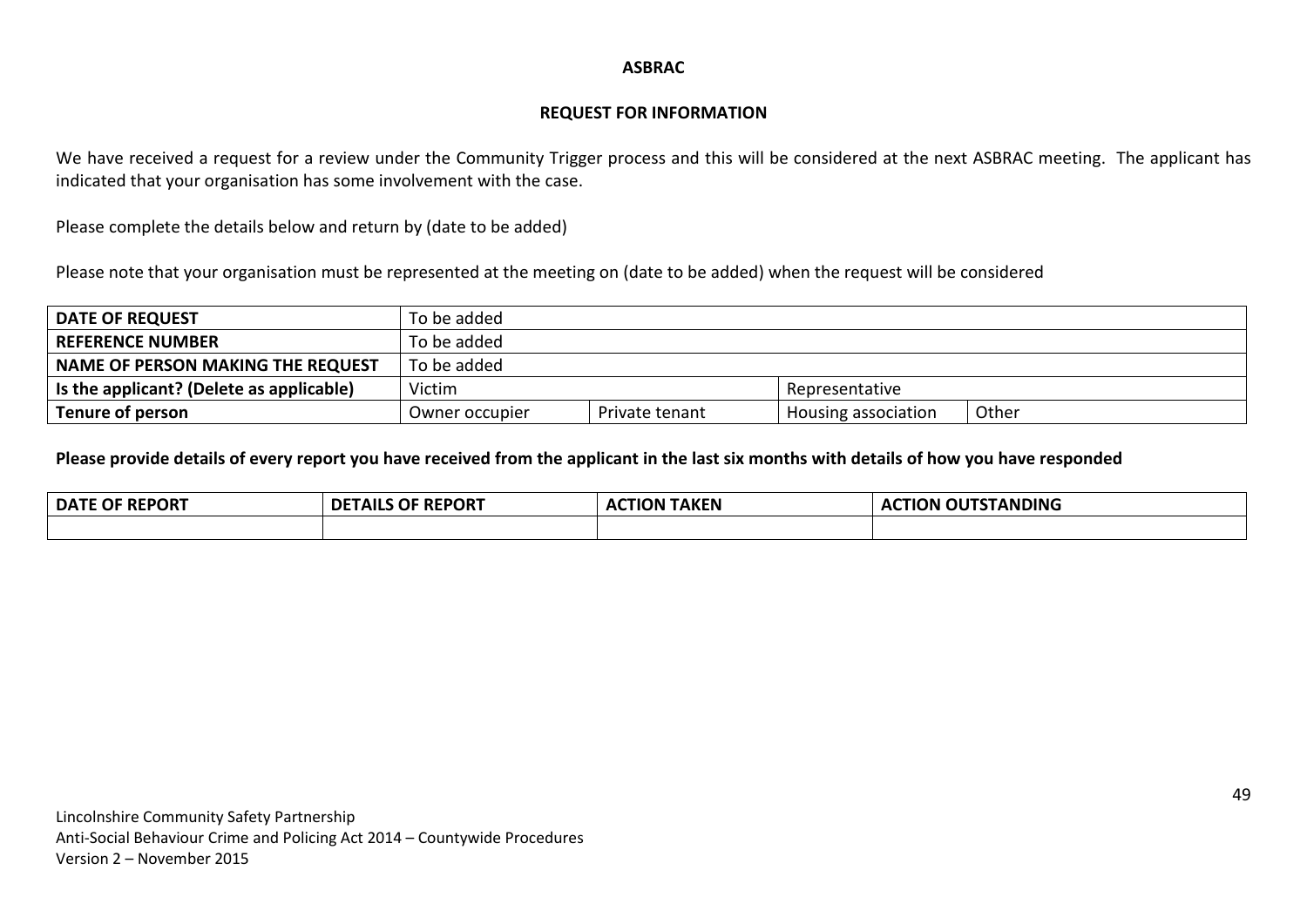#### **ASBRAC**

# **Community Trigger Case File**

#### **PART ONE**

# **The tables below are completed by Community Safety Officer prior to ASBRAC**

| <b>DATE OF REQUEST</b>                                           |                 | To be added    |                            |                |                     |                     |                           |
|------------------------------------------------------------------|-----------------|----------------|----------------------------|----------------|---------------------|---------------------|---------------------------|
| <b>REFERENCE NUMBER</b>                                          |                 | To be added    |                            |                |                     |                     |                           |
| <b>NAME OF PERSON MAKING THE REQUEST</b>                         | To be added     |                |                            |                |                     |                     |                           |
| Is the applicant? (Delete as applicable)                         |                 | Victim         |                            | Representative |                     |                     |                           |
| Tenure of person                                                 |                 | Owner occupier |                            | Private tenant |                     | Housing association | Other                     |
| Organisations that incidents have been                           |                 |                |                            |                |                     |                     |                           |
| reported to                                                      |                 |                | List organisations here    |                |                     |                     |                           |
| Is the request for a review within 6 months                      |                 | Yes            |                            |                |                     | No                  |                           |
| of the last report of ASB?                                       |                 |                |                            |                |                     |                     |                           |
| Are there at least 3 reports in the last 6                       |                 | Yes            |                            | No             |                     |                     |                           |
| months that were made within 1 month of                          |                 |                |                            |                |                     |                     |                           |
| the incident?                                                    |                 |                |                            |                |                     |                     |                           |
| Below provide details of the incidents reported and action taken |                 |                |                            |                |                     |                     |                           |
| Date of incident                                                 | Who reported to |                | <b>Details of incident</b> |                | <b>Action taken</b> |                     | <b>Action outstanding</b> |
|                                                                  |                 |                |                            |                |                     |                     |                           |
|                                                                  |                 |                |                            |                |                     |                     |                           |
|                                                                  |                 |                |                            |                |                     |                     |                           |
|                                                                  |                 |                |                            |                |                     |                     |                           |
|                                                                  |                 |                |                            |                |                     |                     |                           |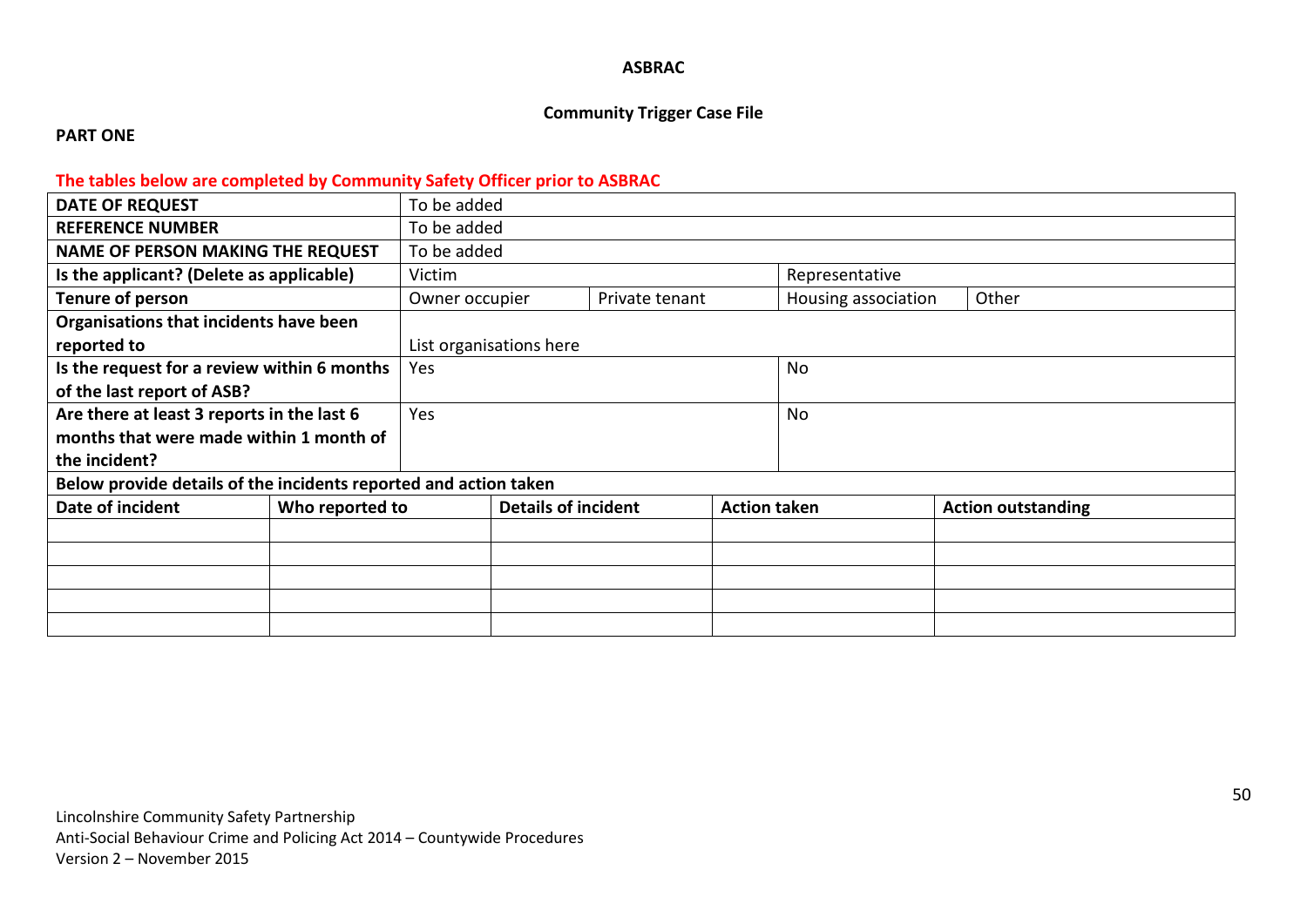#### **PART TWO**

#### **Details of discussions at ASBRAC**

| Were all relevant partners present?       | Yes  | No |                               | List organisations not present |
|-------------------------------------------|------|----|-------------------------------|--------------------------------|
| Does ASBRAC consider that the request for | Yes  |    | No                            |                                |
| the review was made within 6 months of    |      |    |                               |                                |
| the last report of ASB?                   |      |    |                               |                                |
| Does ASBRAC consider there are 3 reports  | Yes. |    | No                            |                                |
| of ASB in the last 6 months that were     |      |    |                               |                                |
| made within one month of the incident?    |      |    |                               |                                |
| Does ASBRAC consider that a review is     | Yes  |    | No.                           |                                |
| needed?                                   |      |    | If no, please specify why not |                                |

# **Delete this table if no action plan or recommendations agreed**

| Action plan and recommendations |         |         |  |  |
|---------------------------------|---------|---------|--|--|
| Action recommended              | By whom | By when |  |  |
|                                 |         |         |  |  |
|                                 |         |         |  |  |
|                                 |         |         |  |  |
|                                 |         |         |  |  |

| ACTIONS TO BE COMPLETED BY CHAIR OF ASBRAC |         |                       |  |  |
|--------------------------------------------|---------|-----------------------|--|--|
| <b>Action</b>                              | By whom | By when               |  |  |
| Contact to be made with organisations      |         |                       |  |  |
| subject of recommendations before          |         |                       |  |  |
| advising applicant                         |         |                       |  |  |
| Letter to be sent to applicant advising of | Chair   | Within 5 working days |  |  |
| decision of ASBRAC                         |         |                       |  |  |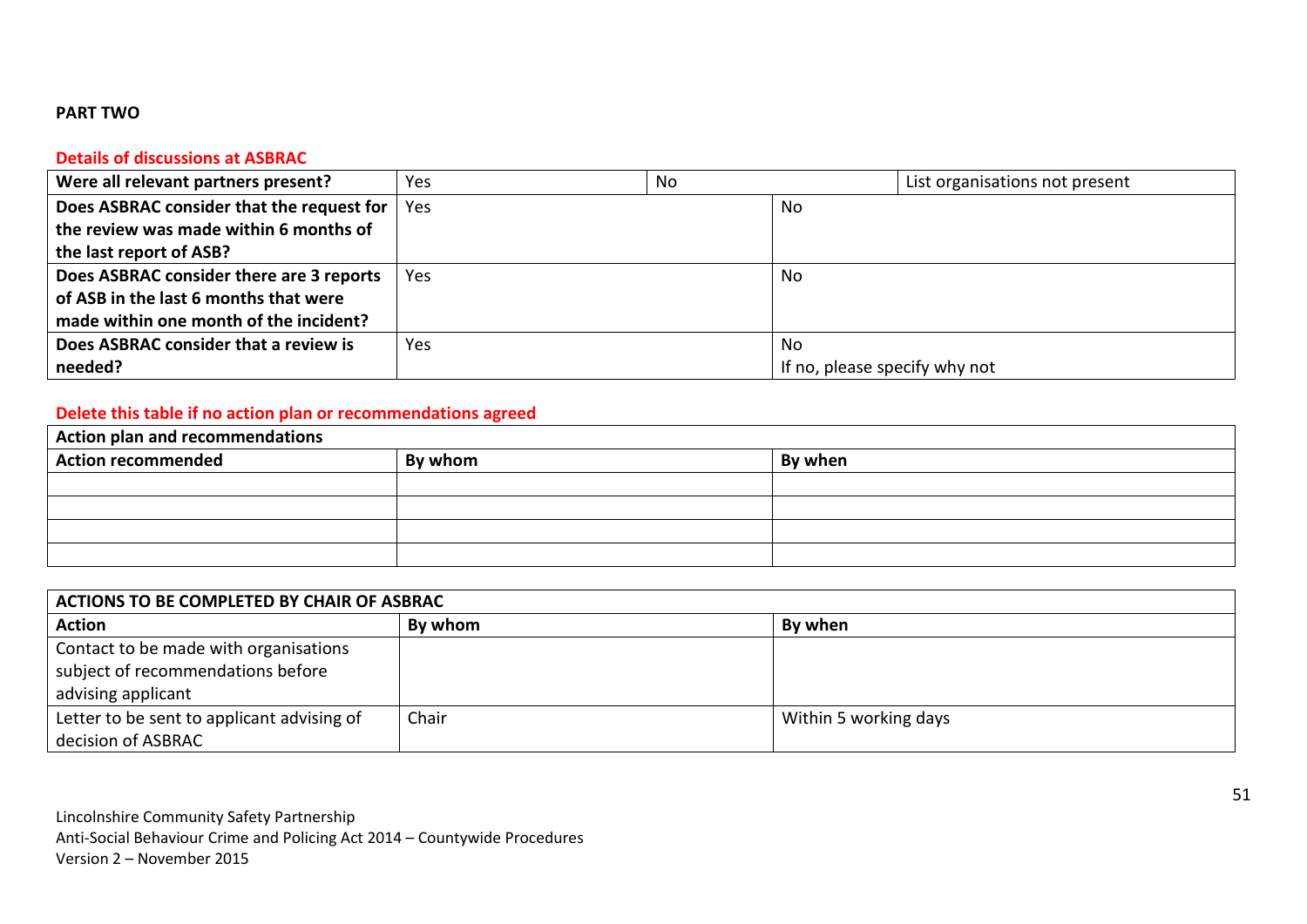# **APPENDIX 4 – Equality Impact Assessment**

| <b>Impact Analysis to Enable Informed Decisions</b>                                                                                                                                                                                                                                                                                                                                                                                                                                                                                                                                                                                                                                                                                                                                                                                                                                                                                     |                                   |                                                               |                               |                                                                            |                                                                                                                                       |                |
|-----------------------------------------------------------------------------------------------------------------------------------------------------------------------------------------------------------------------------------------------------------------------------------------------------------------------------------------------------------------------------------------------------------------------------------------------------------------------------------------------------------------------------------------------------------------------------------------------------------------------------------------------------------------------------------------------------------------------------------------------------------------------------------------------------------------------------------------------------------------------------------------------------------------------------------------|-----------------------------------|---------------------------------------------------------------|-------------------------------|----------------------------------------------------------------------------|---------------------------------------------------------------------------------------------------------------------------------------|----------------|
|                                                                                                                                                                                                                                                                                                                                                                                                                                                                                                                                                                                                                                                                                                                                                                                                                                                                                                                                         |                                   |                                                               | <b>Background Information</b> |                                                                            |                                                                                                                                       |                |
| <b>Directorate</b>                                                                                                                                                                                                                                                                                                                                                                                                                                                                                                                                                                                                                                                                                                                                                                                                                                                                                                                      | <b>Assistant Director</b><br>Area | <b>Service Area</b>                                           | <b>Lead Officer</b>           | Person / people<br>completing analysis                                     | Date of workshop /<br>meeting                                                                                                         | <b>Version</b> |
| Safer<br>Communities<br>Title of the policy / project /                                                                                                                                                                                                                                                                                                                                                                                                                                                                                                                                                                                                                                                                                                                                                                                                                                                                                 |                                   | Lincolnshire<br><b>Community Safety</b><br>Partnership (LCSP) |                               | Lisa Duckworth -<br><b>County Anti-Social</b><br>Behaviour<br>Co-ordinator | Initial meeting:<br>24.04.14<br>Further partnership<br>workshops held on:<br>14.05.14<br>20.05.14<br>22.05.14<br>28.05.14<br>29.05.14 | V1             |
| Tackling Anti-Social Behaviour in Lincolnshire – Procedures for use of the Anti-Social Behaviour Crime and Policing Act<br>service being considered<br>2014                                                                                                                                                                                                                                                                                                                                                                                                                                                                                                                                                                                                                                                                                                                                                                             |                                   |                                                               |                               |                                                                            |                                                                                                                                       |                |
| The Anti-Social Behaviour Crime and Policing Act 2014 was given Royal Assent in March 2014 and is due to be<br>implemented in October 2014. The Act contains provisions around anti-social behaviour and a range of other issues.<br>It takes forward measures to:<br>Focus the response to anti-social behaviour on the needs of victims<br>$\bullet$<br>Empower communities to get involved in tackling anti-social behaviour through the Community Trigger and<br>$\bullet$<br><b>General overview and</b><br><b>Community Remedy</b><br>description<br>Ensure professionals can protect the public quickly through faster, more effective powers<br>$\bullet$<br>Reduce the bureaucracy associated with the exercise of existing powers<br>$\bullet$<br>The aim of the countywide procedure document is to:<br>1) Provide a level of consistency in response to anti-social behaviour across Lincolnshire (in relation to the Anti- |                                   |                                                               |                               |                                                                            |                                                                                                                                       |                |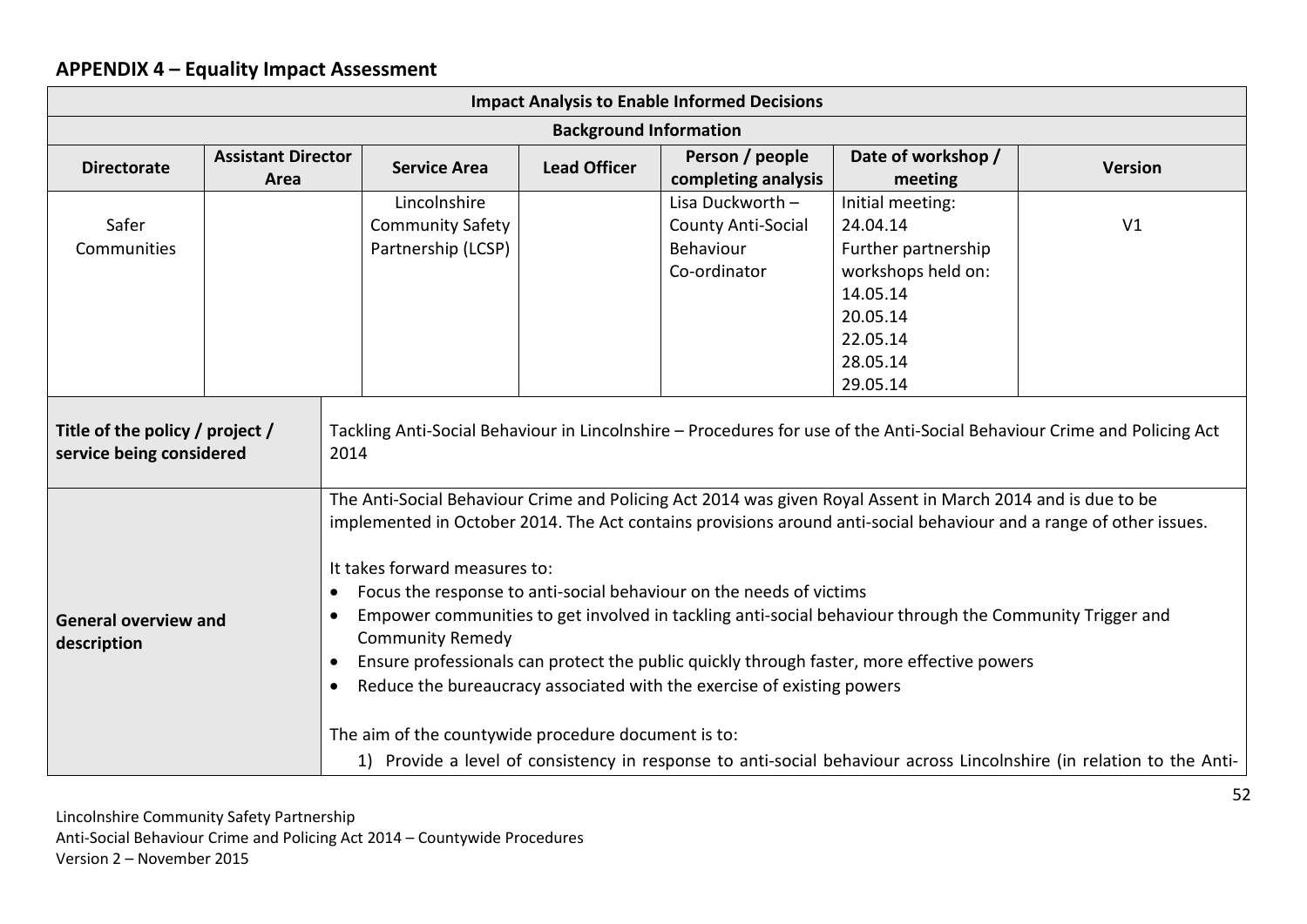|                                        | Social Behaviour, Crime and Policing Act 2014).                                                                                                                                                                                                                                                                                                                                                                                                                                                                                                                            |                                                                                                                                                                                                                                            |  |  |  |
|----------------------------------------|----------------------------------------------------------------------------------------------------------------------------------------------------------------------------------------------------------------------------------------------------------------------------------------------------------------------------------------------------------------------------------------------------------------------------------------------------------------------------------------------------------------------------------------------------------------------------|--------------------------------------------------------------------------------------------------------------------------------------------------------------------------------------------------------------------------------------------|--|--|--|
|                                        | 2) Improve partnership working and information sharing.                                                                                                                                                                                                                                                                                                                                                                                                                                                                                                                    |                                                                                                                                                                                                                                            |  |  |  |
|                                        | 3) Ensure the effective use of the new powers and tools.                                                                                                                                                                                                                                                                                                                                                                                                                                                                                                                   |                                                                                                                                                                                                                                            |  |  |  |
|                                        |                                                                                                                                                                                                                                                                                                                                                                                                                                                                                                                                                                            |                                                                                                                                                                                                                                            |  |  |  |
| <b>Current status</b>                  | <b>New</b>                                                                                                                                                                                                                                                                                                                                                                                                                                                                                                                                                                 | <b>Commissioned Service</b>                                                                                                                                                                                                                |  |  |  |
| <b>Timescales for implementation</b>   | Deadline October 2014                                                                                                                                                                                                                                                                                                                                                                                                                                                                                                                                                      |                                                                                                                                                                                                                                            |  |  |  |
|                                        | <b>Analysis</b>                                                                                                                                                                                                                                                                                                                                                                                                                                                                                                                                                            |                                                                                                                                                                                                                                            |  |  |  |
| 1. What is the current situation?      |                                                                                                                                                                                                                                                                                                                                                                                                                                                                                                                                                                            | There are currently no countywide procedures in place overseeing the enforcement of anti-social behaviour.                                                                                                                                 |  |  |  |
|                                        | Agencies responsible for tackling anti-social behaviour operate differently.                                                                                                                                                                                                                                                                                                                                                                                                                                                                                               |                                                                                                                                                                                                                                            |  |  |  |
|                                        | Partnership engagement during the enforcement process is inconsistent across the county.                                                                                                                                                                                                                                                                                                                                                                                                                                                                                   |                                                                                                                                                                                                                                            |  |  |  |
|                                        | The Police are reliant on Local Authorities and Registered Social Landlords to take action.                                                                                                                                                                                                                                                                                                                                                                                                                                                                                |                                                                                                                                                                                                                                            |  |  |  |
| 2. What are the drivers for<br>change? | Tackling anti-social behaviour is both a government and local priority. More than 3 million incidents of anti-social<br>behaviour are recorded nationally every year. In Lincolnshire over 21,000 reports were made to the police alone in the<br>year ending March 2014.                                                                                                                                                                                                                                                                                                  |                                                                                                                                                                                                                                            |  |  |  |
|                                        | A report published by the Home Office in 2012 (Putting Victims First: More Effective Responses to Anti-Social<br>Behaviour) highlighted the failure of systems to adequately deal with complaints of anti-social behaviour and<br>emphasised the need to offer better protection to victims, particularly those most vulnerable in society. A review of<br>anti-social behaviour powers also found that the current system is too centralist, does not engage the community<br>sufficiently in tackling problems and the tools available are too complex and bureaucratic. |                                                                                                                                                                                                                                            |  |  |  |
|                                        | victims and allows professionals to take swift, effective action against perpetrators.                                                                                                                                                                                                                                                                                                                                                                                                                                                                                     | In response the government has proposed a series of reforms to improve how agencies deal with anti-social behaviour;<br>moving away from a one-size-fits-all model to a more locally driven flexible approach that focuses on the needs of |  |  |  |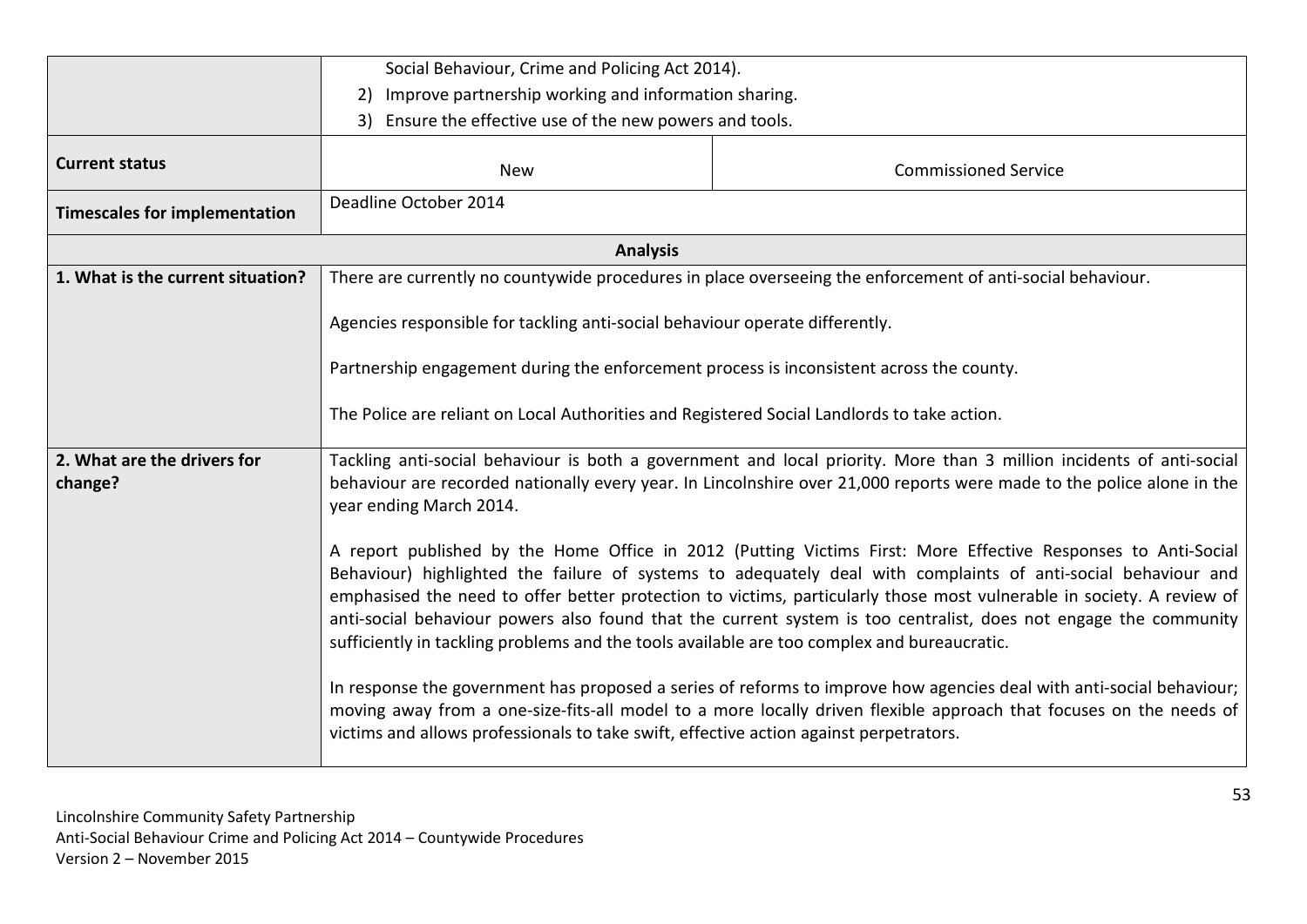| 3. What difference will we  | Establish a standardised approach to the application of each of the new powers and tools to tackle anti-social        |
|-----------------------------|-----------------------------------------------------------------------------------------------------------------------|
| make?                       | behaviour.                                                                                                            |
|                             | Improve awareness on anti-social behaviour enforcement opportunities.                                                 |
|                             | Provide a clear and structured enforcement process for agencies to follow.                                            |
|                             | Ensure agencies understand their role and responsibilities within the enforcement process.                            |
|                             | Provide a quicker more efficient response to victims of anti-social behaviour.                                        |
|                             | Take more effective action against perpetrators of anti-social behaviour.                                             |
| 4. What are the assumptions | Improved co-ordination across agencies to support and protect victims of anti-social behaviour, particularly the most |
| about the benefits?         | vulnerable and those that are repeat victims.                                                                         |
|                             | Ensure the most effective intervention is used against perpetrators of anti-social behaviour.                         |
|                             | Increase and improve the sharing of good practice, skills, and experience across the county.                          |
|                             | Improve capacity and value for money by sharing the workload.                                                         |
|                             | Utilise all the powers and tools available across different agencies.                                                 |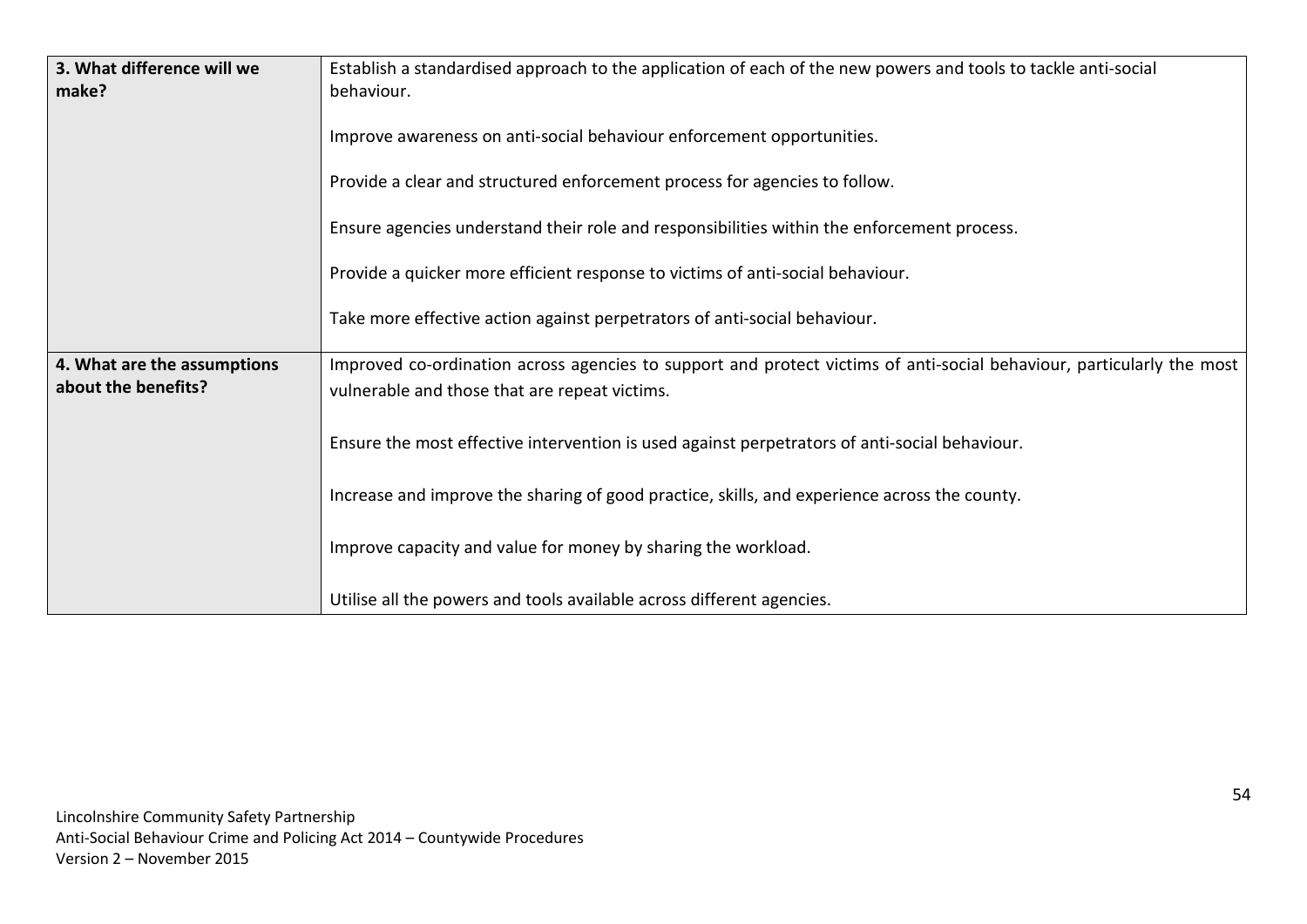| 5. How are you testing your<br>assumptions about the benefits?                                                                                                                        | Improved customer satisfaction.<br>A reduction in the number of vulnerable and repeat victims of anti-social behaviour.<br>A reduction in the number of repeat offenders of anti-social behaviour.<br>The legislation is written and intended to focus on those most vulnerable in our communities.                                                                                               |
|---------------------------------------------------------------------------------------------------------------------------------------------------------------------------------------|---------------------------------------------------------------------------------------------------------------------------------------------------------------------------------------------------------------------------------------------------------------------------------------------------------------------------------------------------------------------------------------------------|
| 6. The assumptions about any<br>adverse impacts. Could it have a<br>negative impact on anyone?<br>If Yes, go to 6.1 and 6.2<br>If No, please explain how you<br>know this is the case | <b>YES</b>                                                                                                                                                                                                                                                                                                                                                                                        |
| 6.1 Which groups / individuals<br>could it have a negative impact<br>on?                                                                                                              | The legislation is not intended to have a negative impact on any of the protected characteristic groups but is aimed at<br>strengthening support for them. However, we acknowledge, if not used as intended, the powers and tools could<br>negatively impact some groups, in particularly young people, individuals suffering with a mental illness and black and<br>minority ethnic communities. |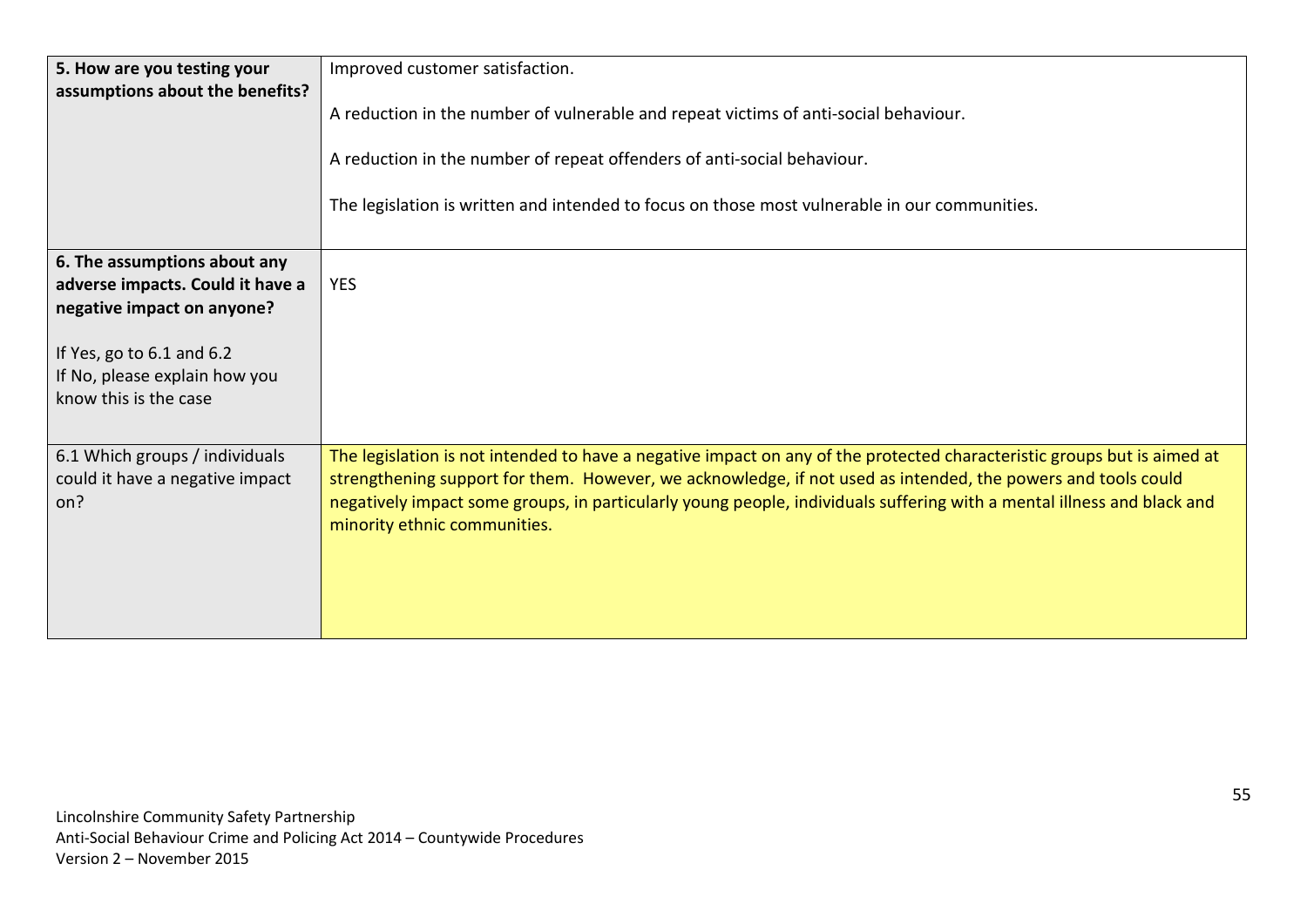| 6.2 Please state how it could have<br>a negative impact on these<br>groups / individuals?<br>Please refer to the list of<br>protected characteristics to assist<br>your answer. | AGE - Anyone aged 10 years old or above may be subject to a Civil Injunction or Criminal Behaviour Order. Both tools<br>can be used to deal with a wide range of behaviours such as vandalism, public drunkenness, noisy or abusive behaviour<br>or bullying. Although agencies are required to consult the Youth Offending Team (YOT) on applications involving a<br>young person the YOT cannot veto the application therefore enforcement action can still be taken without their<br>guidance or support. This presents a risk to the young person in terms of tackling their behaviour effectively and<br>ensuring the appropriate measures are in place to their individual needs and circumstances. There is also a risk that the<br>new dispersal powers given to the police will be used to inappropriately target young people for gathering in groups. |
|---------------------------------------------------------------------------------------------------------------------------------------------------------------------------------|------------------------------------------------------------------------------------------------------------------------------------------------------------------------------------------------------------------------------------------------------------------------------------------------------------------------------------------------------------------------------------------------------------------------------------------------------------------------------------------------------------------------------------------------------------------------------------------------------------------------------------------------------------------------------------------------------------------------------------------------------------------------------------------------------------------------------------------------------------------|
|                                                                                                                                                                                 | DISABILITY - When using enforcement powers, it is important that any disability (particularly mental health issues) are<br>properly considered and that staff are aware of any discretion on the basis of disability.                                                                                                                                                                                                                                                                                                                                                                                                                                                                                                                                                                                                                                            |
|                                                                                                                                                                                 | <b>GENDER REASSIGNMENT - No potential negative impact identified.</b>                                                                                                                                                                                                                                                                                                                                                                                                                                                                                                                                                                                                                                                                                                                                                                                            |
|                                                                                                                                                                                 | MARRIAGE/CIVIL PARTNERSHIP - No potential negative impact identified.<br>PREGNANCY/MATERNITY - No potential negative impact identified.                                                                                                                                                                                                                                                                                                                                                                                                                                                                                                                                                                                                                                                                                                                          |
|                                                                                                                                                                                 | SEX - No potential negative impact identified.                                                                                                                                                                                                                                                                                                                                                                                                                                                                                                                                                                                                                                                                                                                                                                                                                   |
|                                                                                                                                                                                 | <b>SEXUAL ORIENTATION - No potential negative impact identified.</b>                                                                                                                                                                                                                                                                                                                                                                                                                                                                                                                                                                                                                                                                                                                                                                                             |
|                                                                                                                                                                                 | RACE - There is a potential impact on black and minority ethnic (BME) communities, particularly for first generation<br>immigrants who have come from countries with very different rules and legislation around environmental and anti-<br>social behaviour matters and for any people from BME and other communities who do not speak English as a first<br>language. Legislation and legislative practice often involves complex legal language by necessity, and some<br>enforcement practice assumes a knowledge of the law of the land. This inherently disadvantages anyone who does not<br>have a basic knowledge of what is acceptable behaviour and what the basic anti-social behaviour and environmental<br>laws are.                                                                                                                                |
|                                                                                                                                                                                 | RELIGIOUS BELIEF - No potential negative impact identified.                                                                                                                                                                                                                                                                                                                                                                                                                                                                                                                                                                                                                                                                                                                                                                                                      |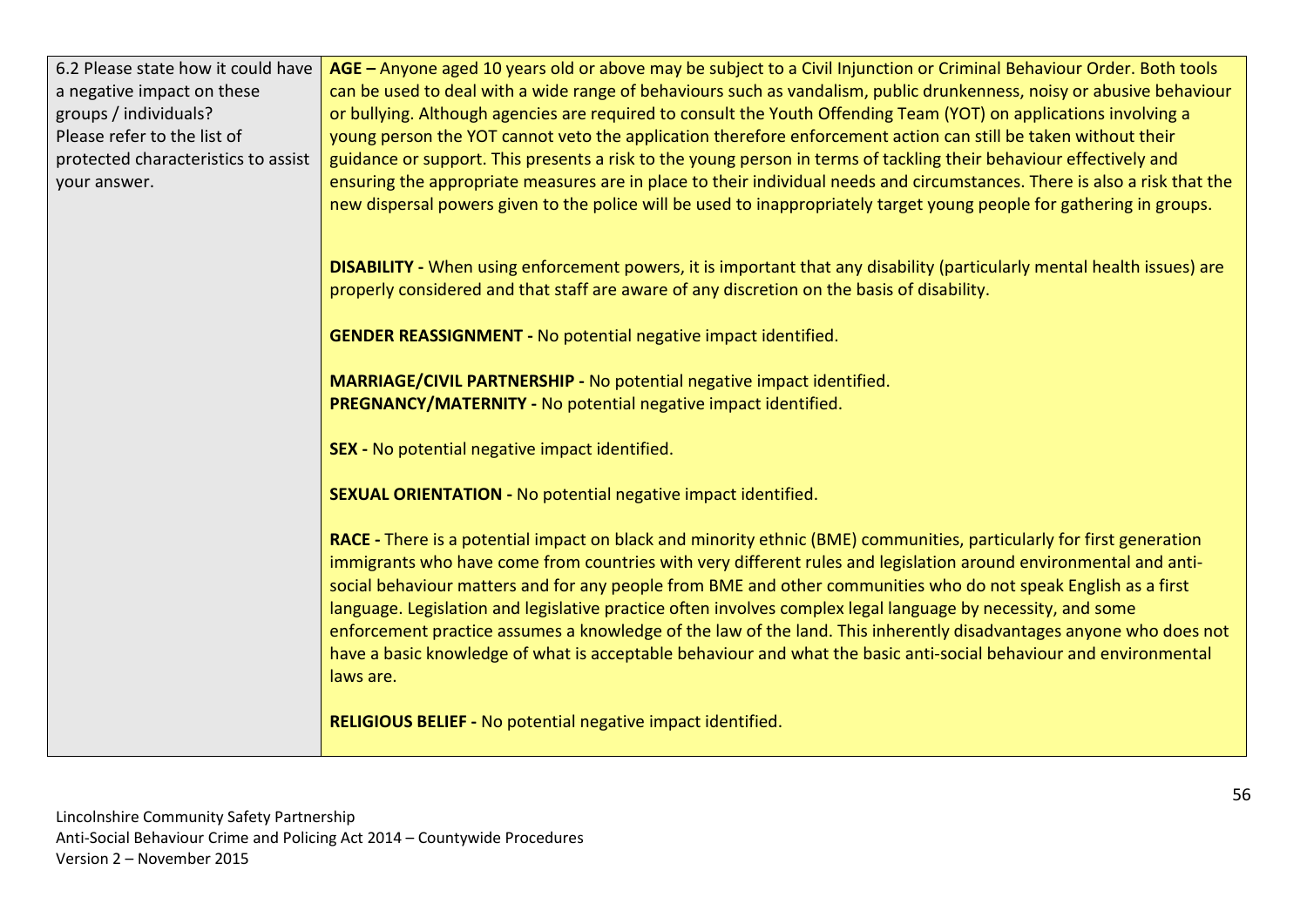| 7. How are you testing your<br>assumptions about adverse<br>impacts? | Measure have been introduced to address any equalities and ensure a fair, balanced approach in line with statutory<br>requirements and guidance. For example, the decision to take enforcement action will be made by members of the<br>Anti-Social Behaviour Risk Assessment Conference (ASBRAC). This allows all relevant agencies to be involved in the<br>decision making process and ensure the most appropriate action is taken to protect victims and effectively tackle the<br>perpetrators behaviour, especially those displaying any protected characteristic. Specific protocol has also been<br>introduced to mitigate the use of inappropriate sanctions against young people and guidance has been put in place to<br>ensure any literature associated with the legislation is provided in the necessary languages.<br>The Anti-Social Behaviour Strategic Management Board also have a responsibility for Hate matters in Lincolnshire and<br>will therefore monitor the use of the new powers and tools to ensure they reflect the countywide Hate Strategy. |
|----------------------------------------------------------------------|------------------------------------------------------------------------------------------------------------------------------------------------------------------------------------------------------------------------------------------------------------------------------------------------------------------------------------------------------------------------------------------------------------------------------------------------------------------------------------------------------------------------------------------------------------------------------------------------------------------------------------------------------------------------------------------------------------------------------------------------------------------------------------------------------------------------------------------------------------------------------------------------------------------------------------------------------------------------------------------------------------------------------------------------------------------------------|
| 7.1 What further evidence do you                                     | Ongoing monitoring of case management.                                                                                                                                                                                                                                                                                                                                                                                                                                                                                                                                                                                                                                                                                                                                                                                                                                                                                                                                                                                                                                       |
| need to gather?                                                      |                                                                                                                                                                                                                                                                                                                                                                                                                                                                                                                                                                                                                                                                                                                                                                                                                                                                                                                                                                                                                                                                              |
|                                                                      |                                                                                                                                                                                                                                                                                                                                                                                                                                                                                                                                                                                                                                                                                                                                                                                                                                                                                                                                                                                                                                                                              |
| 8. Who are the stakeholders and                                      | Primary (those directly affected, either positively or negatively by the organisation's actions)                                                                                                                                                                                                                                                                                                                                                                                                                                                                                                                                                                                                                                                                                                                                                                                                                                                                                                                                                                             |
| how will they be affected?                                           | <b>Local Authorities</b>                                                                                                                                                                                                                                                                                                                                                                                                                                                                                                                                                                                                                                                                                                                                                                                                                                                                                                                                                                                                                                                     |
|                                                                      | <b>Communities in Lincolnshire</b>                                                                                                                                                                                                                                                                                                                                                                                                                                                                                                                                                                                                                                                                                                                                                                                                                                                                                                                                                                                                                                           |
|                                                                      | Current policies and procedures will need to be amended to reflect the new protocol.                                                                                                                                                                                                                                                                                                                                                                                                                                                                                                                                                                                                                                                                                                                                                                                                                                                                                                                                                                                         |
|                                                                      | Staff will require training on the Anti-Social Behaviour, Crime and Policing Act 2014 and the specific procedures for                                                                                                                                                                                                                                                                                                                                                                                                                                                                                                                                                                                                                                                                                                                                                                                                                                                                                                                                                        |
|                                                                      | Lincolnshire.                                                                                                                                                                                                                                                                                                                                                                                                                                                                                                                                                                                                                                                                                                                                                                                                                                                                                                                                                                                                                                                                |
|                                                                      | The tools are designed to enable agencies to take swift, effective and robust action to tackle anti-social behaviour                                                                                                                                                                                                                                                                                                                                                                                                                                                                                                                                                                                                                                                                                                                                                                                                                                                                                                                                                         |
|                                                                      | thereby providing more protection to individuals and communities that are affected by it. Therefore benefiting all<br>citizens, including those with protected characteristics.                                                                                                                                                                                                                                                                                                                                                                                                                                                                                                                                                                                                                                                                                                                                                                                                                                                                                              |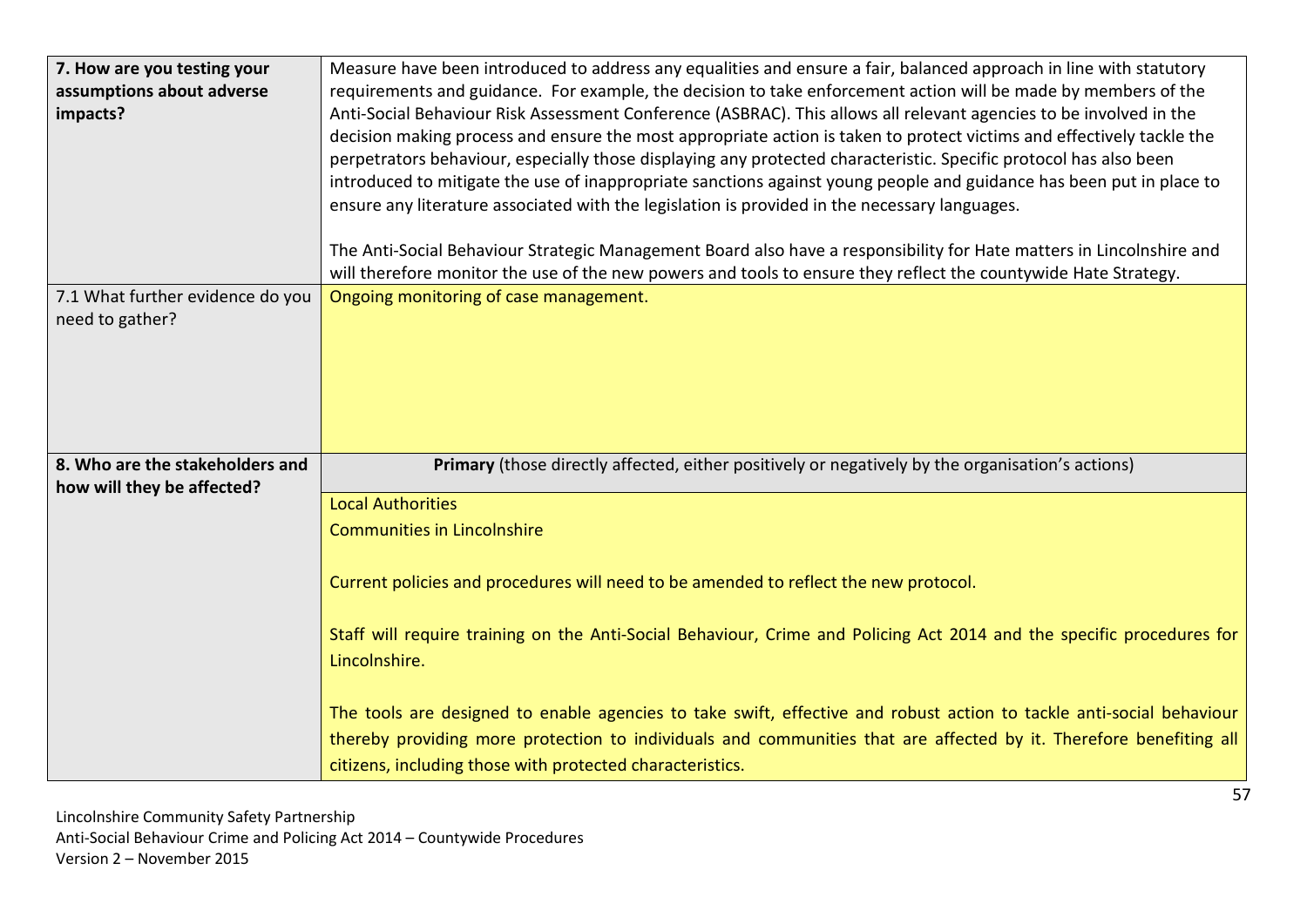|                                                                      | Secondary (intermediaries, people or organisations who are indirectly affected by the organisation's actions)                                                                                                                                                             |  |  |  |  |
|----------------------------------------------------------------------|---------------------------------------------------------------------------------------------------------------------------------------------------------------------------------------------------------------------------------------------------------------------------|--|--|--|--|
|                                                                      | <b>Lincolnshire Police</b>                                                                                                                                                                                                                                                |  |  |  |  |
|                                                                      | <b>Registered Provider</b>                                                                                                                                                                                                                                                |  |  |  |  |
|                                                                      | <b>Youth Offending Service</b>                                                                                                                                                                                                                                            |  |  |  |  |
|                                                                      | <b>Fire and Rescue</b>                                                                                                                                                                                                                                                    |  |  |  |  |
|                                                                      | <b>Families Working Together</b>                                                                                                                                                                                                                                          |  |  |  |  |
|                                                                      | <b>Lincolnshire Primary Foundation Trust</b>                                                                                                                                                                                                                              |  |  |  |  |
|                                                                      | Humberside, Lincolnshire and North Yorkshire Community Rehabilitation Company                                                                                                                                                                                             |  |  |  |  |
|                                                                      | Staff will need to have an understanding of the new legislation and the potential impact on service users.                                                                                                                                                                |  |  |  |  |
|                                                                      | A representative from each agency will be required to attend each districts ASBRAC.                                                                                                                                                                                       |  |  |  |  |
| 9. How are you assessing the<br>risks and minimising the<br>impacts? | To mitigate any risks associated with a lack of knowledge and understating, on both the Anti-Social Behaviour Crime<br>and Policing Act and procedures for Lincolnshire, partners will receive face to face training, which will be delivered by a<br>private consultant. |  |  |  |  |
|                                                                      | New Guidance and Operating Procedures will be introduced for the Anti-Social Behaviour Risk Assessment Conference<br>(ASBRAC); incorporating the new measures introduced by the procedure document.                                                                       |  |  |  |  |
|                                                                      | Each organisation delivers equality training to ensure full compliance.                                                                                                                                                                                                   |  |  |  |  |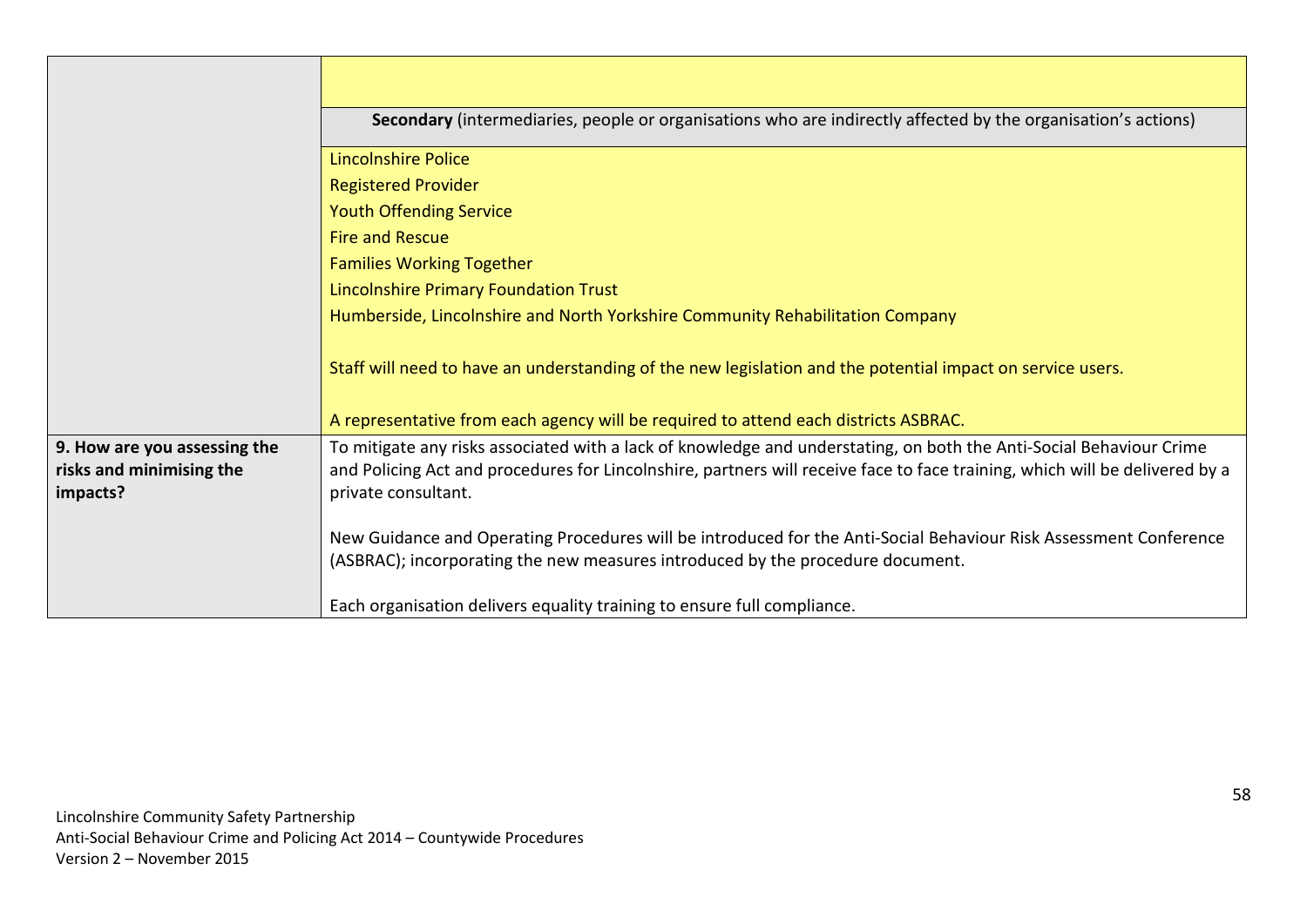| 10. What changes will the<br>Council need to make as a result<br>of introducing the policy /<br>project / service etc? | None                                                                                                     |                                                                                                                 |  |  |  |  |
|------------------------------------------------------------------------------------------------------------------------|----------------------------------------------------------------------------------------------------------|-----------------------------------------------------------------------------------------------------------------|--|--|--|--|
|                                                                                                                        |                                                                                                          |                                                                                                                 |  |  |  |  |
|                                                                                                                        |                                                                                                          |                                                                                                                 |  |  |  |  |
| 11. How will you undertake                                                                                             | The Anti-Social Behaviour Strategic Management Board will evaluate the new procedures 6 months after     |                                                                                                                 |  |  |  |  |
| evaluation once the changes<br>have been implemented?                                                                  | implementation based on their effectiveness to tackle anti-social behaviour, as the legislation intends. |                                                                                                                 |  |  |  |  |
|                                                                                                                        |                                                                                                          |                                                                                                                 |  |  |  |  |
|                                                                                                                        |                                                                                                          |                                                                                                                 |  |  |  |  |
| <b>Further Details</b>                                                                                                 |                                                                                                          |                                                                                                                 |  |  |  |  |
| Are you handling personal data? If so, please                                                                          |                                                                                                          | <b>NO</b>                                                                                                       |  |  |  |  |
| give details.                                                                                                          |                                                                                                          |                                                                                                                 |  |  |  |  |
| How was this analysis undertaken?                                                                                      |                                                                                                          | A series of workshops have taken place with representatives from Lincolnshire Police, Lincolnshire County       |  |  |  |  |
| Facilitated workshop? Who attended?                                                                                    |                                                                                                          | Council Children's Services, Children's Safeguarding, Adult Safeguarding, Families Working Together and         |  |  |  |  |
|                                                                                                                        |                                                                                                          | Youth Offending Service. The Domestic Abuse Strategic Management Board, Lincolnshire Primary                    |  |  |  |  |
|                                                                                                                        |                                                                                                          | Foundation Trust, Clinical Commissioning Groups, Humberside, Lincolnshire and North Yorkshire                   |  |  |  |  |
|                                                                                                                        |                                                                                                          | Community Rehabilitation Company, Prison Service, North Kesteven District Council, South Kesteven               |  |  |  |  |
|                                                                                                                        |                                                                                                          | District Council, City of Lincoln Council, West Lindsey District Council, East Lindsey District Council, Boston |  |  |  |  |
|                                                                                                                        |                                                                                                          | Borough Council and South Holland District Council.                                                             |  |  |  |  |
| Are you confident that everyone who should                                                                             |                                                                                                          | <b>YES</b>                                                                                                      |  |  |  |  |
| have been involved in producing this version                                                                           |                                                                                                          |                                                                                                                 |  |  |  |  |
| of the Impact Analysis has been?                                                                                       |                                                                                                          | The Anti-Social Behaviour, Crime and Policing Act has also been subject to scrutiny through the Home            |  |  |  |  |
| If No, who needs to be involved?                                                                                       |                                                                                                          | Office, who have a duty to conduct their own impact assessment on each of the new powers and tools.             |  |  |  |  |